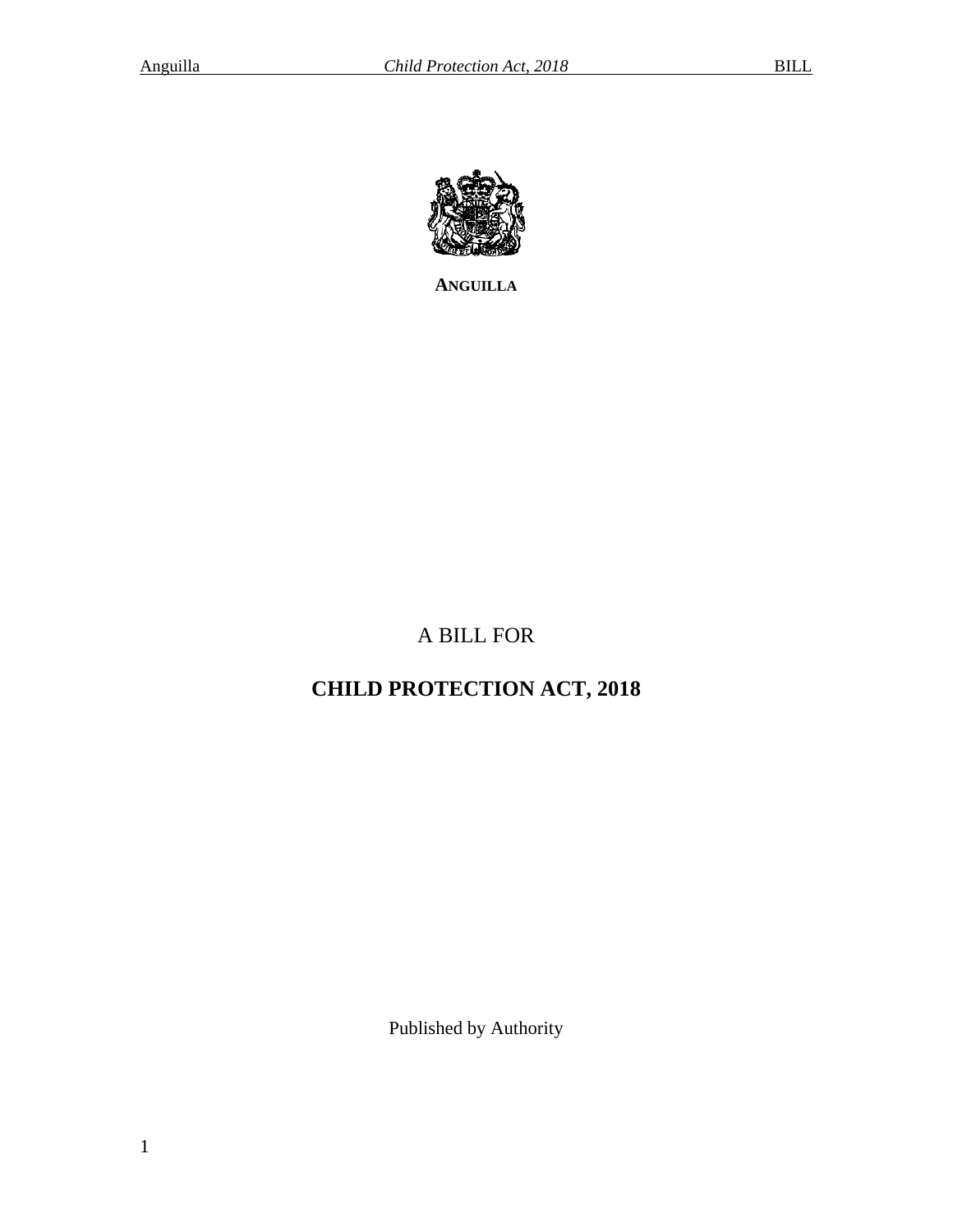# **CHILD PROTECTION ACT, 2018**

# TABLE OF CONTENTS

**SECTION** 

# PART 1 – PRELIMINARY

- 1. Interpretation
- 2. Objects of this Act
- 3. Best interests of the child
- 4. Principles to be applied in the administration of this Act
- 5. Children's rights to basic conditions of living
- 6. Duties in respect of children

# PART 2 – ADMINISTRATION OF THE ACT

- 7. Responsibility of the Minister
- 8. Mandate of Department of Social Development
- 9. Commissioner and Department
- 10. Functions of the Commissioner
- 11. Minister to approve and review multi-agency protocol
- 12. Commissioner to issue and review case management procedures
- 13. Protocol and Procedures to be publicly available
- 14. Commissioner's request for services from other agencies
- 15. Commissioner to ensure participation of child
- 16. Delegation
- 17. Support provided
- 18. Medical examination of child
- 19. Information sharing
- 20. Disclosures relating to adolescent patients

# PART 3 - CHILD SAFEGUARDING BOARD

- 21. Safeguarding Board
- 22. Board to regulate own proceedings
- 23. Objective of the Safeguarding Board
- 24. Functions of the Board
- 25. Meetings of Safeguarding Board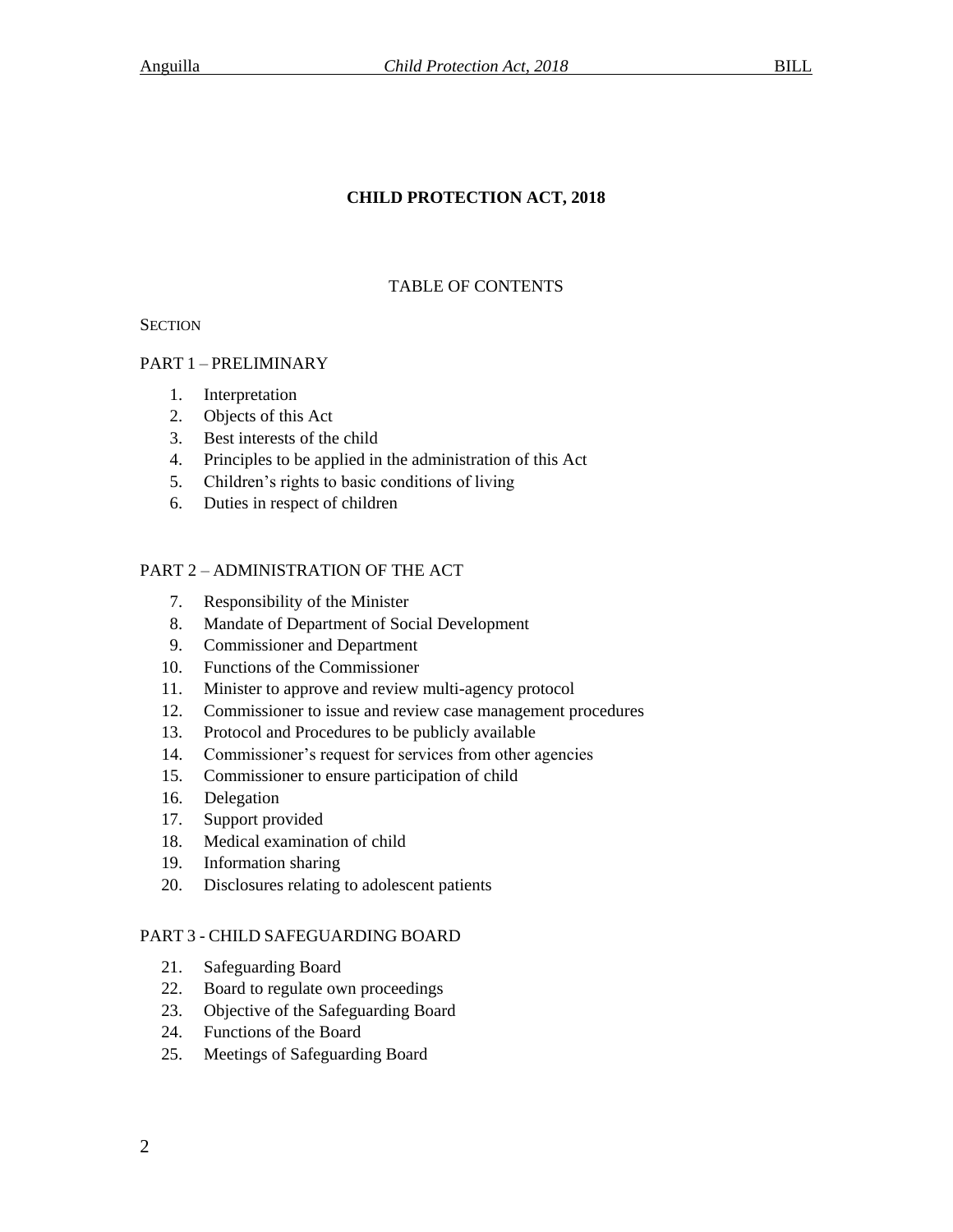# PART 4 – PARENTAL RESPONSIBILITY

- 26. Parental responsibility
- 27. Meaning of parental responsibility
- 28. Acquisition of parental responsibility by father

# PART 5 – CARE AND PROTECTION OF CHILDREN

- 29. Child in need of care and protection
- 30. Request for assistance from parent or guardian or child

# PART 6 – REPORTING

- 31. Mandatory reporting of harm to a child
- 32. Records of reports and subsequent action
- 33. Protection of persons who make reports

# PART 7 – INVESTIGATION AND ASSESSMENT

- 34. Conduct of initial investigation and assessment
- 35. Matters for consideration
- 36. Action taken by Commissioner
- 37. Decision against taking action
- 38. Principles of intervention
- 39. Alternative dispute resolution
- 40. Development and enforcement of care plans
- 41. Application for certain orders

# PART 8 – EMERGENCY PROTECTION

- 42. Removal of child
- 43. Prompt application to Court for a care order
- 44. Emergency protection order
- 45. Care responsibility of child removed from parents
- 46. Care responsibility
- 47. Care responsibility by Commissioner
- 48. Discharge of child from care responsibility of Commissioner

# PART 9 – ASSESSMENT ORDERS

- 49. Making of assessment order
- 50. Matters for consideration in making assessment order
- 51. Information concerning assessment
- 52. Report of assessment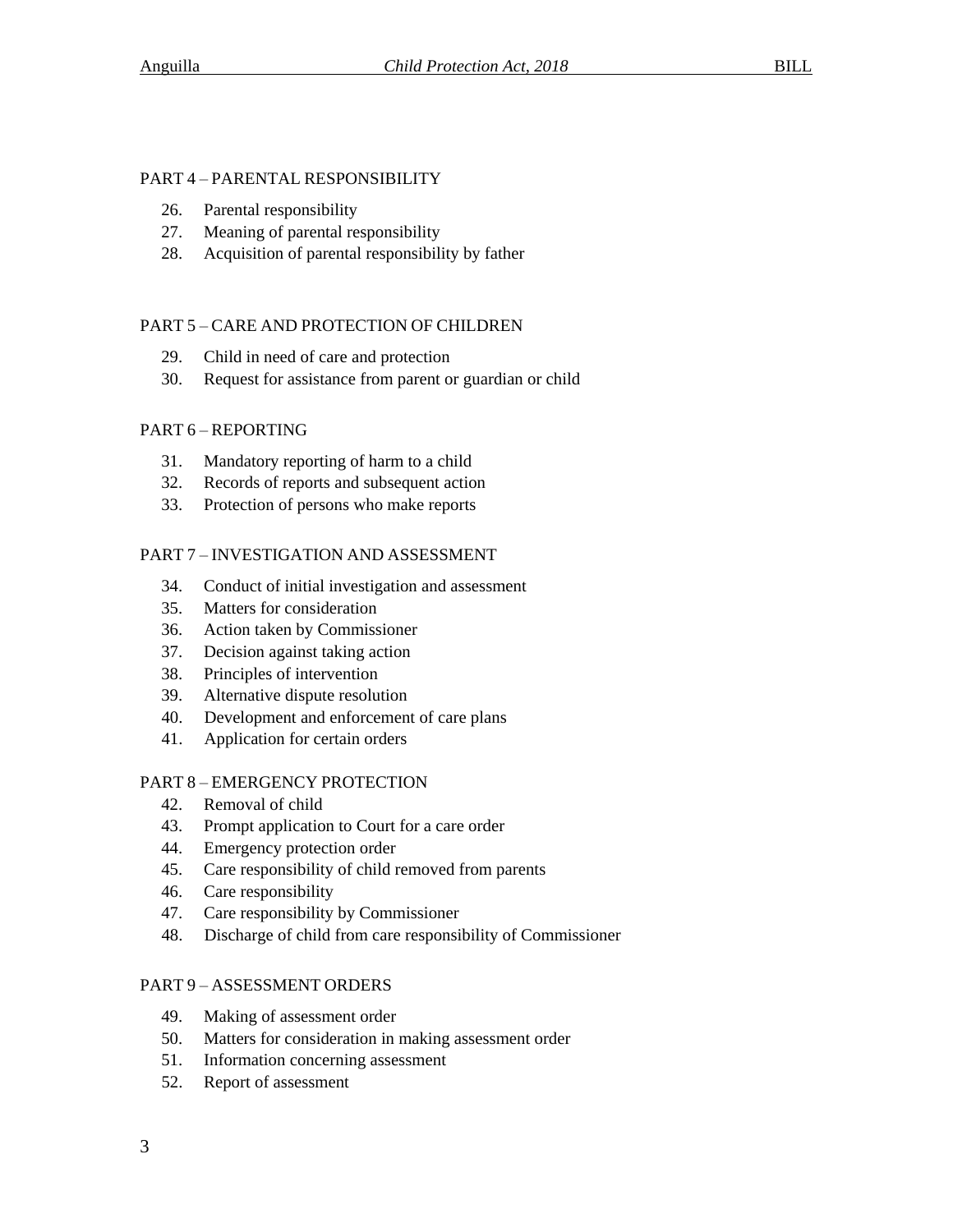# PART 10 – ORDERS FOR THE CARE AND PROTECTION OF A CHILD

- 53. Application for care order
- 54. Evidence of prior alternative actions
- 55. Notification of care applications
- 56. Leave to withdraw application
- 57. Court not limited by terms of care application
- 58. Interim care orders
- 59. Consideration of necessity for interim care order
- 60. Supervision and care orders
- 61. Grounds for making a care order
- 62. Duration of care order
- 63. Purpose of the care order
- 64. Care orders for child care service
- 65. Duty to enforce care order
- 66. Parental responsibility vested in person in charge of childcare service
- 67. Special duties of Commissioner in relation to care orders
- 68. Application for supervision order
- 69. Supervision order
- 70. Duties of a supervisor while a supervision order is in force
- 71. Requirements of supervision order
- 72. Duration of supervision order
- 73. Commissioner to enforce supervision order
- 74. Care plans
- 75. Requirement to consider care plan
- 76. Social inquiry report
- 77. Other orders which may be made by the Court
- 78. Order accepting undertakings
- 79. Order for the provision of support services
- 80. Order to attend therapeutic or treatment programme
- 81. Compulsory assistance order
- 82. Contact order
- 83. Orders with significant impact on persons
- 84. Preparation and requirements of permanency plan
- 85. Provision of services to facilitate restoration
- 86. Review of permanency plan
- 87. Costs
- 88. Final orders to be given to parties
- 89. Variation and revocation of orders

# PART 11 – CHILD CARE SERVICES

90. Principles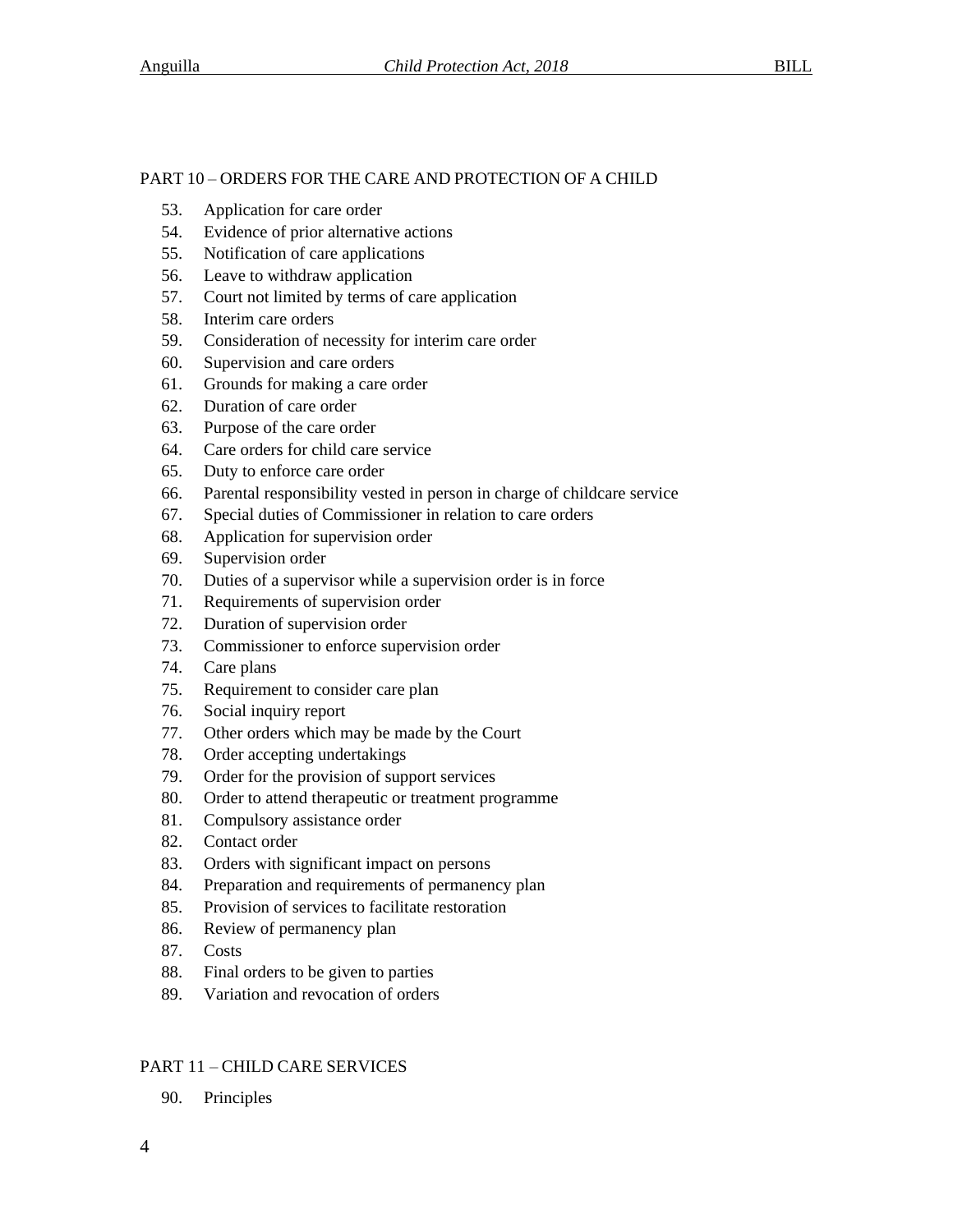- 91. Conditions for official foster care placements
- 92. Approved child care services
- 93. Purpose of approved child care service
- 94. Parental responsibility at approved child care service
- 95. Approved child care services (secure accommodation)
- 96. Contact with parents and relatives
- 97. Abduction of children in care etc.
- 98. Recovery of abducted children etc.
- 99. Absconding from approved child care service
- 100. Court's power to order parent to contribute

# PART 12 – COURT APPLICATIONS

- 101. Right to be heard and to counsel
- 102. Application for court date
- 103. Evidence
- 104. Child need not be present
- 105. Hearing private
- 106. Child evidence
- 107. Evidence that may be admissible
- 108. Live Link in criminal proceedings
- 109. Video Recorded Evidence

# PART 13 – MISCELLANEOUS

- 110. Child from outside Anguilla
- 111. Order or agreement from another jurisdiction
- 112. Child harm registry
- 113. Appeals
- 114. Offences
- 115. Regulations
- 116. Amendments
- 117. Transitional
- 118. Citation

# **SCHEDULE**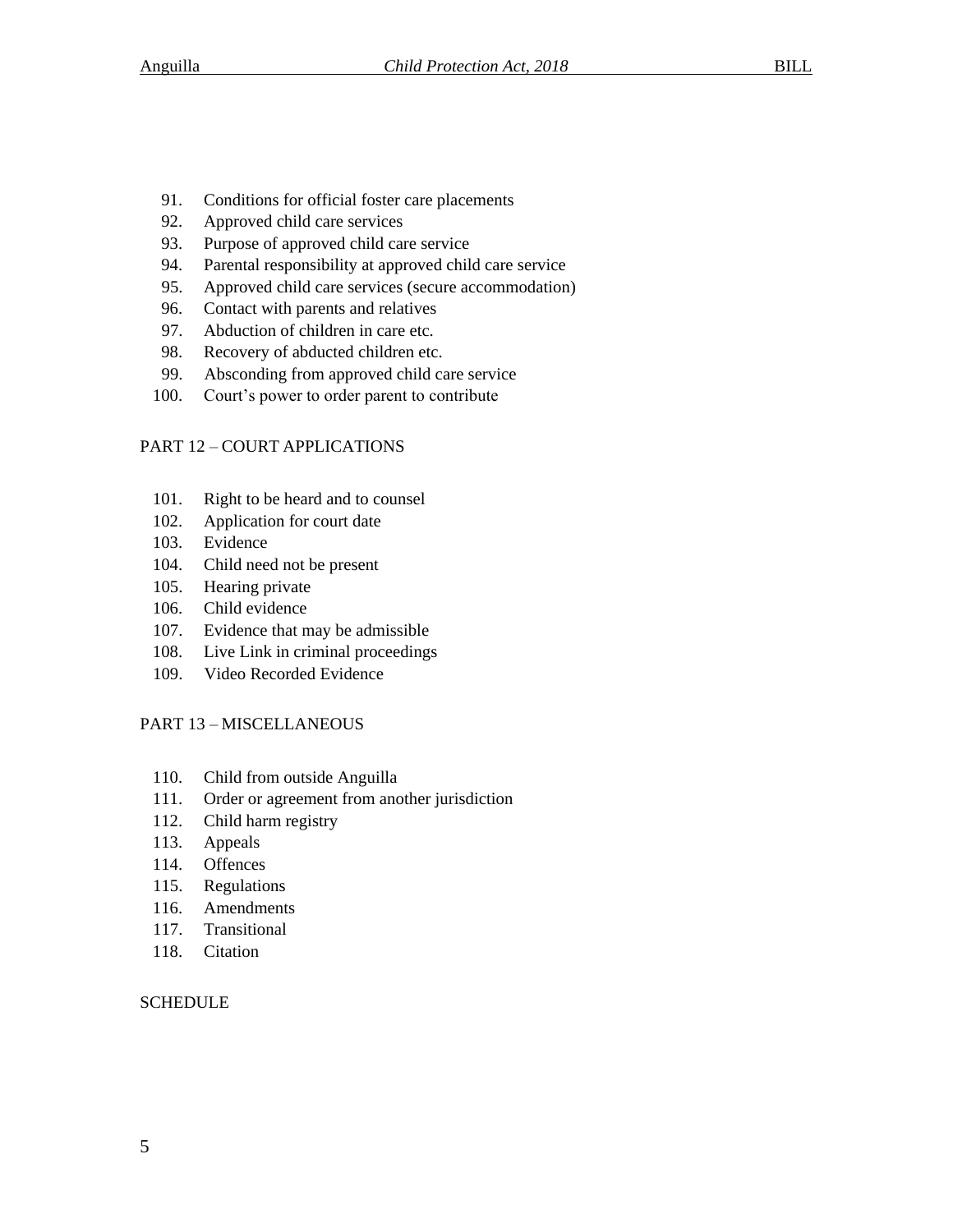I Assent

Timothy Foy Governor

\_\_\_\_\_\_\_\_\_\_\_\_\_\_\_\_

\_\_\_\_\_\_\_\_\_\_\_\_\_\_\_\_\_\_\_\_

Date

# ANGUILLA

# No. /2018

# A BILL FOR

# **CHILD PROTECTION ACT**

[Gazette Date: , 2018] [Commencement: Assent under section 57 of the Constitution]

**AN ACT** to provide for the protection of children and the preservation of the fundamental rights and freedoms of a child and other related matters.

# **ENACTED** by the Legislature of Anguilla

# **PART 1**

#### PRELIMINARY

### **Interpretation**

1. In this  $Act -$ 

"alternative action" means any plan -

- (a) that sets out the way in which the needs of the child are proposed to be met having regard to the breakdown in the relationship between the child and his parents or guardians; and
- (b) that may include proposals concerning the—
	- (i) allocation of parental responsibility or specific aspects of parental responsibility;
	- (ii) residential arrangements;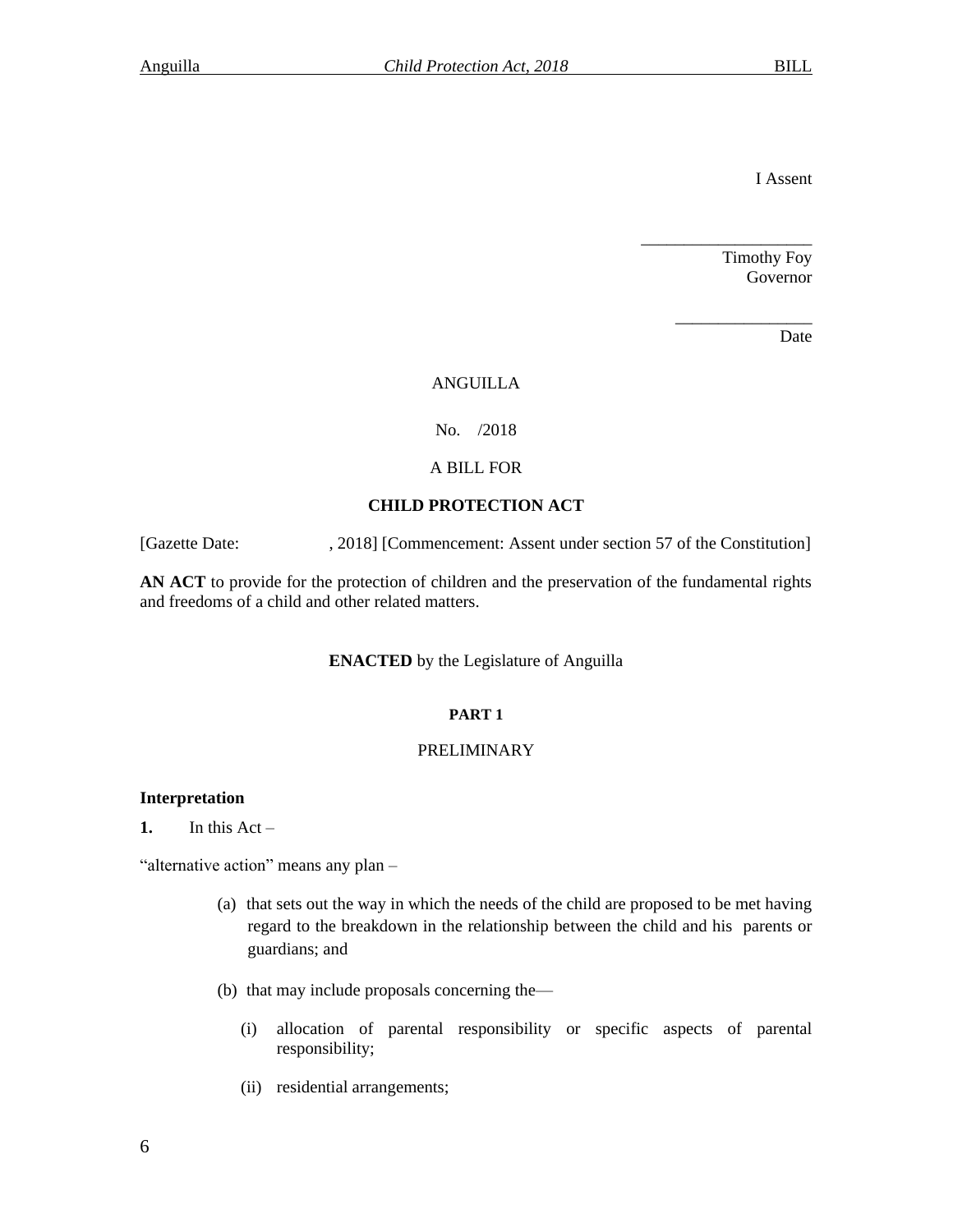- (iii) supervision;
- (iv) contact arrangements;
- (v) education and training;
- (vi) medical care; or
- (vii) the provision of services;

"care application" means an application for a care order made under section 53**;**

"care order" means an order made by a Court, to place a child in the care and under the protection of a person or an authority, pursuant to this Act and includes a contact order made under section 82;

"care plan" means a plan developed by the Commissioner pursuant to section 74;

"care responsibility" means the authority of a person to exercise the functions specified in section 46 in relation to a child;

"child" means a person who is under the age of 18 years;

"child care service" includes –

- (a) a boarding home;
- (b) a group home;
- (c) a foster home;
- (d) a residential care facility;
- (e) a training centre;
- (f) an assessment centre;
- (g) a children's home; or
- (h) such other service.

"child sexual exploitation" occurs where anyone under the age of 18 is persuaded,

coerced or forced into sexual activity in exchange for, amongst other things, money, drugs/alcohol, gifts, affection, status or any other type of reward or gratification and is a form of harm to a child ;

"Court" means the High Court, Family Division;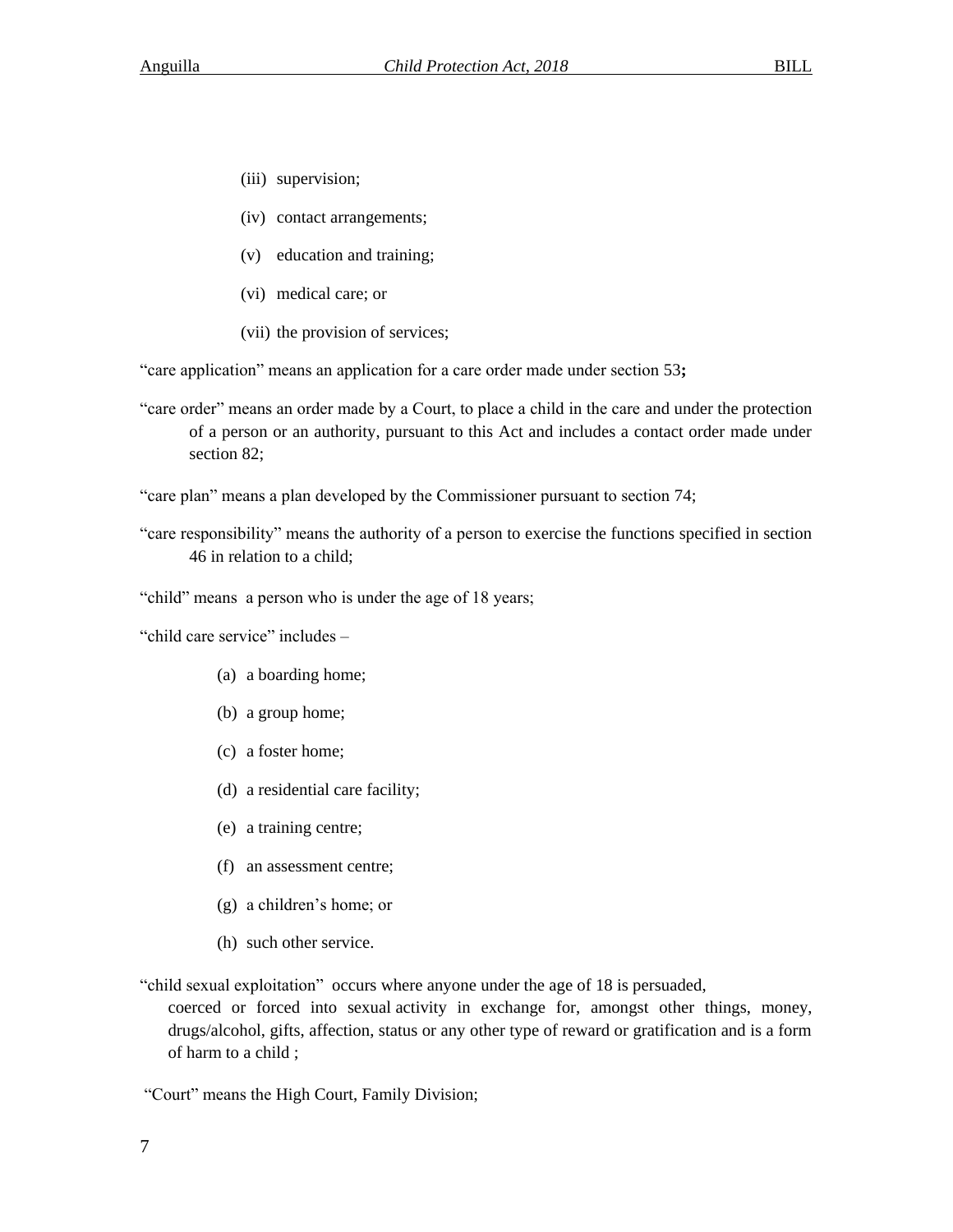"custody" means the legal authority and responsibility for physically possessing a child and providing for the normal daily requirements related to the care and development of the child;

"Commissioner" means the Commissioner of the Department of Social Development;

"Department" means the Department of Social Development;

"development" means physical, intellectual, emotional, social or behavioural development;

"guardianship" means the legal responsibility and authority for making decisions with respect to a child;

"harm" means ill-treatment or the impairment of health or development including, for

example, impairment suffered from seeing or hearing the ill-treatment of another;

"health" means physical or mental health;

"ill-treatment" includes sexual abuse and forms of ill-treatment which are not

physical;

"Minister" means the Minister with responsibility for Social Services;

"official foster parent" means a person assessed and approved by the department or with interim approval under Part 11 as a child care service provider or child care giver;

"order" means a care order or a supervision order made by the Court under Part 10;

"parent" includes -

- (a) a natural or adoptive parent who has the parental responsibility of the child;
- (b) a person, who has stood in loco parentis to a child for a period of not less than one year and who has a continuing relationship with the child; or
- (c) a legal guardian of the child who has custody or guardianship rights of the child, but does not include a person acting as care giver on behalf of the Commissioner;

"parental responsibility"—

(a) means the duties, powers, responsibilities and authority; and

(b) includes the rights and obligations,

which by any law in force in Anguilla, the parent of a child has in relation to that child;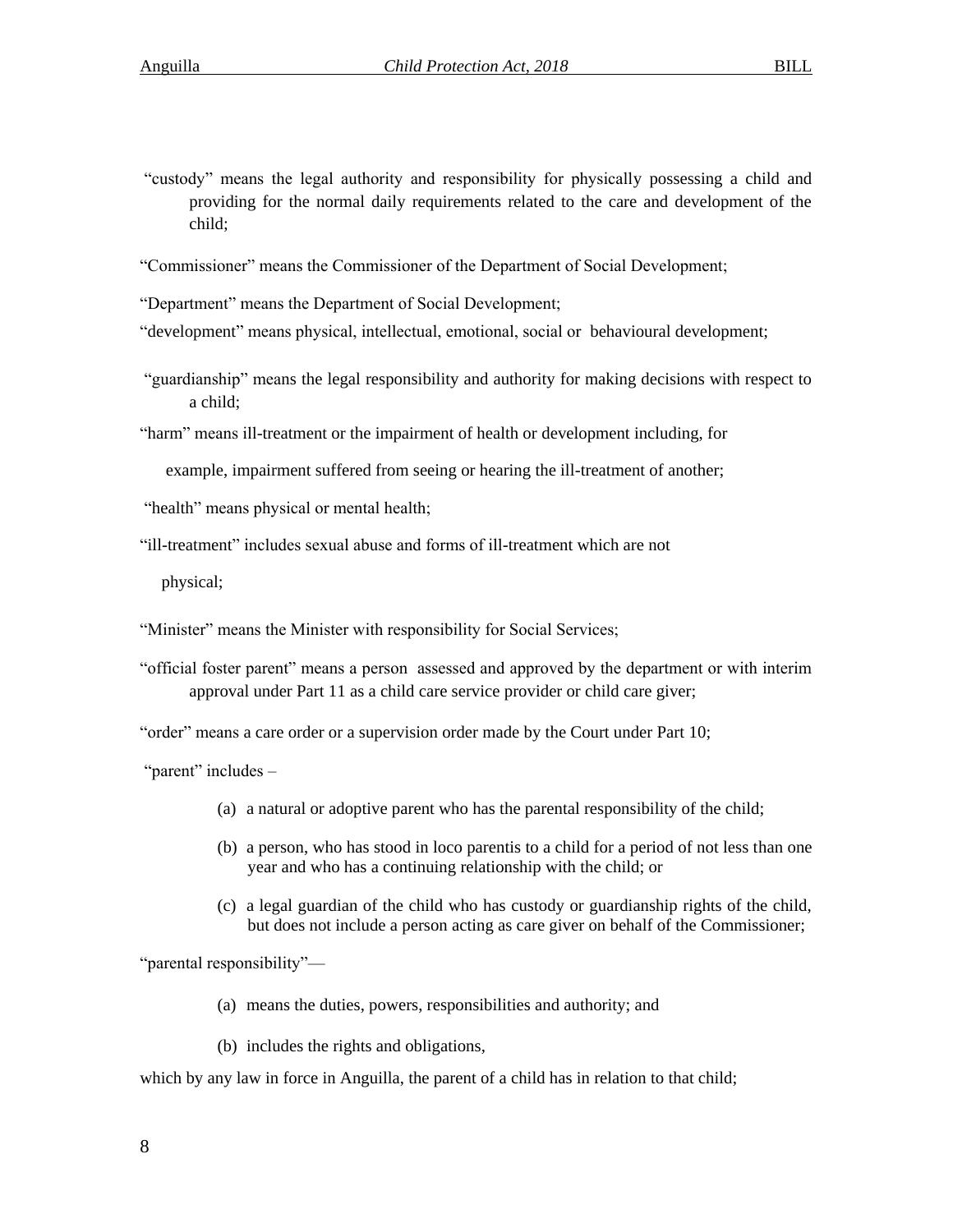- "permanency plan" means a plan referred to in section 84 that makes provision with respect to permanency planning;
- "Protocol" means the protocol from time to time approved by the Minister under section 13; and includes any amendments to the protocol from time to time approved by the Minister;

"police officer" means a member of the Royal Anguilla Police Force;

- "relevant agency" means any agency given the mandate of child protection under any Enactment or by the Minister or the Commissioner of the Department of Social Development and includes any non-government agency that assists the Department of Social Development in child protection activities, processes and procedures;
- "removal" means the taking of a child and placing the child in the care and protection of the Commissioner in accordance with this Act;
- "United Nations Convention on the Rights of the Child" means the Convention on the Rights of the Child adopted by the General Assembly of the United Nations on 20th November 1989 (including any Protocols to that Convention which are in force in relation to the United Kingdom and extended to Anguilla), subject to any reservations, objections or interpretative declarations by the United Kingdom for the time being in force.

# **Objects of this Act**

- **2.** The objects of this Act include but are not limited to
	- (a) protecting and promoting the well-being of all children; and
	- (b) giving effect to Anguilla's obligations concerning the well-being, development and protection of children in terms of the United Nations Conventions on the Rights of the Child.

# **Best interests of the child**

**3.** (1) This Act must be interpreted and applied so that in all matters concerning the care, protection and well-being of a child arising under this Act or under any proceedings, actions and decisions by an organ of state in any matter concerning a child or children in general, the best interests of the child concerned is the paramount consideration.

(2) In determining what is in the best interest of the child in any particular case the Commissioner or the Court shall have regard to all relevant considerations including but not limited to—

- (a) the safety of the child and any harm which he has suffered or is at risk of suffering;
- (b) the capacity of the parent to properly discharge parental obligations with respect to the child;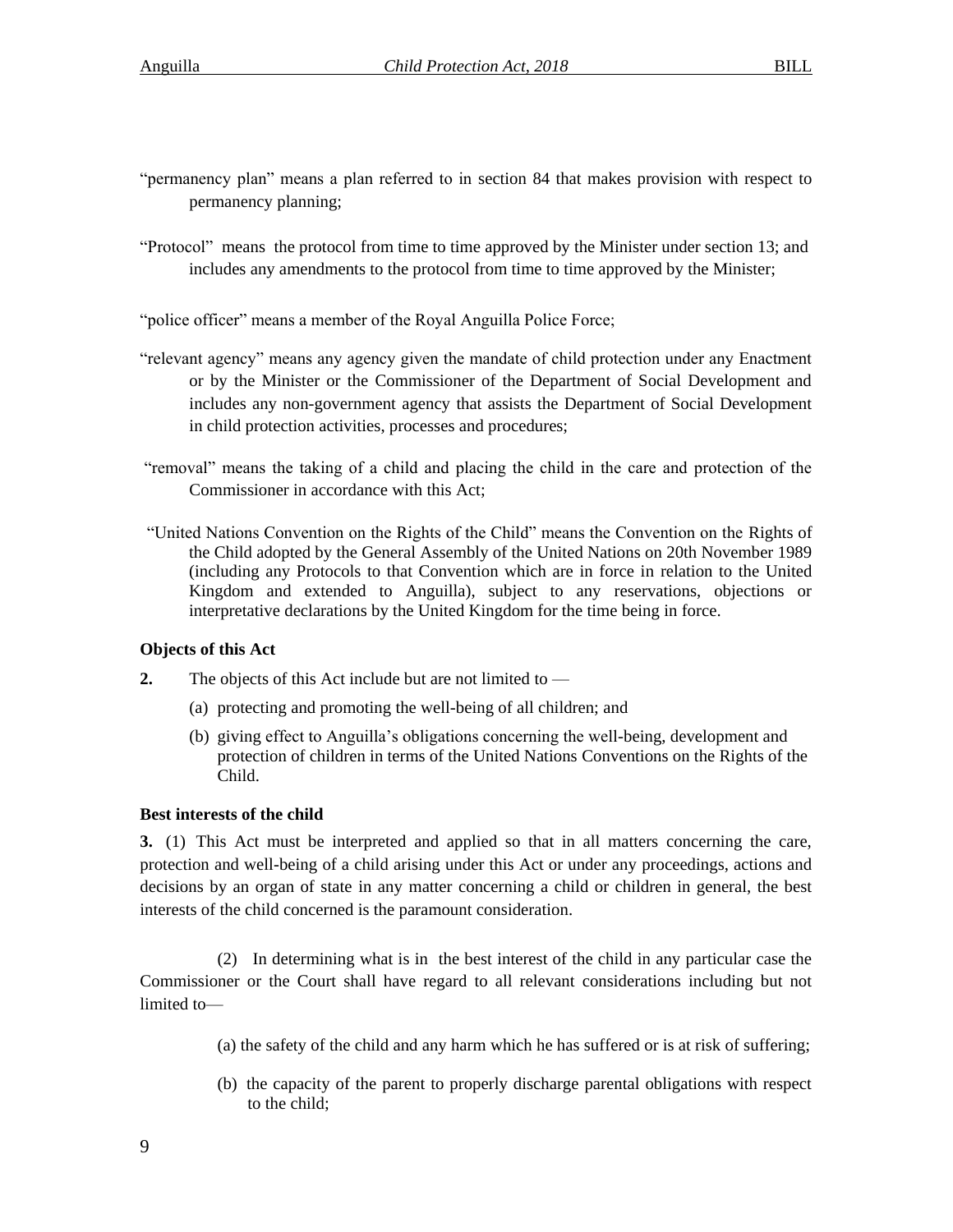- (c) the physical, mental and emotional needs of the child, and the appropriate care or treatment required to meet those needs;
- (d) the physical, mental, emotional or psychological development of the child;
- (e) the ascertainable wishes and feelings of the child concerned considered in the light of his age and understanding;
- (f) a secure place for the child and the development of a positive relationship as a member of a family;
- (g) the love, affection and ties between the child and other persons in the life of the child;
- (h) the capacity of persons other than a parent to exercise custody rights and duties respecting a child; and
- (i) the continuity of the care for the child and the possible effect of disruption of that care on the child.

# **Principles to be applied in the administration of this Act**

**4.** (1) The principles to be applied in the administration of this Act include the principles set out in other Parts of this Act and the following—

- (a) in all actions and decisions made under this Act, concerning a child, whether by legal or administrative process, the safety, welfare and well-being of the child shall be paramount;
- (b) whenever a child is able to form his own views on a matter concerning his safety, welfare or well-being, he shall be given an opportunity to express those views freely and those views are to be given due weight in accordance with the developmental capacity of the child and the circumstances;
- (c) in deciding what action is necessary to be taken, whether by administrative or legal process, in order to protect a child from harm, the course to be followed shall be the least intrusive intervention in the life of the child and his family, that is consistent with the paramount concern to protect the child from harm and to promote the development of the child;
- (d) if a child is temporarily or permanently deprived of his environment, or cannot be allowed to remain in that environment in his own best interest, the child shall be entitled to special protection and assistance from the Crown, and his own name and identity shall, where possible, be preserved;
- (e) if a child is placed in an approved child care service, arrangements should be made, in a timely manner, to ensure the provision of a safe, nurturing, stable and secure environment, recognising the child's circumstances and that, the younger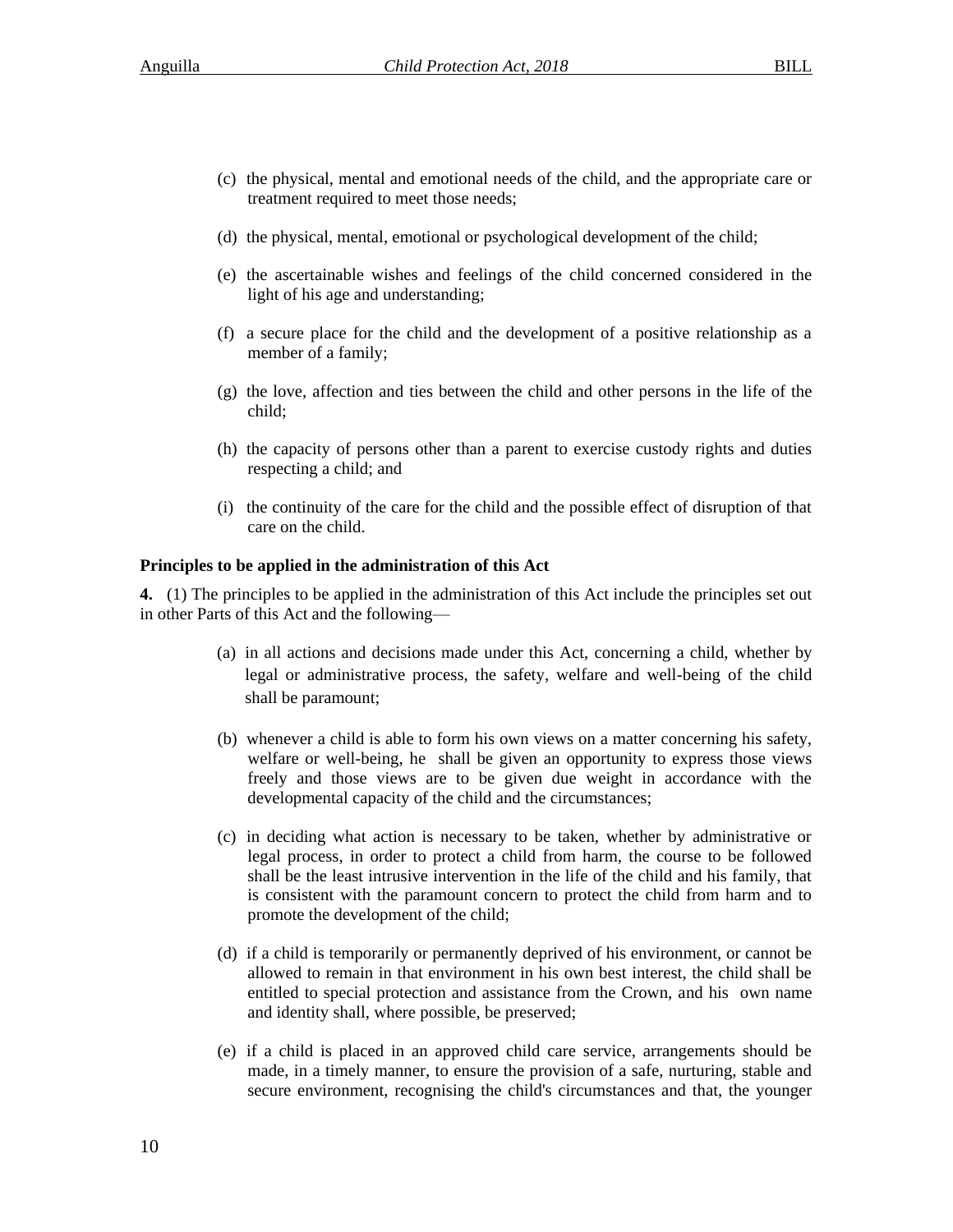the age of the child, the greater the need for early decisions to be made in relation to a permanent placement; and

(f) where a child is removed from the home of his parents pursuant to this Act, whether temporarily or permanently, the child is entitled to a safe, nurturing, stable and secure environment and unless it is contrary to his best interests, and taking into account the wishes of the child, this may include the retention by the child of relationships with people significant to the child, including his birth or adoptive parents, legal guardian, siblings, extended family, peers, family friends and community.

(2) The Commissioner must in particular, have regard to the United Nations Convention on the Rights of the Child in considering for the purpose of the primary function of what constitute the rights and interests of children (generally or so far as relating to a particular matter).

(3) In any proceedings in which any question with respect to the upbringing of a child arises, the Court shall have regard to the general principle that any delay in determining the question is likely to prejudice the welfare of the child.

# **Children's right to basic conditions of living**

**5.** (1) A child has the right to conditions of living necessary for his or her development, including adequate —

- (a) food;
- (b) shelter;
- (c) clothing;
- (d) care and protection,
- (e) medical care;
- (e) education; and
- (f) play and leisure.

(2) It is the duty of a child's parents, guardian or other care-giver to secure, within their abilities and financial capacities, the conditions of living set out in subsection (1).

# **Duties in respect of children**

**6.** Every person with parental responsibilities and rights towards a child and any other person legally responsible for a child, has the duty to —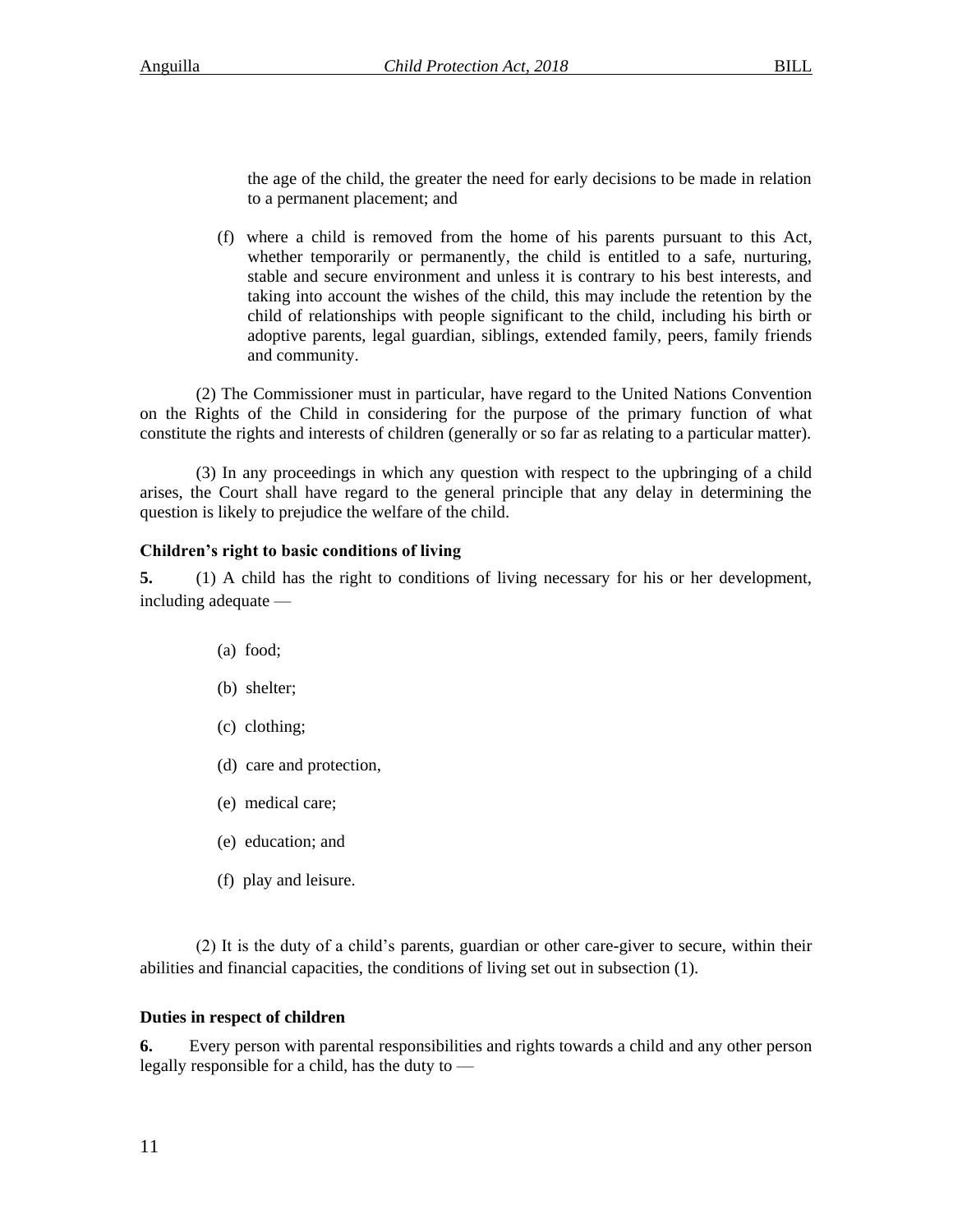- (a) ensure that the best interests of the child are that person's paramount concern at all times;
- (b) guide and direct the child in the exercise of all of that child's rights under this Act or any law in a manner consistent with the child's evolving capacities;
- (c) protect the child from harm;
- (d) listen to the voice of the child; and
- (e) ensure that in the temporary absence of a parent or care-giver, the child is cared for by a competent person.

#### **PART 2**

#### ADMINISTRATION OF THE ACT

#### **Responsibility of the Minister**

**7.** (1) The Minister shall promote a partnership approach between the government, nongovernment agencies, families, corporations, business agencies and the community in taking responsibility for and work on the frontline with children who are in need of care and protection.

(2) In giving effect to subsection (1) the Minister shall promote the development of procedures and protocols with government, non government agencies, families, corporations, business agencies and the community, to promote the care and suitable adoption of children and shall ensure that these procedures and protocols are implemented and reviewed regularly.

(3) The objects of the procedures and protocols referred to in subsection (2) are to promote the development of co-ordinated strategies for the care and protection of children and for the provision of support services directed towards strengthening and supporting families.

#### **Mandate of Department of Social Development**

**8.** The Department of Social Development shall —

- (a) be the legally mandated child protection agency in Anguilla;
- (b) assume lead responsibility for ensuring the Protocol enhances the well-being and protection of children and their families;
- (c) adopt a multidisciplinary approach utilizing specific interagency guidelines and strategies;
- (d) enter into agreements with any relevant agency;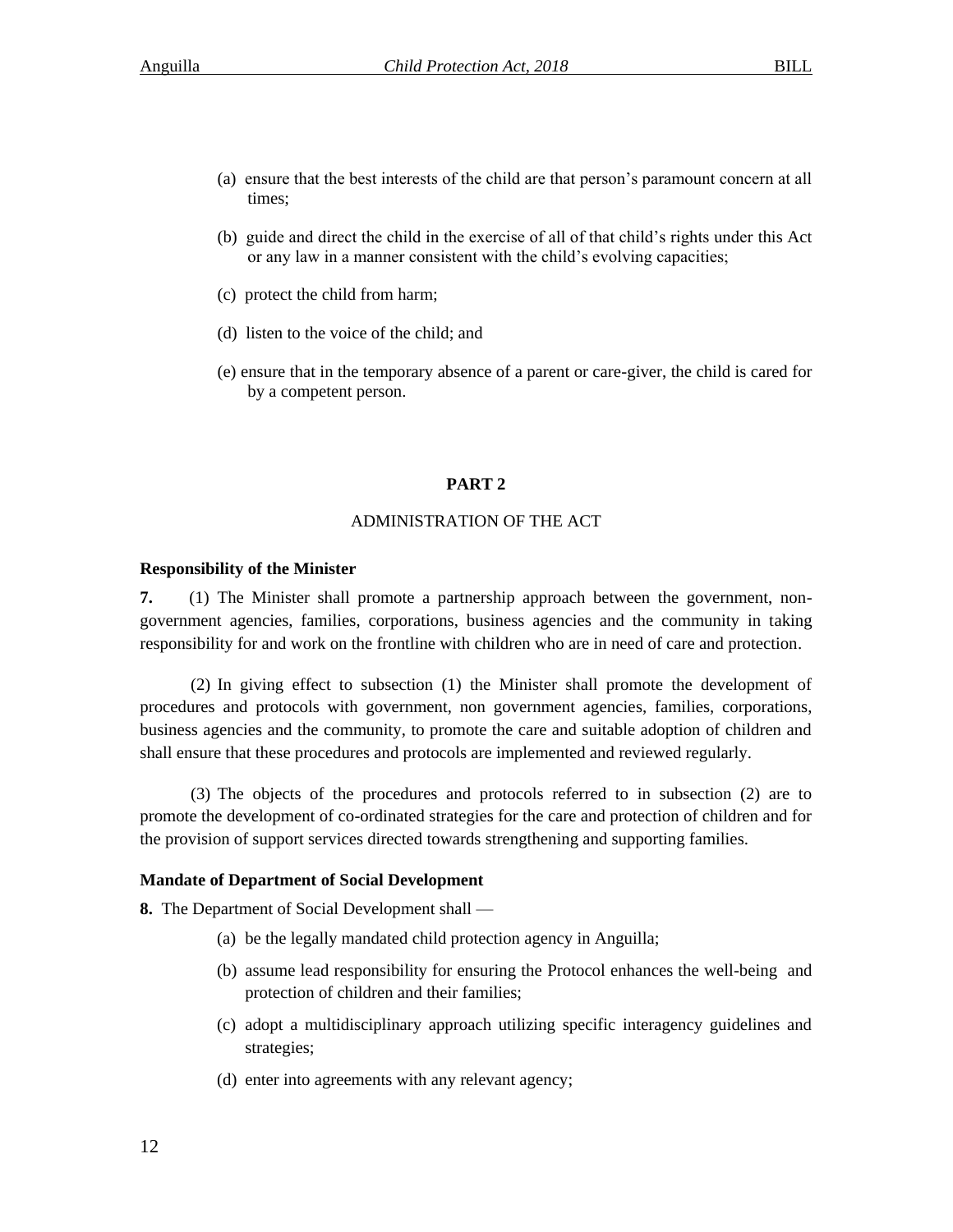(e) collaborate with and assist relevant agencies in all areas of child protection in Anguilla.

# **Commissioner and Department**

**9.** (1) For the administration of this Act and the regulations made thereunder, there shall be established under the Ministry responsible for Social Development, a department to be known as the Department of Social Development.

(2) The Department shall be headed by a public officer to be known as the Commissioner of the Department of Social Development who shall be appointed by the Governor in accordance with section 19 of the Constitution.

(3) The public officer employed as the Commissioner of the Department of Social Development immediately before the commencement of this Act shall be deemed to have been appointed under this section.

(4) It shall be the responsibility of the Department to monitor the implementation of this Act and the regulations made thereunder and to take the necessary action to enforce its provisions.

(5) It shall be the responsibility of the Department to ensure that the Protocol enhances the well-being and protection of children and their families.

# **Functions of the Commissioner**

**10.** (1) The principal function of the Commissioner under this Act shall be to provide services and promote the development, adoption and evaluation of policies and procedures that accord with the purposes of this Act.

(2) In addition to the function specified in subsection (1), the Commissioner shall have the following functions—

- (a) to promote and preserve the safety and welfare of a child;
- (b) to assess and investigate or to cause an assessment to be undertaken or reports to be assessed and investigated pursuant to Part 7;
- (c) to oversee the operation and delivery of child care services;
- (d) to establish, with the approval of the Minister, policies and procedures respecting all aspects of child care services;
- (e) to provide consultation and direction to relevant authorities respecting child care services in accordance with this Act;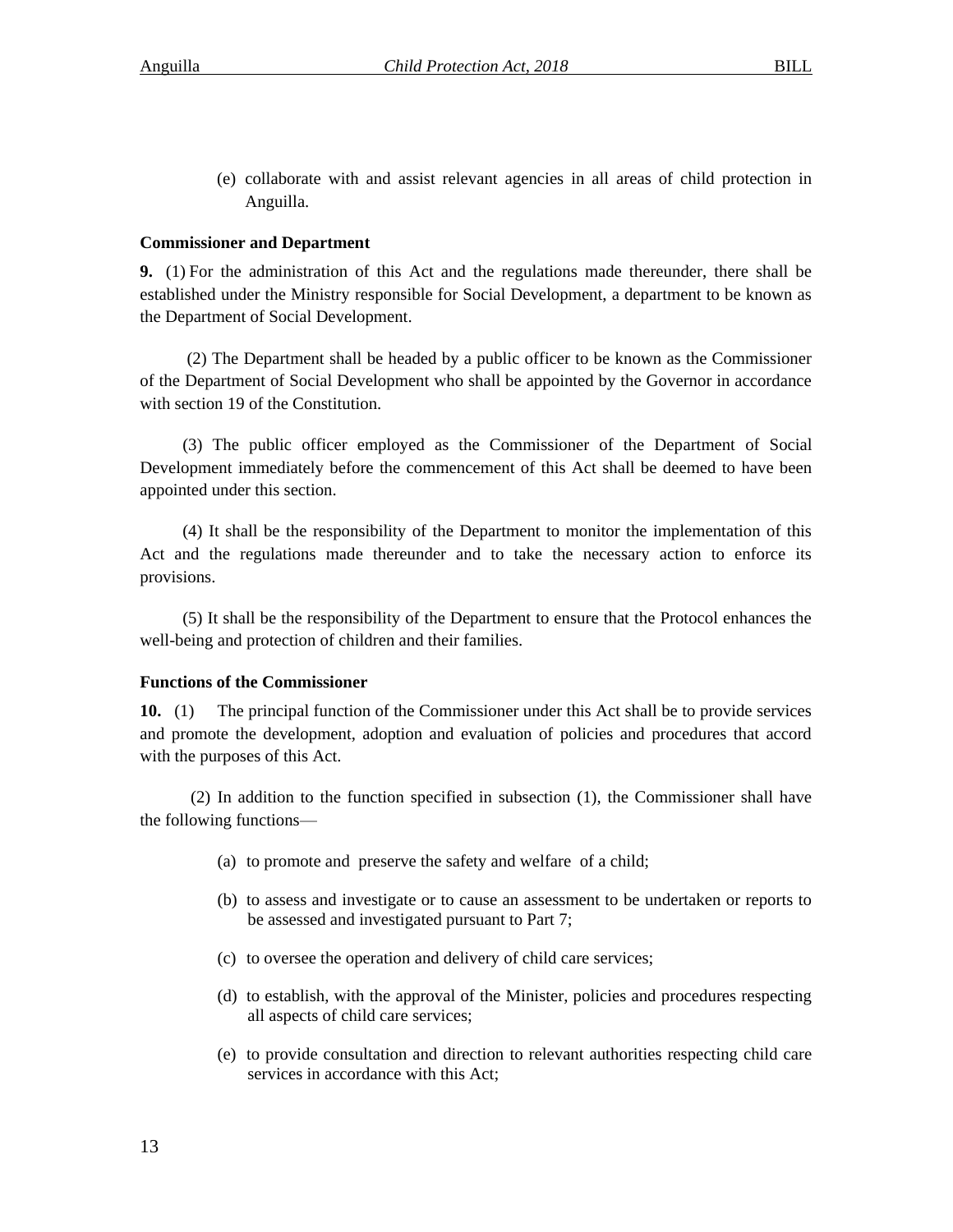- (f) to establish procedures for the delegation of his duties and to establish policies respecting the direction and supervision of such delegation;
- (g) to determine when a matter shall go before the Court;
- (h) to advise the Minister and other persons on matters relating to child care services, programmes, facilities and resources necessary to carry out the requirements under this Act;
- (i) to make arrangements for and in relation to the temporary and permanent placement, custody and transfer of a child;
- (j) to take appropriate measures to ensure confidentiality of the records of a child, the natural parents of a child, the legal guardian of a child and the adoptive parents of a child;
- (k) to issue guidelines to child care services in giving effect to this Act;
- (l) any other such functions as may be deemed necessary to carry out the provisions of this Act or as may be determined by the Minister; and
- (m) any other such functions as may be provided under any other Act.

# **Minister to approve and review multi-agency protocol**

**11**. (1) The Minister shall from time to time approve a protocol to guide how Government departments and agencies are to work together to prevent, report and manage harm to children; and otherwise for the purposes of the Ordinance and these Regulations.

- (2) The Minister shall review the Protocol
	- (a) as often as necessary; and
	- (b) at least annually.

(3) The protocol entitled Inter Agency Child Protection Protocol of 2015 approved by the Minister is deemed to have been duly approved by the Minister under subsection (1).

# **Commissioner to issue and review case management procedures**

**12**. (1) The Commissioner shall from time to time issue procedures —

- (a) to direct staff members of the Department on how to manage cases of children in need of services or in need of care or protection; and
- (b) otherwise for the purposes of this Act and any Regulations made hereunder.
- (2) The Commissioner shall review these procedures
	- (a) as often as necessary; and
	- (b) at least annually.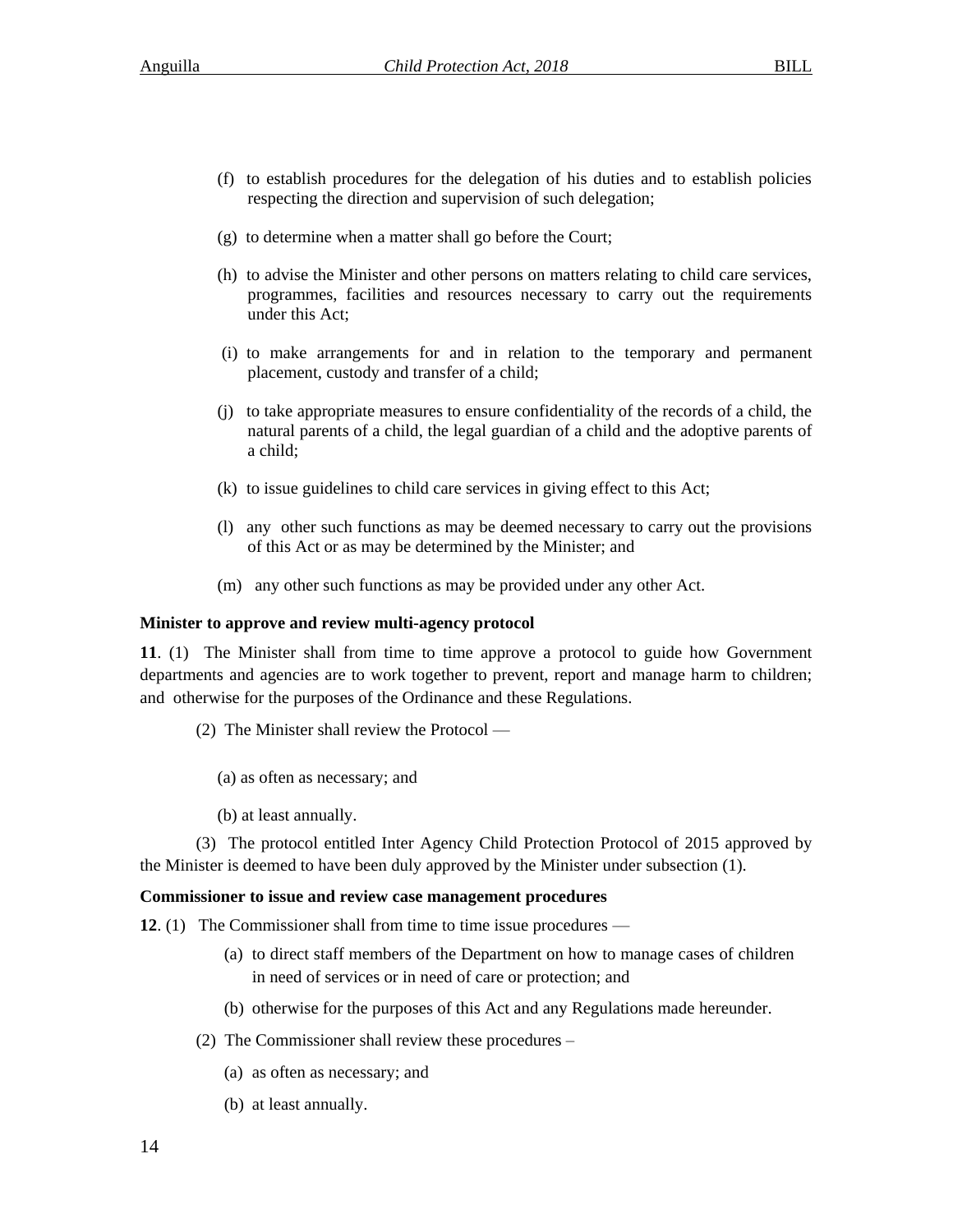# **Protocol and Procedures to be publicly available**

**13**. The Commissioner shall—

- (a) publish the Protocol and the Case Management Procedures in electronic format; and
- (b) make the Protocol and the Case Management Procedures available for inspection on request by members of the public during normal working hours.

# **Commissioner's request for services from other agencies**

**14.** (1) In deciding what action should be taken to promote the safety, welfare and well-being of a child, the Commissioner may request a Government department or agency in receipt of Government funding or any other person that promotes the care and protection of children, to provide services to a child or the family of the child.

(2) A Government department, an agency or any person to which a request is made under subsection (1), shall use its best endeavours to comply with the request if the request is consistent with its own responsibilities and does not prejudice the discharge of its functions.

# **Commissioner to ensure participation of child**

**15.** (1) In order to ensure that a child is able to participate in decisions that are likely to have a significant impact on the life of that child, the Commissioner shall provide the child with the following—

- (a) adequate information, in a manner and language that he can understand, concerning the decisions to be made, the reasons for the intervention of the Commissioner, the ways in which the child may participate in the decision making and any relevant complaint mechanisms;
- (b) the opportunity to express his views freely according to his abilities, age, maturity and developmental capacity;
- (c) any assistance that is necessary for the child to express his views;
- (d) information as to how the views of the child will be recorded and taken into account;
- (e) information with respect to the outcome of any decision concerning the child and an explanation of the reasons for the decision; and
- (f) an opportunity to respond to a decision made concerning the child.

(2) For the purposes of this section, decisions that are likely to have a significant impact on the life of a child include—

(a) any plans for emergency or ongoing care, including placement of the child;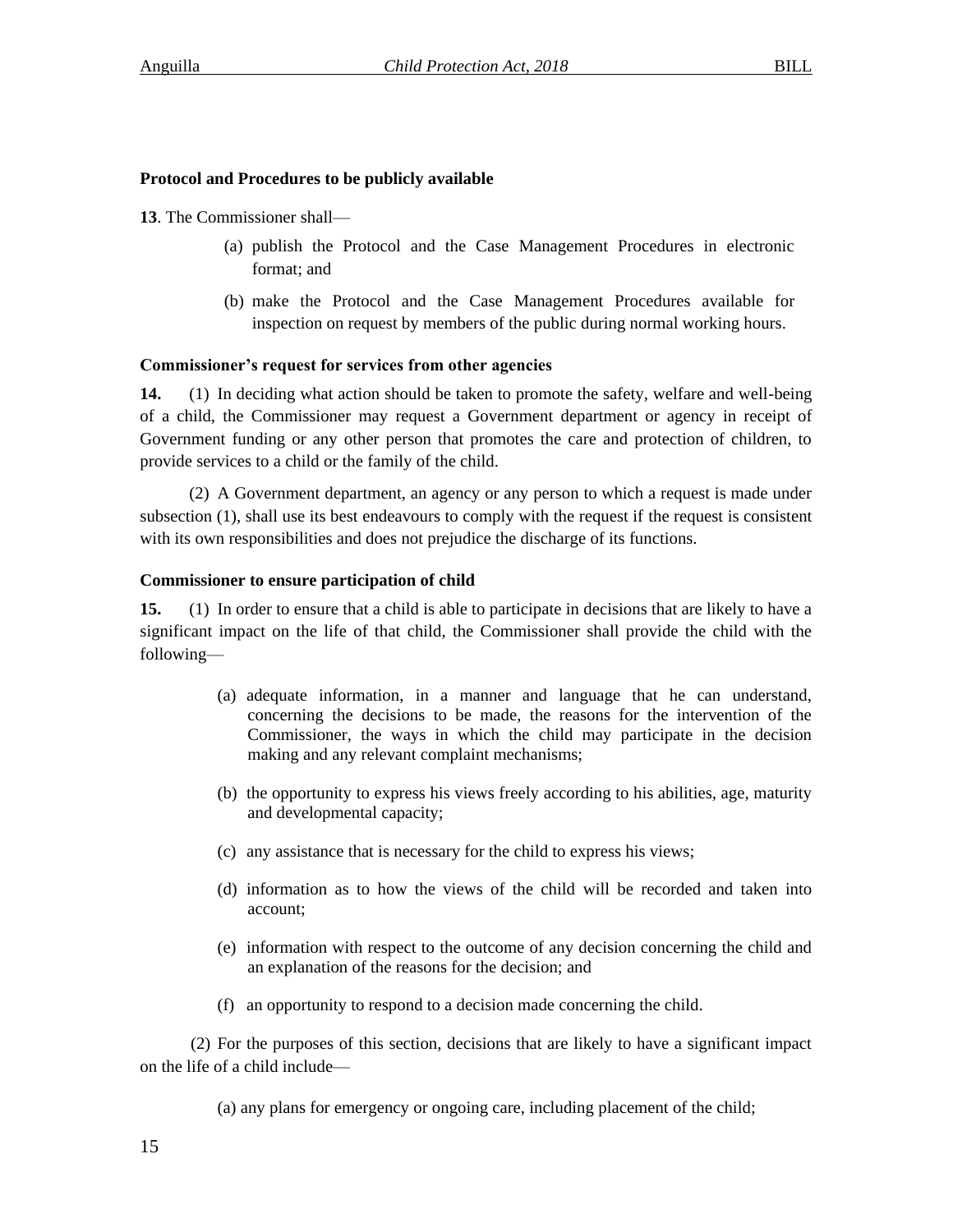- (b) the development of a care plan concerning the child;
- (c) court applications concerning the child;
- (d) the review of a care plan concerning the child;
- (e) the provision of counselling or treatment services; or
- (f) any contact with a parent, family or other persons connected with the child.

# **Delegation**

**16.** The Commissioner may delegate to a staff member of the Department or to any other person, his functions pursuant to this Act.

# **Support provided**

**17**. (1) In the administration of this Act, every effort should be made to ensure that when disclosures of harm are made by children they are immediately provided with the necessary counseling, medical, legal and others forms of support necessary to protect their interests and rights and to facilitate their recovery.

(2) All actions and decisions taken by the relevant agencies which are signatories to the Protocol shall exercise sensitivity to the child's age, gender, stage of development, any disability, religion, culture, language, and sexual orientation.

# **Medical examination of child**

**18.** Whenever there is a suspicion of harm to a child, the medical examination of the child should be performed by a health care provider with expertise in the area of detecting and diagnosing harm whenever possible.

# **Information sharing**

**19.** (1) The access to and sharing of information under this Act shall be guided by the following principles—

- (a) the reasons for the sharing of data in relation to each case will always be communicated openly and honestly with the child and where appropriate with the child's family or legal guardian.
- (b) the information being shared must be directly relevant, necessary and proportionate to the circumstances of the child, and limited to those who need to know.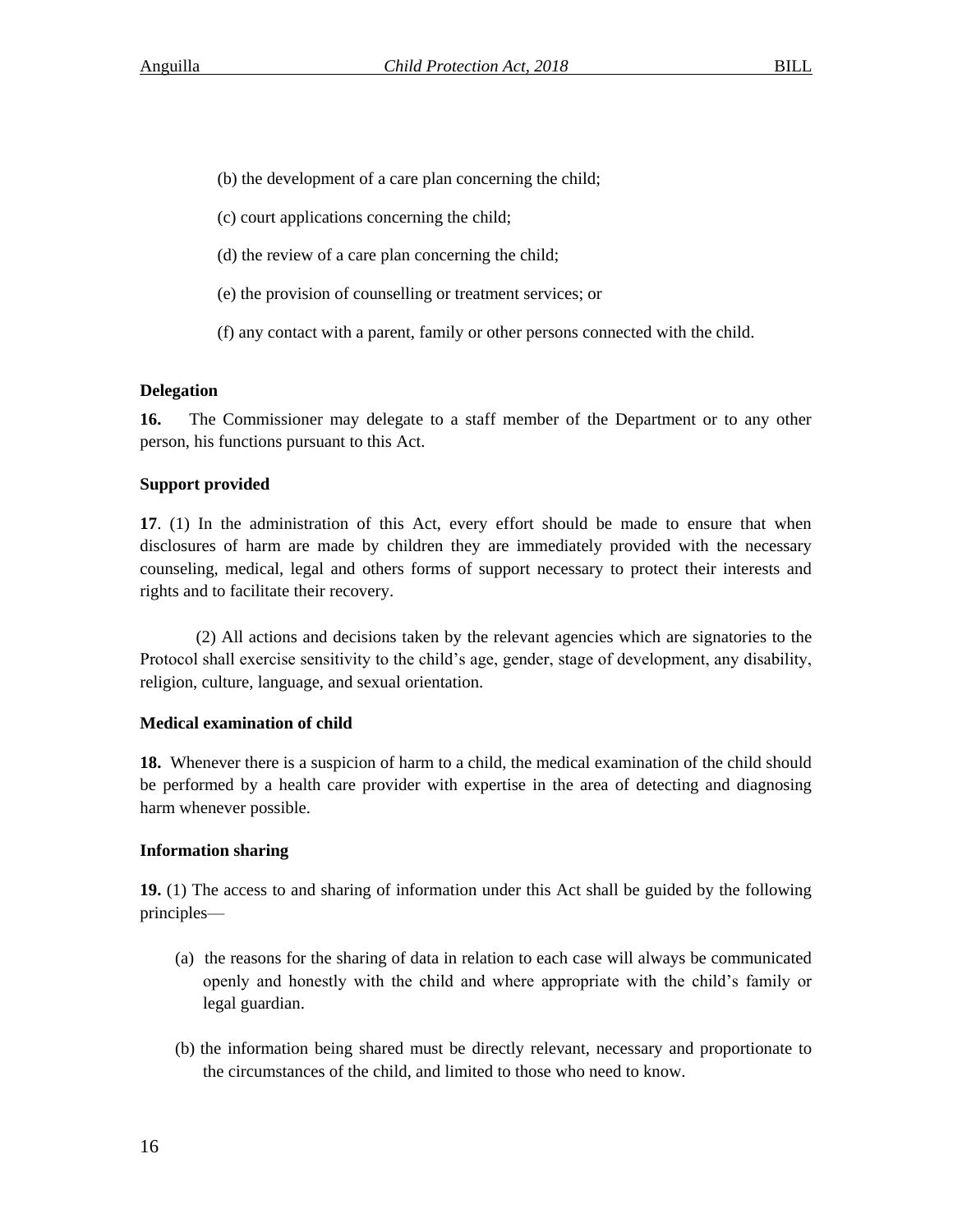(2) Information will normally be shared with the consent of the child, depending on age and maturity, or from the parent except—

- (a) where the agencies need to share information in fulfilment of their duties under this Act or any other enactment; or
- (b) where there are concerns that seeking consent would increase the risk to a child or others or prejudice any subsequent investigation.

The Department of Social Development shall create protocols or procedures for the access and sharing of information for the administration of this Act.

# **Disclosures relating to adolescent patients**

**20.** (1) Persons over the age of 13 may receive confidential health care services, for concerns related to sexual activity, pregnancy, HIV and other sexually transmitted diseases and substance abuse.

(2)The information set out in subsection (1) shall be called "a minor's protected health information".

(3)A health care facility or provider, a health plan or medical practitioner shall be bound by any regulations made under this Act and any Protocol or Procedures made by the Department or Commissioner with respect to access to a minor's protected health information.

# **PART 3**

# CHILD SAFEGUARDING BOARD

# **Safeguarding Board**

 **21**. (1) There is established a Child Safeguarding Board for Anguilla (in this Act referred to as "the Safeguarding Board").

(2) The Safeguarding Board shall include—

- (a) the Permanent Secretary of the Ministry with responsibility for Social Development and the Commissioner of Police who shall be Co-Chairs;
- (b) the Social Development Planner;
- (c) such representative or representatives of the persons or bodies specified in subsection (3) as may be prescribed; and
- (d) the designated child safeguarding officer from the Attorney General's Chambers.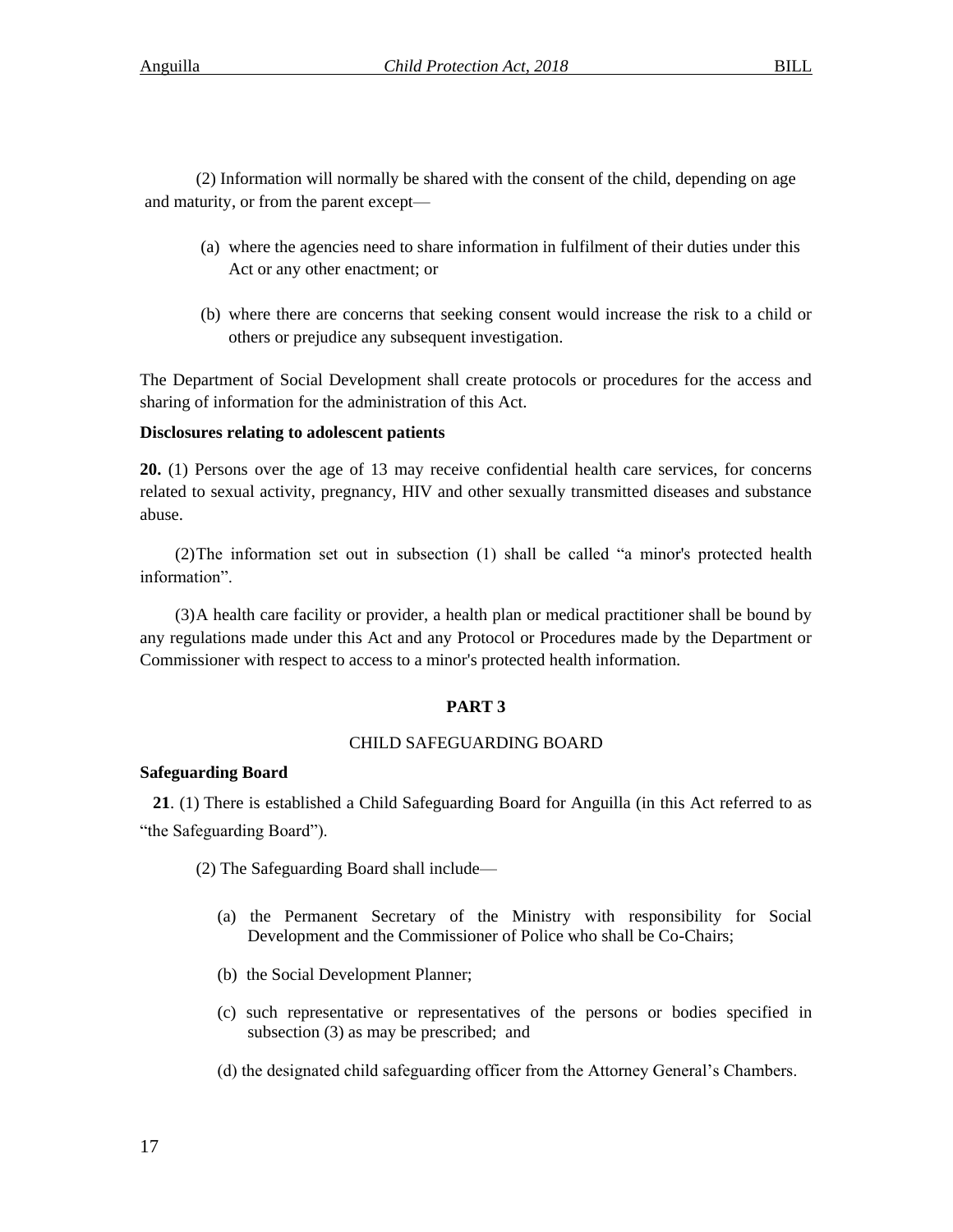(3) The persons or bodies referred to in subsection (2) are—

- (a) The Department of Social Development;
- (b) The Department of Probation;
- (c) Her Majesty's Prison;
- (d) The Royal Anguilla Police Force;
- (e) Department of Education; and
- (g) the Health Authority.

(4) The Safeguarding Board may also include representatives of such relevant persons or bodies (other than the persons or bodies specified in subsection (3)) as the members of the Board consider should be represented on it.

# **Board to regulate own proceedings**

**22**. (1) Subject to this Part, the Board shall regulate its own proceedings.

(2) Proceedings of the Safeguarding Board are not invalidated by any vacancy in membership or by any defect in a member's appointment or qualifications.

# **Objective of the Safeguarding Board**

**23.** The objective of the Safeguarding Board is to —

- (a) safeguard and promote the welfare of children in Anguilla;
- (b) keep children safe from harm; and
- (c) co-ordinate and ensure the effectiveness of what is done by each person or body represented on the Board for the purposes of safeguarding and promoting the welfare of children.

# **Functions of the Board**

**24.** (1) The functions of the Board include but are not limited to –

(a) to review policies and procedures approved, issued or otherwise made and implemented by each Government department represented on the Board or the Police Force with respect to –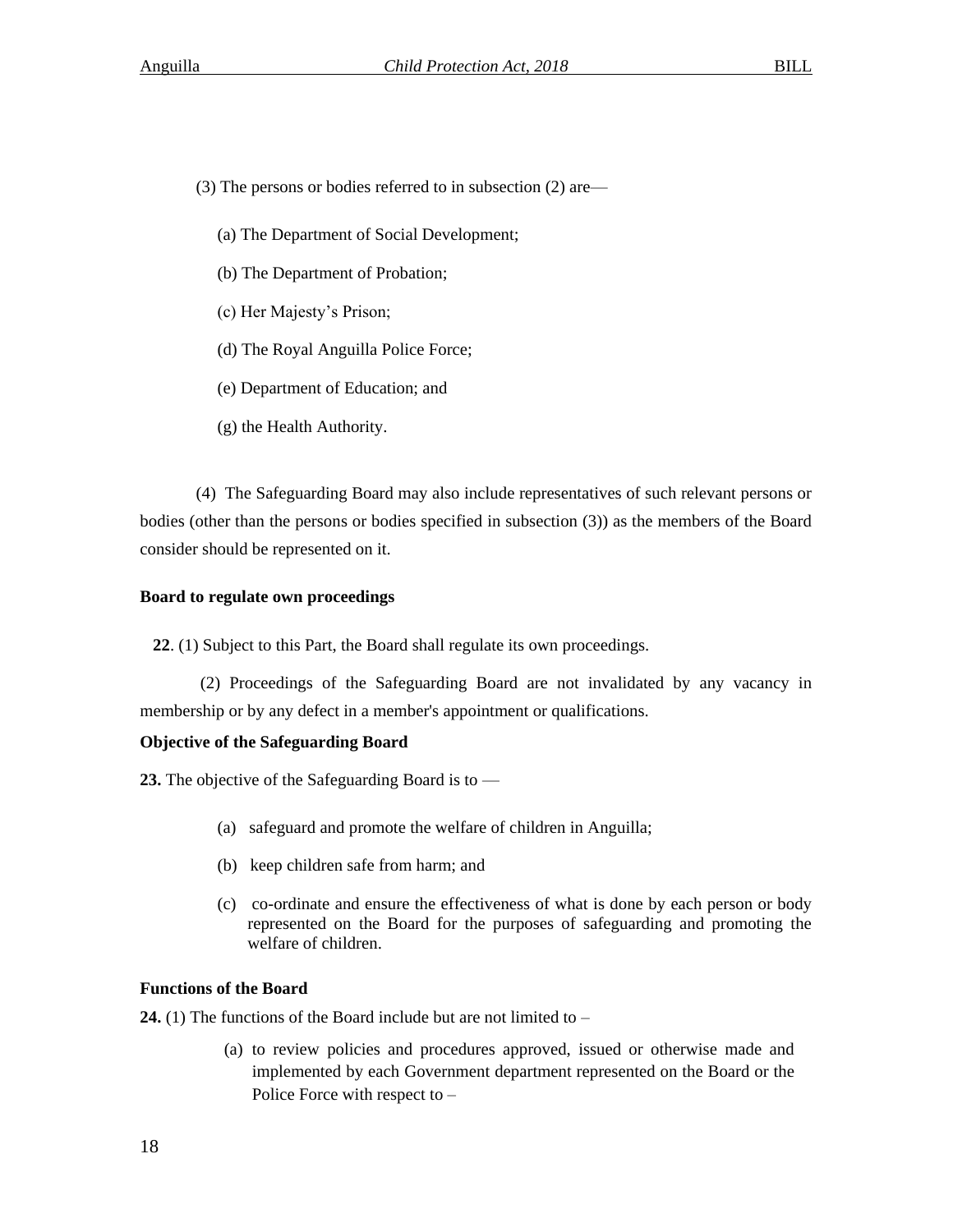- (i) actions to be taken in respect of safeguarding and promoting the welfare of children;
- (ii) the training of persons who work with children;
- (iii) the recruitment and supervision of persons who work with children;
- (iv) the investigation of allegations concerning persons who work with children; and
- (v) the safety and welfare of children who are fostered by a person otherwise than by the Commissioner placing the child with the person under the Act;
- (b) to monitor the effectiveness of practices and actions carried out to safeguard children by each Government department represented on the Board and the Police Force;
- (c) assess risk to children and the public posed by offenders;
- (d) make recommendations to the Criminal Justice Committee;
- (e) ensure that appropriate partners are continuously engaged in working group meetings, activities and information-sharing in keeping with the Inter Agency Child Protection Protocol;
- (f) make policy recommendations and provide policy advice;
- (g) to participate in the planning of services for children required by or under this Act or any other enactment;
- (h) to educate the public on, and increase public awareness of, the need to safeguard and promote the welfare of children;
- (i) to provide an annual report on child safeguarding to the Governor and the Minister, including any information and recommendations requested by either.

(2) The Board's function under sub-regulation (1) (a) includes reviewing the Protocol and the Case Management Procedures, if requested to do so by the Minister or the Commissioner respectively.

# **Meetings of Safeguarding Board**

**25.** Meetings shall be held as often as required and chaired alternately by the Permanent Secretary of the Ministry responsible for Social Development and the Commissioner of Police.

# **PART 4**

# PARENTAL RESPONSIBILITY

# **Parental responsibility**

**26.** (1) Where a child's father and mother were married to each other at the time of his birth, they shall each have parental responsibility for the child.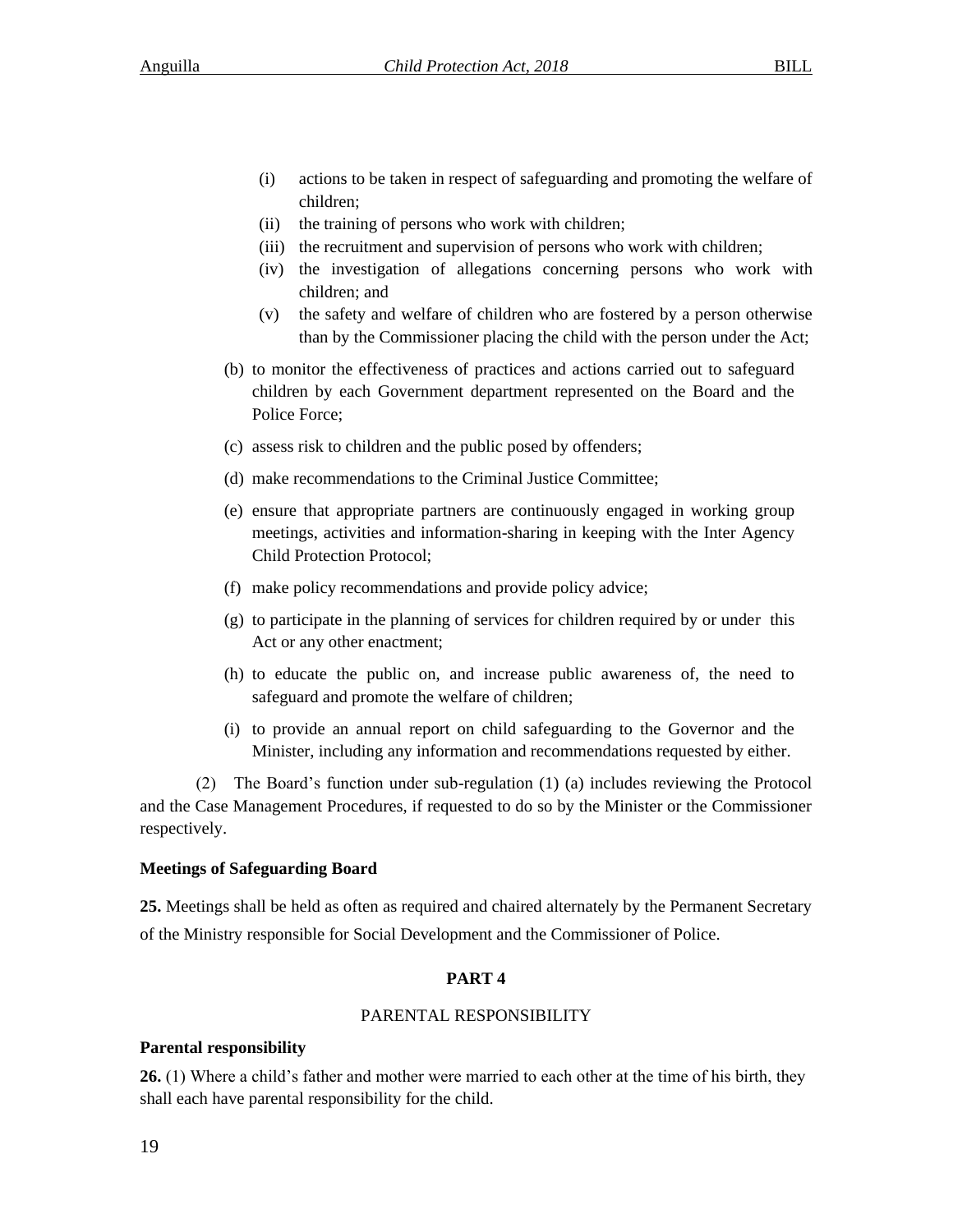(2) Where a child's father and mother were not married to each other at the time of his birth—

- (a) the mother shall have parental responsibility for the child;
- (b) the father shall have parental responsibility for the child if he has acquired it (and has not ceased to have it) in accordance with the provisions of this Act or any other enactment.

(3) More than one person may have parental responsibility for the same child at the same time.

(4) A person who has parental responsibility for a child at any time shall not cease to have that responsibility solely because some other person subsequently acquires parental responsibility for the child.

(5) Where more than one person has parental responsibility for a child, each of them may act alone and without the other (or others) in meeting that responsibility; but nothing in this section shall be taken to affect the operation of any enactment which requires the consent of more than one person in a matter affecting the child.

(6) The fact that a person has parental responsibility for a child shall not entitle him to act in any way which would be incompatible with any order made with respect to the child under this Act.

(7) A person who has parental responsibility for a child may not surrender or transfer any part of that responsibility to another but may arrange for some or all of it to be met by one or more persons acting on his behalf.

(8) The person with whom any such arrangement is made may himself be a person who already has parental responsibility for the child concerned.

(9) The making of any such arrangement shall not affect any liability of the person making it which may arise from any failure to meet any part of his parental responsibility for the child concerned.

#### **Meaning of parental responsibility**

 **27.** (1) In this Act "parental responsibility" means all the rights, duties, powers, responsibilities and authority which by law a parent of a child has in relation to the child and his property.

(2) It also includes the rights, powers and duties which a legal guardian of the child's estate would have had in relation to the child and his property.

(3) The rights referred to in subsection (2) include, in particular, the right of the legal guardian to receive or recover in his own name, for the benefit of the child, property of whatever description and wherever situated, which the child is entitled to receive or recover.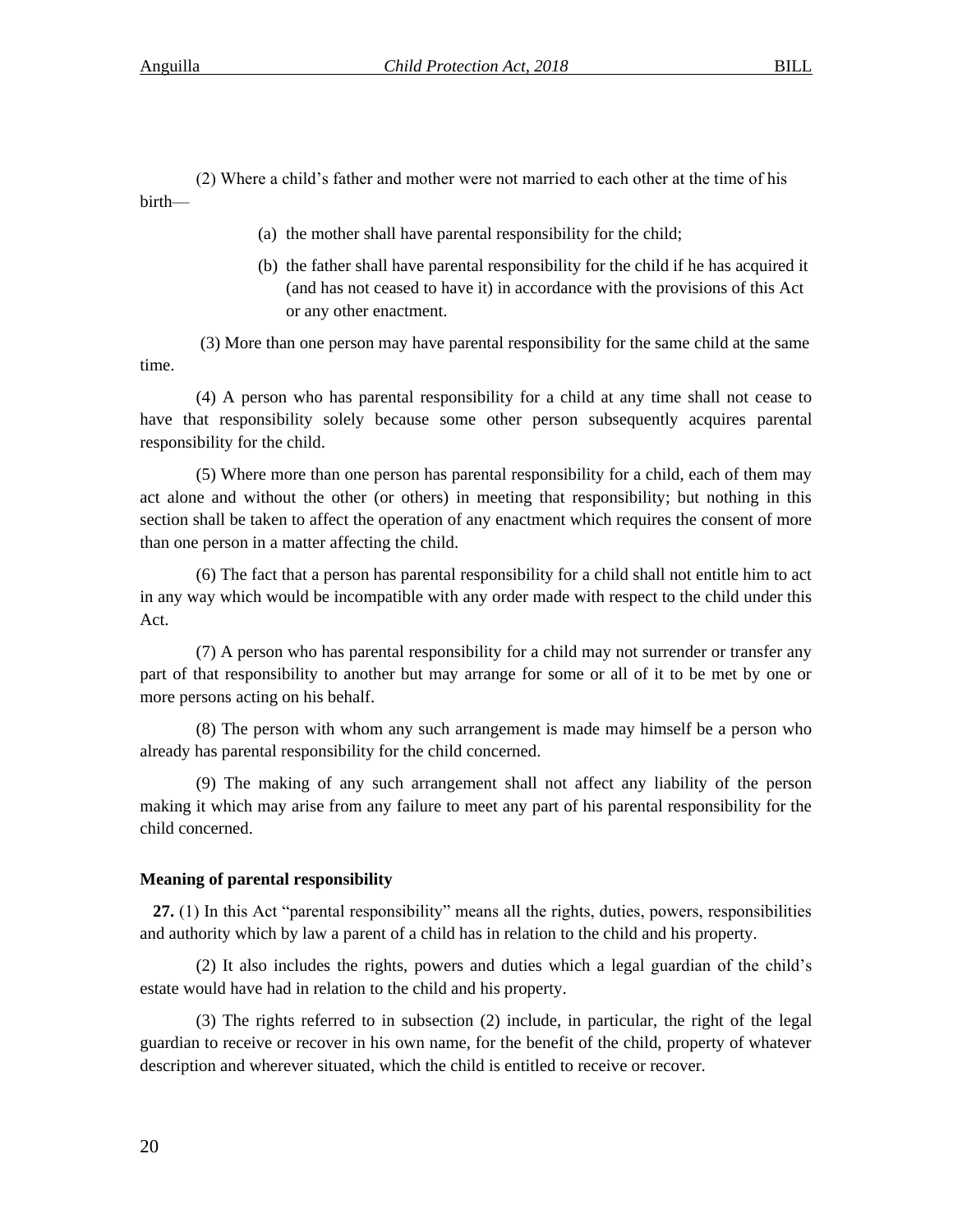(4) The fact that a person has, or does not have, parental responsibility for a child shall not affect—

- (a) any obligation which he may have in relation to the child (such as a statutory duty to maintain the child); or
- (b) any rights which, in the event of the child's death, he (or any other person) may have in relation to the child's property.
	- (5) A person who—
	- (a) does not have parental responsibility for a particular child; but
	- (b) has care of the child,

may (subject to the provisions of this Act) do what is reasonable in all the circumstances of the case for the purpose of safeguarding or promoting the child's welfare.

#### **Acquisition of parental responsibility by father**

 **28.** (1) Where a child's father and mother were not married to each other at the time of his birth, the father shall acquire parental responsibility for the child if—

- (a) he becomes registered as the child's father under any other enactment;
- (b) he and the child's mother make an agreement (a "parental responsibility agreement") providing for him to have parental responsibility for the child; or
- (c) the Court, on his application, orders that he shall have parental responsibility for the child.

#### **PART 5**

### CARE AND PROTECTION OF CHILDREN

#### **Child in need of care and protection**

**29.** (1) A child is in need of care and protection where the child is likely to suffer or is suffering harm.

#### **Request for assistance from parent or child**

**30.** (1) A parent or a child may seek assistance from the Commissioner—

(a) if there is a serious or persistent conflict between the parent and the child of such a nature that the safety, welfare or well-being of the child is in jeopardy; or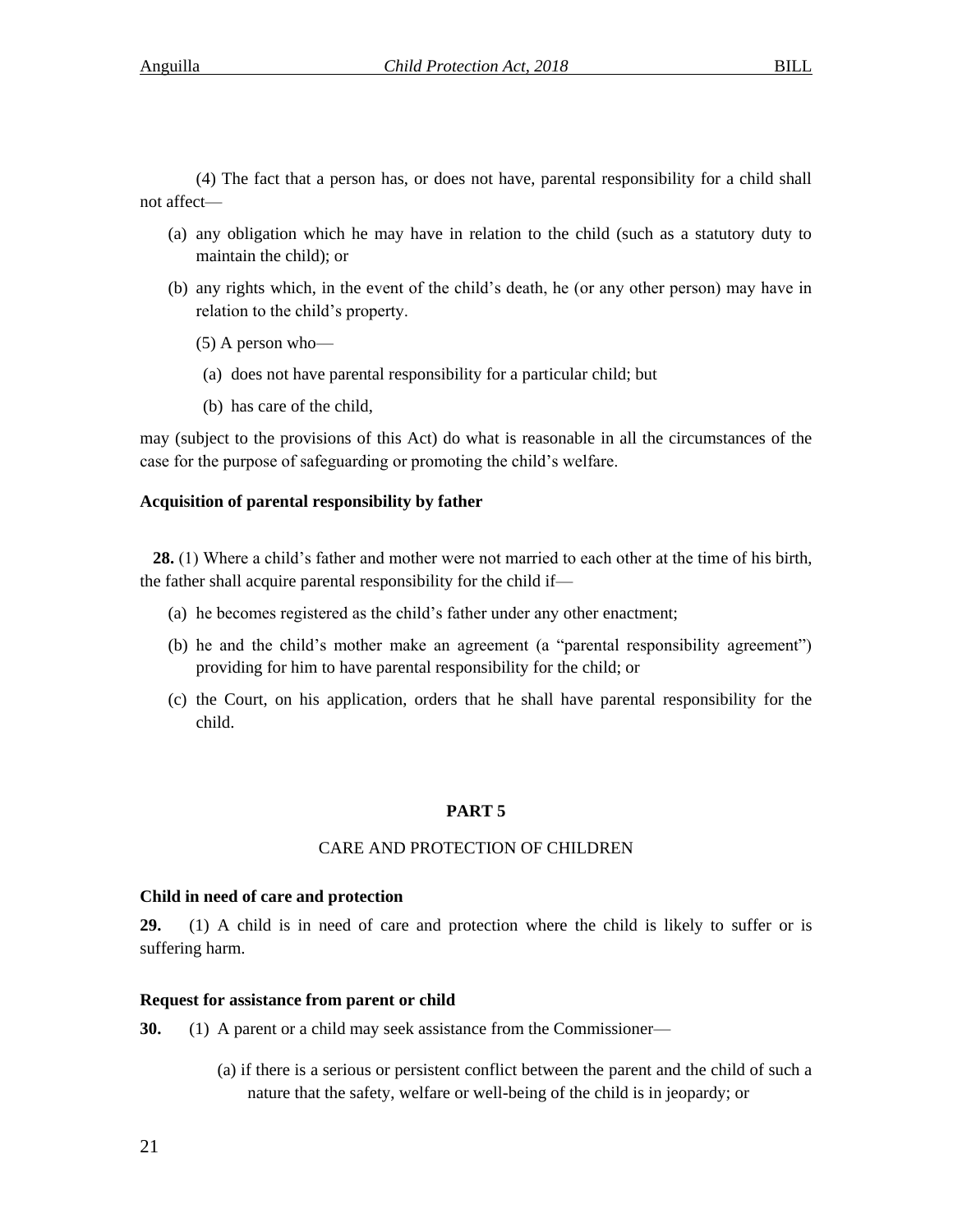(b) if the parent is unable to provide adequate supervision for the child to such an extent that the safety, welfare or well-being of the child is in jeopardy.

(2) In responding to a request made under subsection (1), the Commissioner shall consider the appropriateness of providing or arranging for the provision of such assistance as is necessary—

- (a) to enable the parent and the child to resolve the conflict between them without recourse to legal proceedings;
- *(b)* to ensure that the child is adequately supervised; or
- (c) to enable the child and his parent to have access to appropriate services.

(3) In making provision for the receipt of any assistance under subsection (2), with a parent and a child, the Commissioner shall ensure that the child, if sufficiently mature, has been counselled about the assistance necessary to resolve the conflict with his parents and has given consent to such assistance.

(4) If the Commissioner is of the opinion that, despite the assistance provided under subsection (2), the safety, welfare or well-being of the child continues to be in jeopardy; he shall have the matter brought before the Court.

(5) Where the Court is satisfied that—

- *(a)* the child cannot be controlled by a parent;
- *(b)* it is in the best interests of the child; and
- (c) the parent understands the results which will follow from the order,

the Court may place the child under the supervision of the Commissioner or some other person appointed by the Court, for a period not exceeding three years, or may make an order under Part 10 for the care and protection of the child.

(6) A parent shall have responsibility for the child unless it is not in the best interests of the child that the parent has responsibility for that child.

# **PART 6**

#### REPORTING

#### **Mandatory reporting of harm to a child**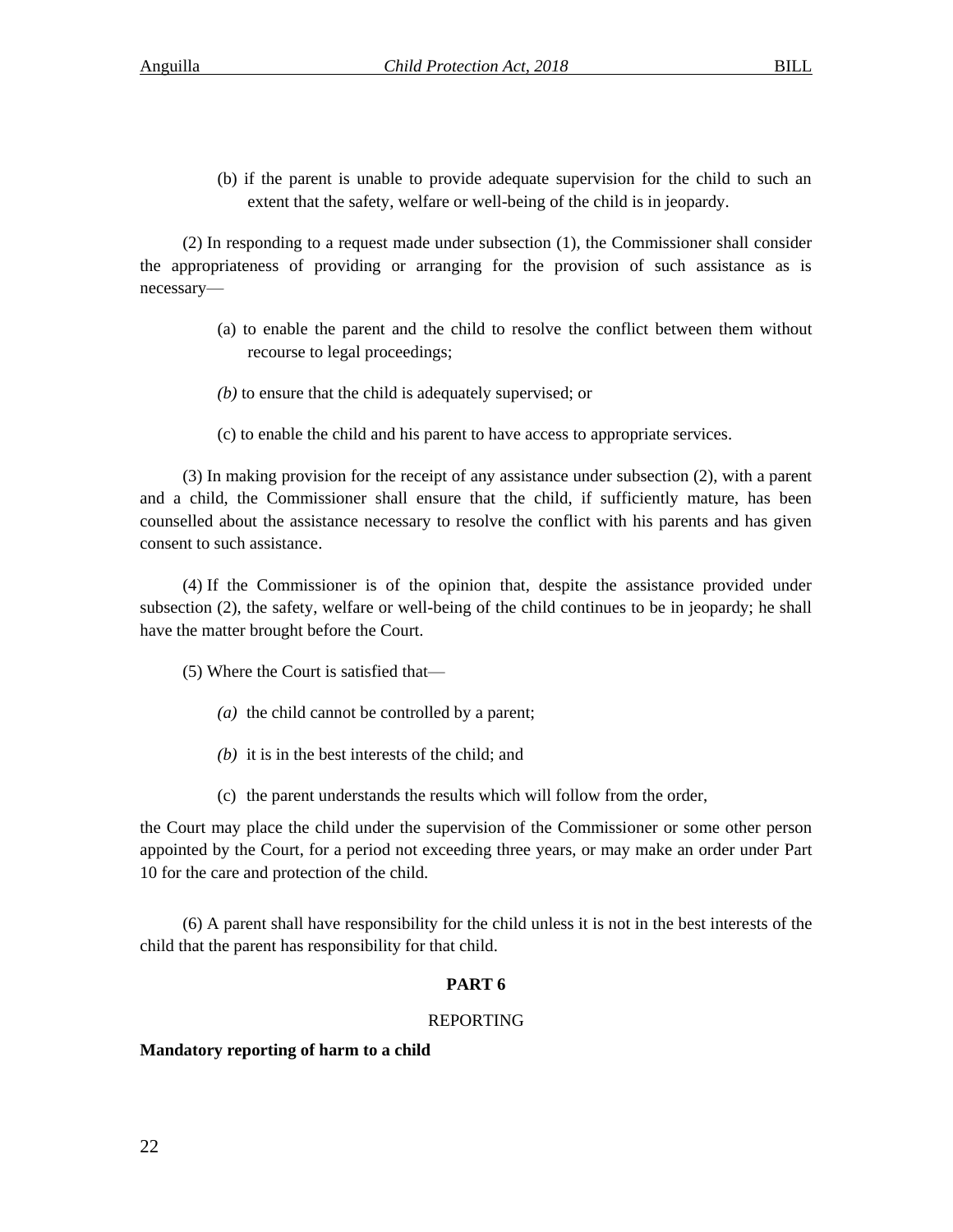**31.** (1) Any person who has knowledge or reasonable grounds to suspect that a child is being harmed or is otherwise in need of care and protection shall, without delay, make a report to the Commissioner.

(2) Notwithstanding subsection (1) or any other enactment, a person who performs professional or official duties or services with respect to a child, including –

- (a) a physician, nurse, dentist, psychologist or other health care professional;
- (b) a school principal, teacher, guidance counsellor, youth or recreational leader or member of the clergy;
- *(c)* an owner, operator or employee of a child day care centre or other child care institution;
- *(d)* a law enforcement officer, probation officer or social worker; or
- (e) any other person who by virtue of his employment or occupation has responsibility to discharge a duty of care towards a child,

who in the course of that person's professional or official duties or services, has knowledge or has reasonable grounds to suspect that a child is in need of care and protection in any of the circumstances mentioned in section 29, that person shall —

- (i) without delay, report or cause to be reported, the circumstances to the Commissioner; and
- (ii) provide the Commissioner with such additional information as is known or available to the person.

(3) Subsections (1) and (2) shall apply notwithstanding the confidential nature of the information on which the report is based, but nothing in this section abrogates any attorney-client privilege.

(4) A person who fails to comply with subsection (2) commits an offence and is liable, on summary conviction, to a fine not exceeding \$5,000 or to imprisonment for three months.

# **Records of reports and subsequent action**

- **32.** (1) The Commissioner shall keep a record of—
	- (a) all reports made to or by the Commissioner or Department of Social Development;
	- (b) any action taken under this Act, as a consequence of a report received under section 31; and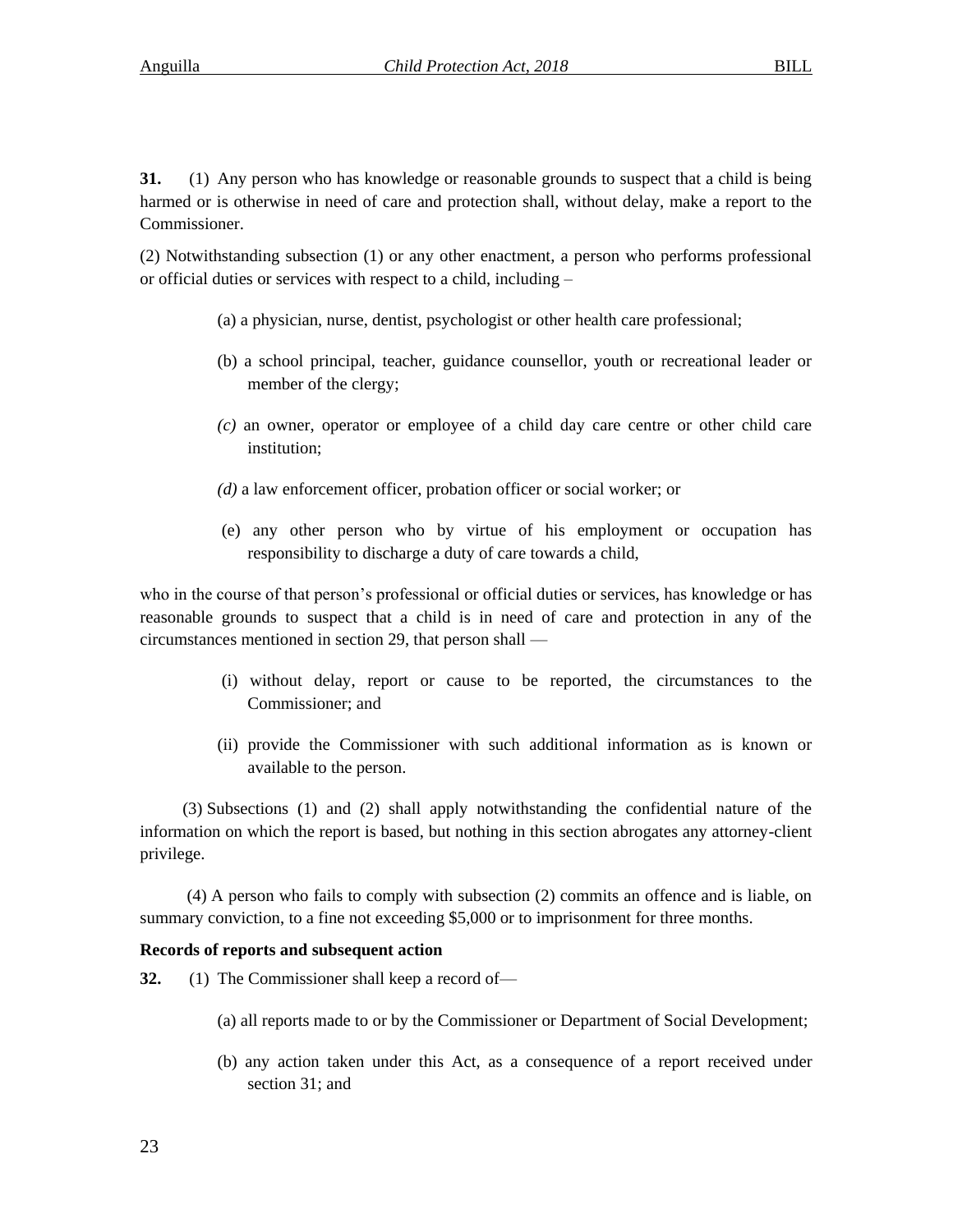- (c) any disposition of and interaction with a child to whom the report and action referred to in paragraph (b) relate.
- (2) The record of reports to be kept under subsection (1) shall be kept as prescribed.

# **Protection of persons who make reports**

- **33.** (1) If a person makes a report under section 31, in good faith to the Commissioner—
	- (a) the making of the report shall not constitute a breach of any professional etiquette or ethics or a departure from any accepted standards of professional conduct;
	- (b) no liability shall be incurred for defamation as a consequence of the report; and
	- (c) the making of the report shall not constitute a ground for civil proceeding for malicious prosecution or for conspiracy.

(2) A report made under section 31 that is certified by the Commissioner is admissible in any proceedings relating to the care and protection of a child.

(3) A report to which this section applies shall be taken to be an exempt document for the purposes of any law in force in Anguilla relating to the freedom of information.

(4) Subsection (1) shall not apply where a person knowingly makes a report or provides information which is false or misleading.

# **PART 7**

# INVESTIGATION AND ASSESSMENT

# **Conduct of initial investigation and assessment**

- **34.** (1) Where—
	- (a) a report is made under section 31;
	- (b) it appears to the Commissioner that a child may be in need of care and protection; or
	- (c) a parent or a child requests assistance under section 30,

the Commissioner shall conduct an initial investigation and assessment of the circumstances concerning the child, regardless of the consent of any person.

(2) After an initial investigation and an assessment has been undertaken under subsection (1), the Commissioner may determine that—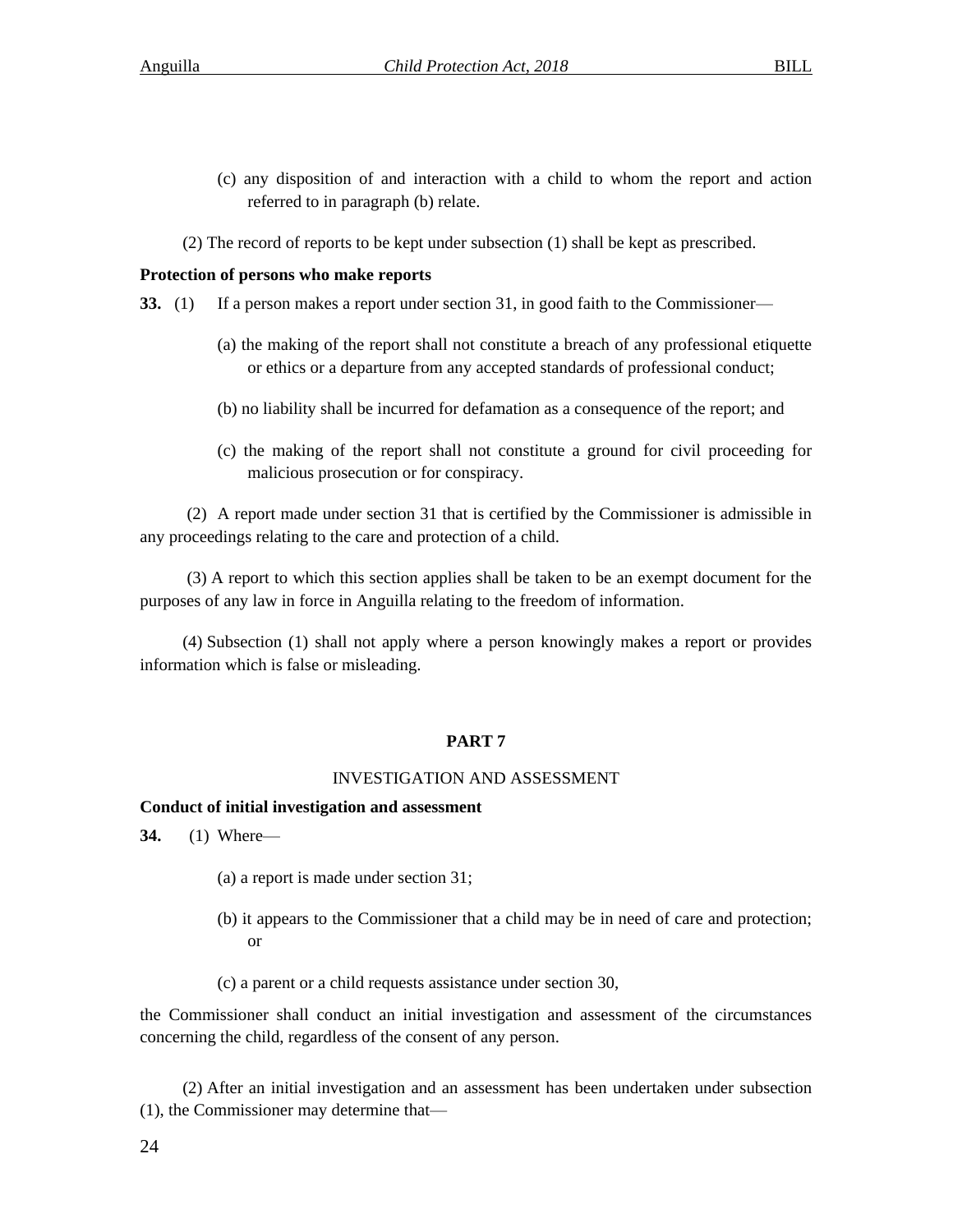- (a) no further action is necessary;
- (b) a further investigation is necessary;
- (c) the removal of the child is necessary; or
- (d) an application for a care order is necessary to protect the child.

(3) An investigation by the Commissioner may include an analysis of the medical, health, social, residential, educational, economic and other factors affecting the life of the child.

- (4) In conducting an investigation the Commissioner may—
	- (a) visit the residence of the child, and other places frequented by the child;
	- (b) transport the child to a place considered by the Commissioner to be appropriate;
	- (c) interview and examine the child with or without the presence of a parent;
	- (d) interview the parent of the child;
	- (e) interview any person who cares for the child or any person who has had an opportunity to observe the child;
	- (f) interview any person who provides health, social, educational and other services to the child or to the parent of the child;
	- (g) require information to be provided to the Commissioner from medical, social, educational and other service records concerning the child, the parent of the child or both;
	- (h) cause an examination to be made of the physical, mental and emotional health and development of the child;
	- (i) request the parent of the child to undergo an examination of the physical, mental or emotional health or any other assessment; or
	- (j) consult with such other persons and gather such other evidence as may be necessary to complete the investigation.

(5) A school principal shall allow the Commissioner direct access to a child for any interview under this section.

(6) On an application made by the Commissioner, the Court may order any person—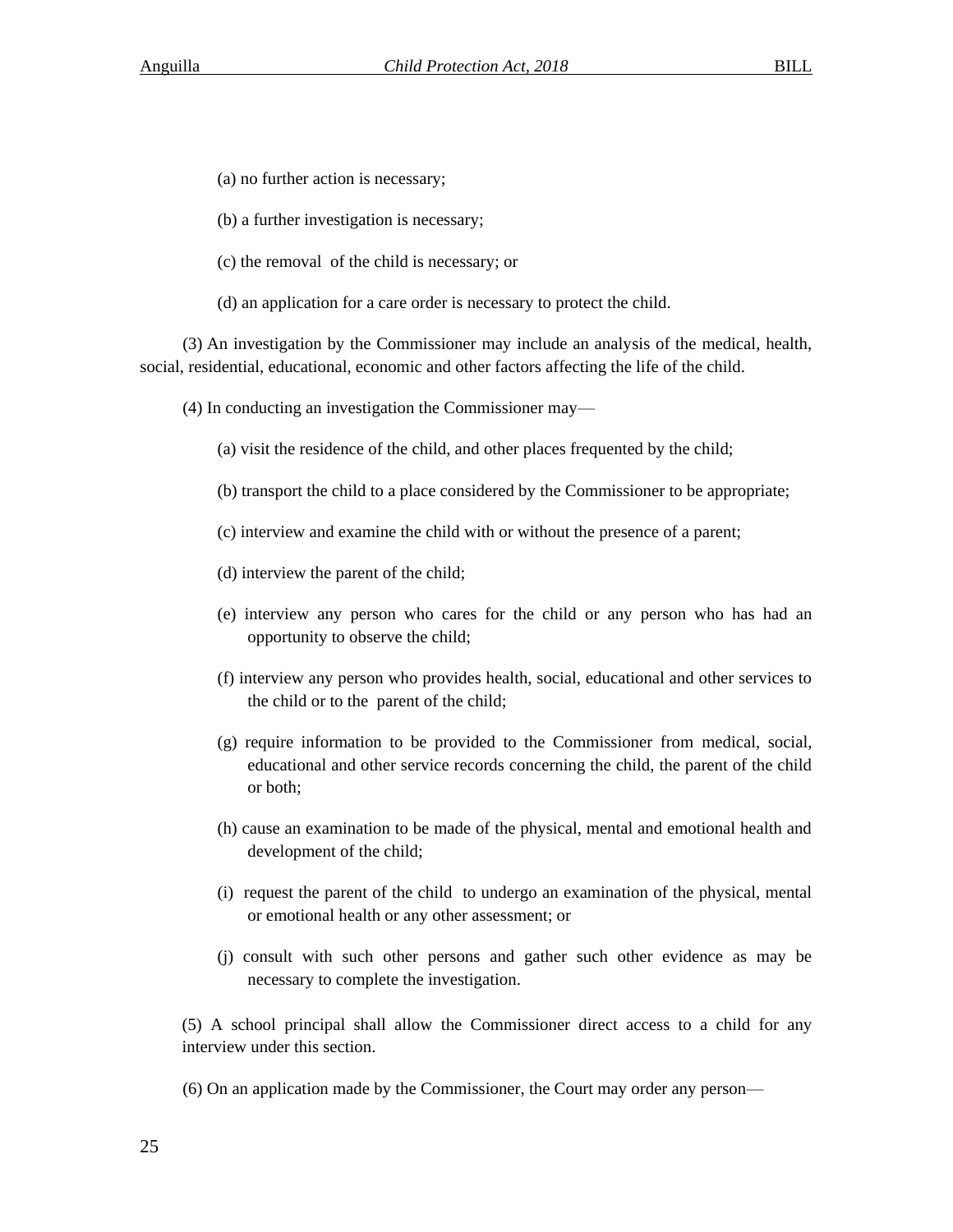- (a) to provide such information under subsection (4) to the Commissioner;
- (b) to allow the Commissioner access to a person, place or record; or
- (c) to co-operate with an investigation by the Commissioner.

(7) Subject to subsection (6), the Commissioner shall provide a report of the results of an investigation to—

- (a) the parent of the child who is the subject of the investigation; and
- (b) the child, if he is at least twelve years old and is capable of understanding the circumstances of the investigation.
- $(8)$  A report shall not be provided under subsection  $(7)$  if—
	- (a) the Commissioner has reasonable grounds to believe that the report will endanger the safety of the child or any other person; or
	- (b) a criminal investigation related to the matter has been initiated or is likely to occur.

(9) A person who intimidates, threatens or obstructs the Commissioner in the exercise of his functions under this section commits an offence and is liable on summary conviction to a fine not exceeding \$5,000 or to imprisonment for a term of six months; or to both.

# **Matters for consideration**

**35.** In conducting an investigation or making an assessment under this Part, the Commissioner shall have regard to any known or expressed wish of the child, taking into account the age and maturity of the child and the extent to which the child appears to be in need of care and protection.

# **Action taken by Commissioner**

**36.** (1) If after an investigation or an assessment is made under this Act, the Commissioner is of the opinion that a child is in need of care and protection, the Commissioner shall take whatever action is necessary to safeguard or promote the safety, welfare and well-being of the child.

(2) Without limiting subsection (1), the Commissioner may, following an investigation or an assessment, take the following actions—

> (a) provide or arrange for the provision of support services for the child or his family or both;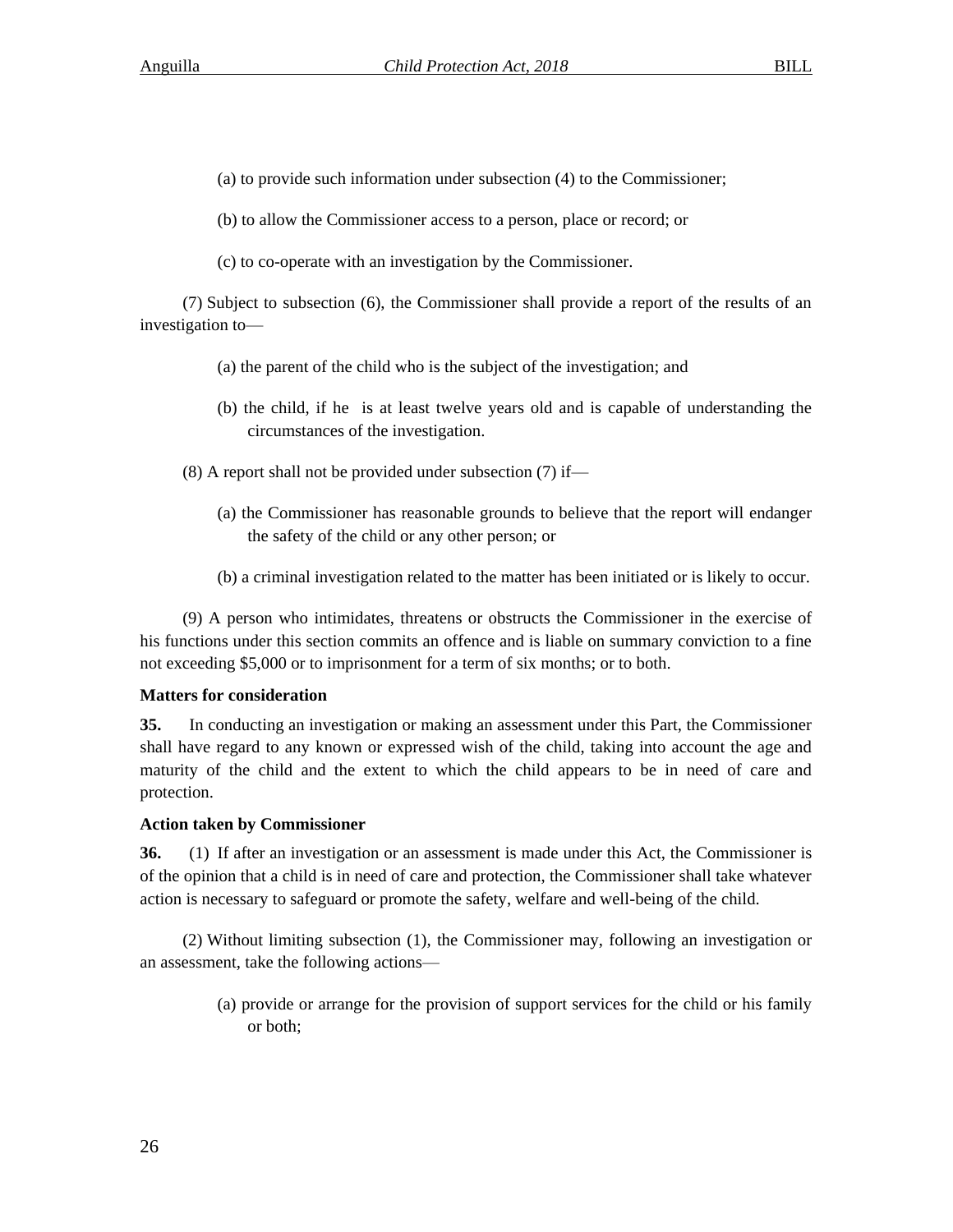- (b) develop in consultation with the parents of the child, whether jointly or separately, a care plan to meet the needs of the child or his family which does not involve taking the matter before the Court;
- (c) ensure the protection of the child by exercising his powers to remove the child in accordance with this Act; or
- (d) seek an appropriate order from the Court.

# **Decision against taking action**

**37.** (1) The Commissioner may decide not to take any action if he considers that proper arrangements exist for the care and protection of the child and the circumstances which led to the investigation or assessment have been or are being adequately dealt with.

(2) If the Commissioner decides not to take any action, he shall make a record of the reasons for his decision and no action shall be taken against the Commissioner for his decision not to take any action.

# **Principles of intervention**

**38.** In deciding the appropriate response to a request for assistance or to a report concerning a child, the Commissioner shall have regard to the following principles—

- (a) the immediate safety, welfare and well being of the child and of any other children in the usual residential setting of the child, shall be given paramount consideration;
- (b) subject to paragraph (a), any action shall be appropriate to the age or maturity of the child, any disability which the child, or a family member of the child may have and the existing circumstances of the family; and
- (c) the removal of the child from his parents shall only occur where it is necessary to protect the child from the risk of significant harm.

# **Alternative dispute resolution**

**39.** (1) In responding to a request for assistance or a report, the Commissioner shall, prior to making an application to the Court under this Act, consider the appropriateness of using an alternative dispute resolution procedure that is designed—

- (a) to ensure intervention so as to resolve problems which may exist at an early stage;
- (b) to develop a care plan;
- (c) to reduce the likelihood that an application for an order will need to be made;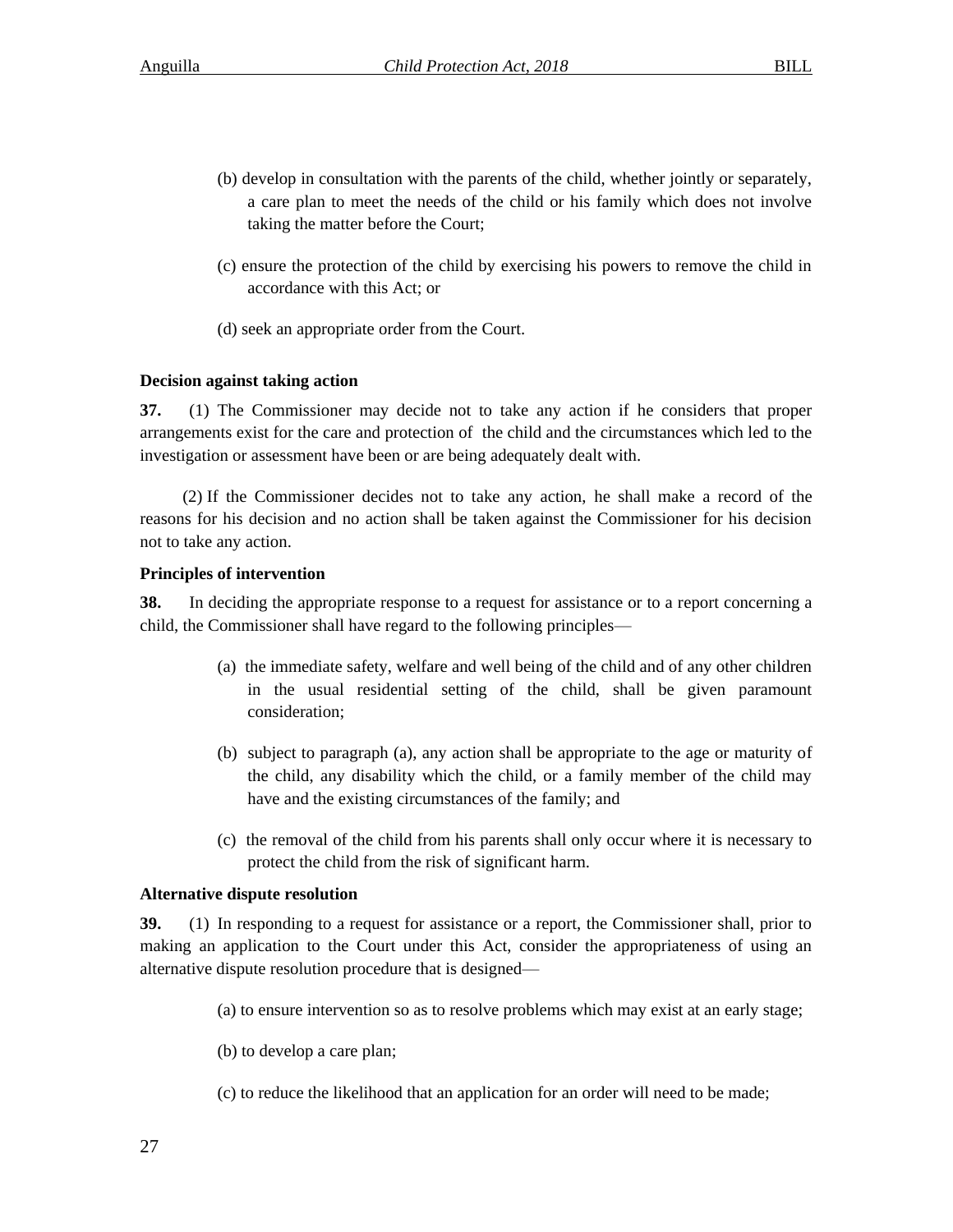- *(d)* to reduce the incidence of breakdown in child-parent relationships; and
- (e) to work towards the making of decisions that are in the best interests of the child concerned where an application for a care order is made.

(2) The participation by the child or the parent of the child in any form of alternative dispute resolution procedure shall be voluntary.

# **Development and enforcement of care plans**

**40.** A care plan developed during the course of alternative dispute resolution may be registered in the Court and may be used as evidence of an attempt to resolve the matter without making an application for a care order.

# **Application for certain orders**

**41.** This Part shall not prevent the Commissioner from applying to the Court for a care order, at any time during or after the investigation and assessment of a request for assistance or a report, if in the opinion of the Commissioner, it is necessary or desirable to do so, having regard to the safety, welfare and well-being of the child concerned.

# **PART 8**

# EMERGENCY PROTECTION

# **Removal of child**

**42.** (1) If the Commissioner has reasonable grounds to believe that—

- (a) a child is in need of protection; and
- (b) the health or safety of the child is in immediate jeopardy,

the Commissioner may, with the assistance of a police officer, and without the need for any further authority other than that conferred by this subsection, enter any place or premises where the child is believed to be present or to reside, and search for, locate and take the child into custody.

(2) The Court or the Magistrate's Court may, on the application of the Commissioner without notice, issue a warrant to the Commissioner under this section when the Court or the Magistrate's Court is satisfied that—

(a) there are reasonable grounds to believe that—

(i) a child is in need of care and protection; and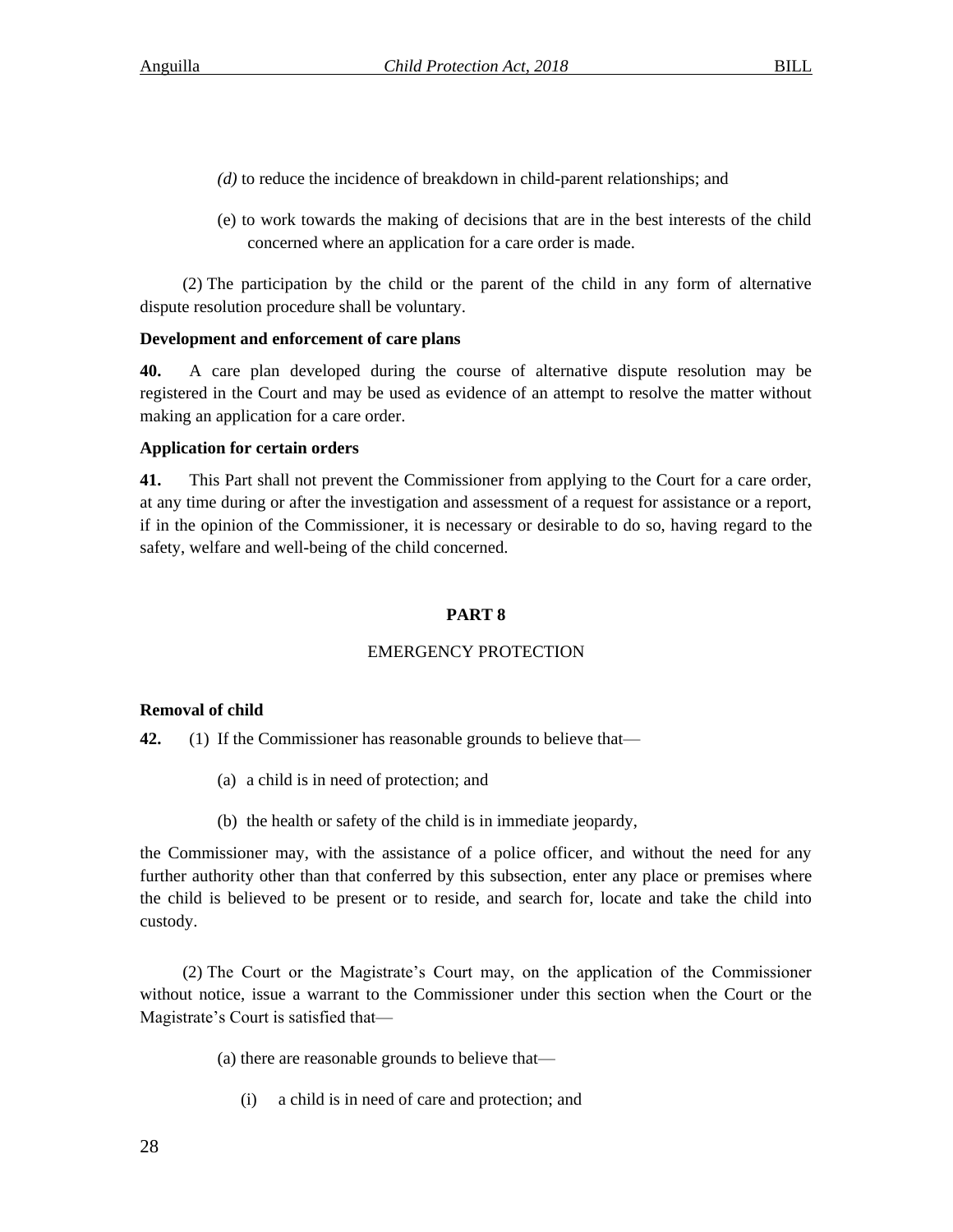- (ii) a less intrusive course of action will not adequately protect the health or safety of the child; and
- *(b)* the parent or guardian, or any other person caring for the child has refused to give up the child or to permit entry to the place or premises where the Commissioner has reason to believe that the child is present.

(3) It shall not be necessary that a child be identified by name for the purpose of any removal, search warrant or order issued under this Part.

# **Prompt application to Court for a care order**

**43.** If a child is removed from a place or premises under this Act or the care responsibility of the child is assumed by the Commissioner, the Commissioner shall apply to the Court at the first avail or the Magistrate's Court able opportunity, after the removal of the child, or assumption of care responsibility by the Commissioner for one or more of the following orders in respect of the child—

- (a) an emergency care and protection order;
- (b) an assessment order; or
- (c) any other care order.

# **Emergency protection order**

**44.** (1) The Court or the Magistrate's Court may make an emergency protection order in relation to a child where a child is removed from a place in accordance with section 42 and it is satisfied that the child is suffering or is likely to suffer significant harm and is in urgent need of care and protection.

(2) An application for an emergency protection order shall be made by the Commissioner at the first available opportunity after the child had been removed in accordance with section 42 and such order, while in force places the child in the care responsibility of the Commissioner or the person specified in the order.

(3) The Court or the Magistrate's Court may, at any stage in the proceedings, make an order prohibiting any person, including the parent of the child, in accordance with the terms specified in the order, from doing anything that could be done by the parent in carrying out his parental responsibility.

(4) An order made under this section shall have effect for a maximum period of fourteen days, unless the order is extended in accordance with subsection (5).

(5) An order made under this section may, while the order remains in force, be extended once only for a maximum period of fourteen days.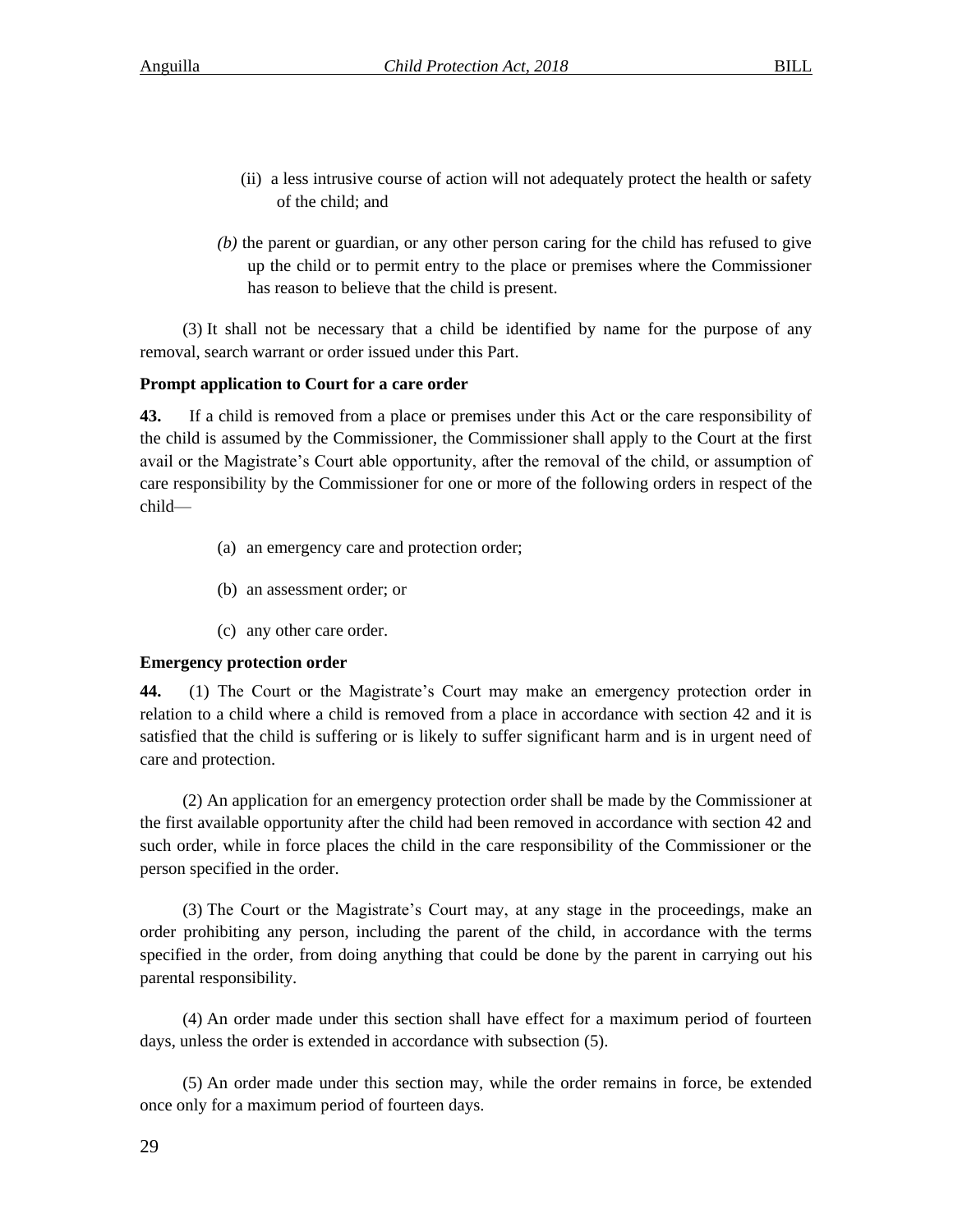#### **Care responsibility of child removed from parents**

**45.** (1) If a child is removed from the care of his parent under this Part—

- (a) the child shall be kept in an approved child care service or other alternative accommodation at the discretion of the Commissioner, or place of safety; and
- (b) subject to subsection (2), the Commissioner shall have the care responsibility for the child.

(2) The Court or the Magistrate's Court may, by order, vest the care responsibility of the child in a childcare service.

(3) The Commissioner or childcare service, having the care responsibility for the child, may delegate that responsibility to a relative of the child, or to any other person approved by the Commissioner.

(4) Notwithstanding subsection (3), the Commissioner may delegate the care responsibility for the child on an interim basis to a person other than a person specified in subsection (3) but the Commissioner shall delegate that responsibility to a person so specified as soon as is reasonably practicable.

(5) The exercise of the care responsibility by a person referred to in subsection (3) or (4) is subject to any direction given to the person by the Commissioner or the childcare service that made the delegation.

#### **Care responsibility**

**46.** The Commissioner or any other person authorised to provide care for a child shall exercise the following functions in relation to the child—

- (a) to consent to the medical treatment not involving surgery for the child on the advice of a medical practitioner;
- (b) to consent to the medical treatment involving surgery that a medical practitioner certifies in writing needs to be carried out as a matter of urgency and in the best interests of the child;
- (c) to correct and manage the behaviour of the child;
- (d) to give permission for the child to participate in activities; and
- (e) to make any other decisions that are required to be made with respect to the day-today care of the child.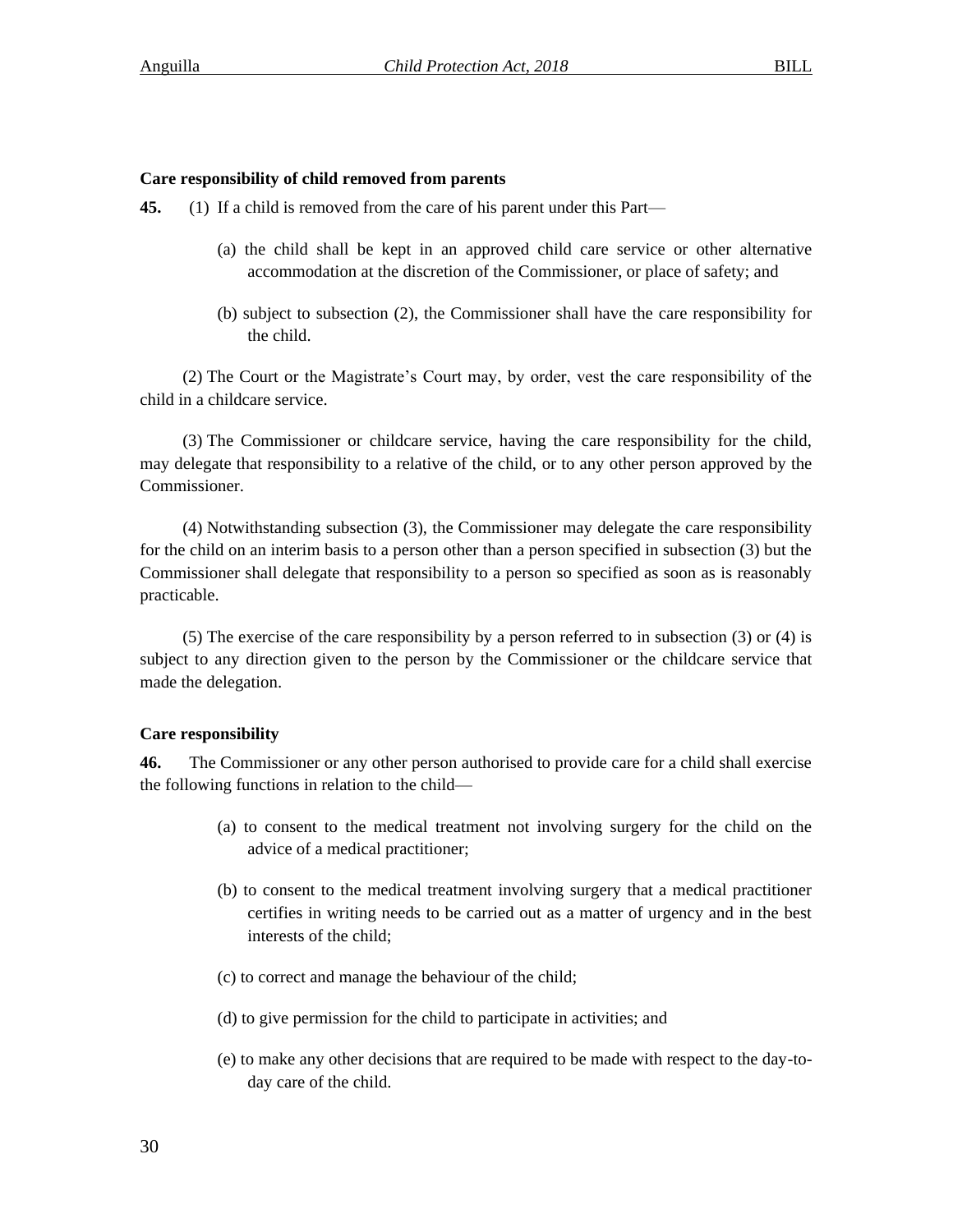### **Care responsibility by Commissioner**

- **47.** (1) If the Commissioner—
	- (a) suspects on reasonable grounds that a child is in need of immediate care and protection; and
	- (b) is satisfied that it is not in the best interest of the child that he be removed from the place or premises in which the child is currently located,

the Commissioner may, instead of removing the child from the place or premises in accordance with section 42, assume the care responsibility of the child by an order in writing, signed by the Commissioner and served on the person, whether or not a parent of the child, who in the opinion of the Commissioner appears to be in charge of the place or premises.

(2) An order made under subsection (1) does not cease to have effect merely because the child to whom it relates has been transferred to a different place or premises.

### **Discharge of child from care responsibility of Commissioner**

**48.** (1) The Commissioner may, at any time, discharge a child from his care responsibility with or without an undertaking being given by the child or the parent of the child.

(2) An undertaking shall be in writing and shall be signed by the person who gives the undertaking.

(3) In determining whether or not to exercise the power under subsection (1), the Commissioner shall have regard to the following—

- (a) any views expressed by the child as to whether he wishes the power to be exercised;
- (b) any views expressed by the child as to whether he intends to return to the care and under the protection of his parents;
- (c) whether the exercise by the Commissioner of that power is likely to protect the safety, welfare and well-being of the child; and
- (d) whether the failure of the Commissioner to exercise that power is likely to endanger the safety, welfare and well-being of the child or any other person.

(4) If the Commissioner wishes to discharge the child from his care responsibility following an order of the Court placing the care responsibility of the child with the Commissioner, the Commissioner shall explain to the Court why his care responsibility with respect to the child was no longer required and the Court may make an order as it sees fit.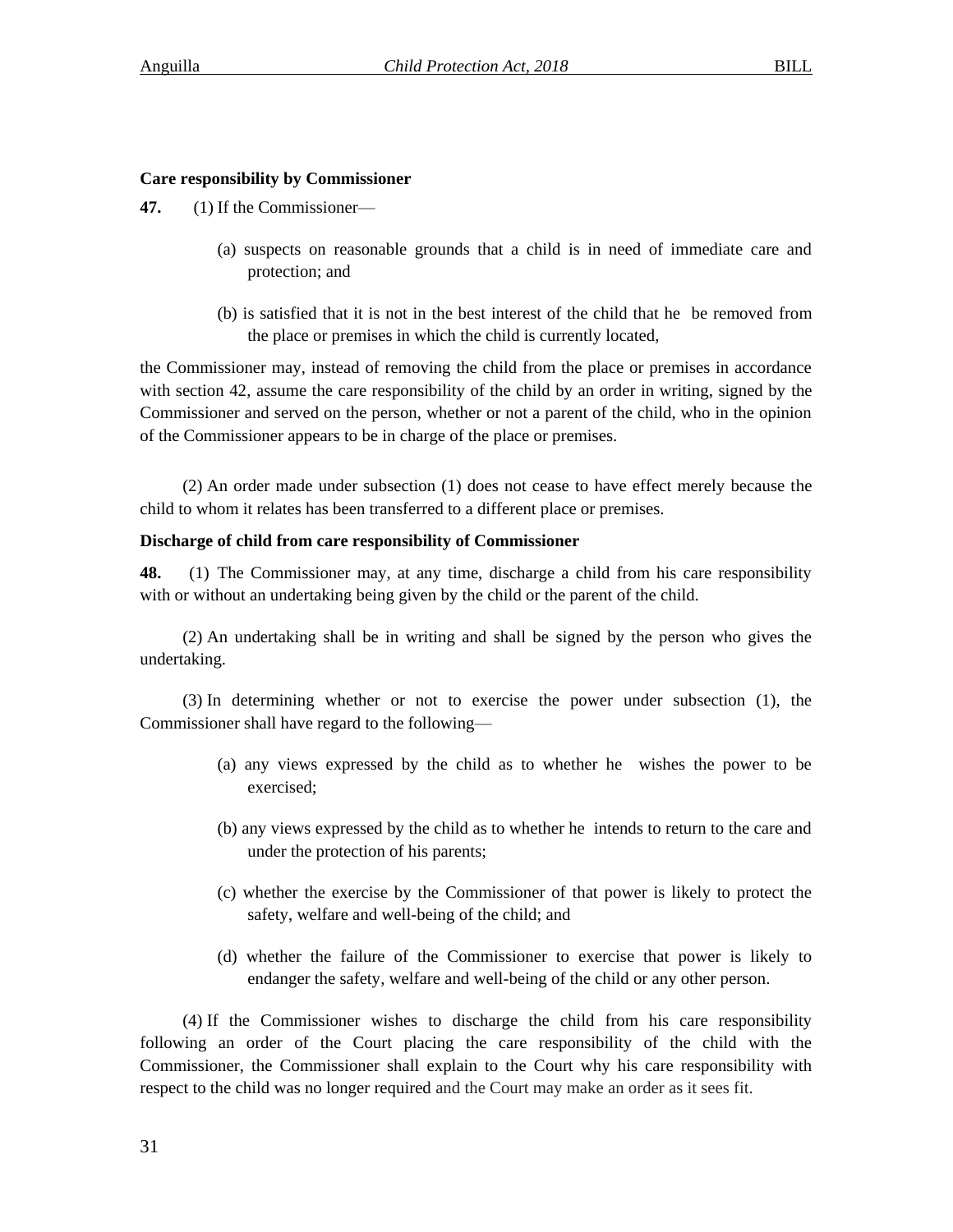# **PART 9**

# ASSESSMENT ORDERS

# **Making of assessment order**

**49.** (1) The Court may, on the application of the Commissioner, or if a care application has been made in respect of the child, a party to the application, make an order for—

- (a) the physical, psychological, psychiatric or other medical examination of a child; and/or
- (b) the assessment of a child.

(2) An assessment order shall require a person carrying out the assessment, or any part of the assessment, to do so in accordance with the terms of the order and to prepare a report of the assessment.

(3) The carrying out of a medical examination under an assessment order may include the taking and analysis of samples and the use of any machine or device that enables or assists in the examination of a person.

(4) An assessment order may be made by the Court on its own motion and whether or not an application has been made for a care order in respect of the child.

# **Matters for consideration in making assessment order**

**50.** (1) In considering whether to make an assessment order, the Court shall have regard to the following—

- (a) whether the proposed assessment is likely to provide relevant information that is unlikely to be obtained elsewhere;
- (b) whether any distress the assessment is likely to cause the child will be outweighed by the value of the information that may be obtained;
- (c) any distress already caused to the child by any previous assessment undertaken for the same or another purpose; and
- (d) any other matter that the Court considers relevant.

(2) The Court may, for the purposes of an assessment order, appoint a person to assess the capacity of a person having parental or guardianship responsibility, or who is seeking parental responsibility for a child, to carry out that responsibility.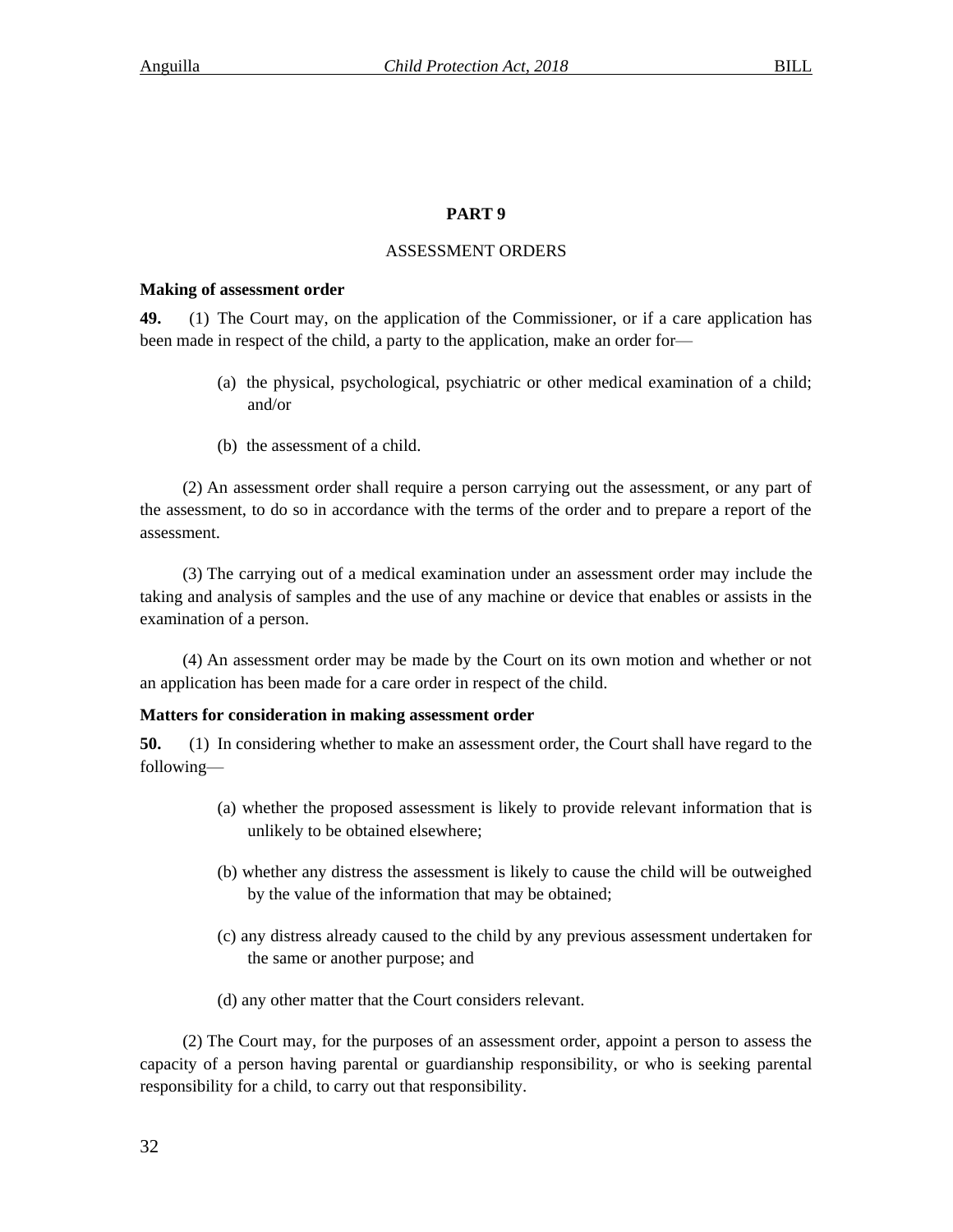(3) In making an assessment order, the Court shall ensure that a child is not subjected to unnecessary assessment.

# **Information concerning assessment**

**51.** A child shall be informed about the reasons for the assessment in a language and a manner that he understands, having regard to his age, maturity and circumstances.

# **Report of assessment**

**52.** A report of the assessment made under section 34 (2) shall be submitted to the Court in the prescribed manner.

# **PART 10**

# ORDERS FOR THE CARE AND PROTECTION OF A CHILD

# **Application for care order**

**53.** (1) An application for a care order shall be made by the Commissioner under this Part.

(2) The application for a care order shall specify the particular care order sought and the grounds on which it is sought.

(3) Except as provided by this Part, a care order may be made as an interim order or a final order.

(4) A care order may be varied, but only with the leave of the Court.

# **Evidence of prior alternative actions**

**54.** (1) When making a care application to the Court under section 53, the Commissioner shall furnish details to the Court of—

- (a*)* the support and assistance provided for the safety, welfare and well-being of the child; and
- (b) any alternative actions to a care order that were considered prior to the making of the application for the care order and the reasons why the alternative action was rejected.
- (2) The Court shall not—
	- (a) dismiss a care application in relation to a child; or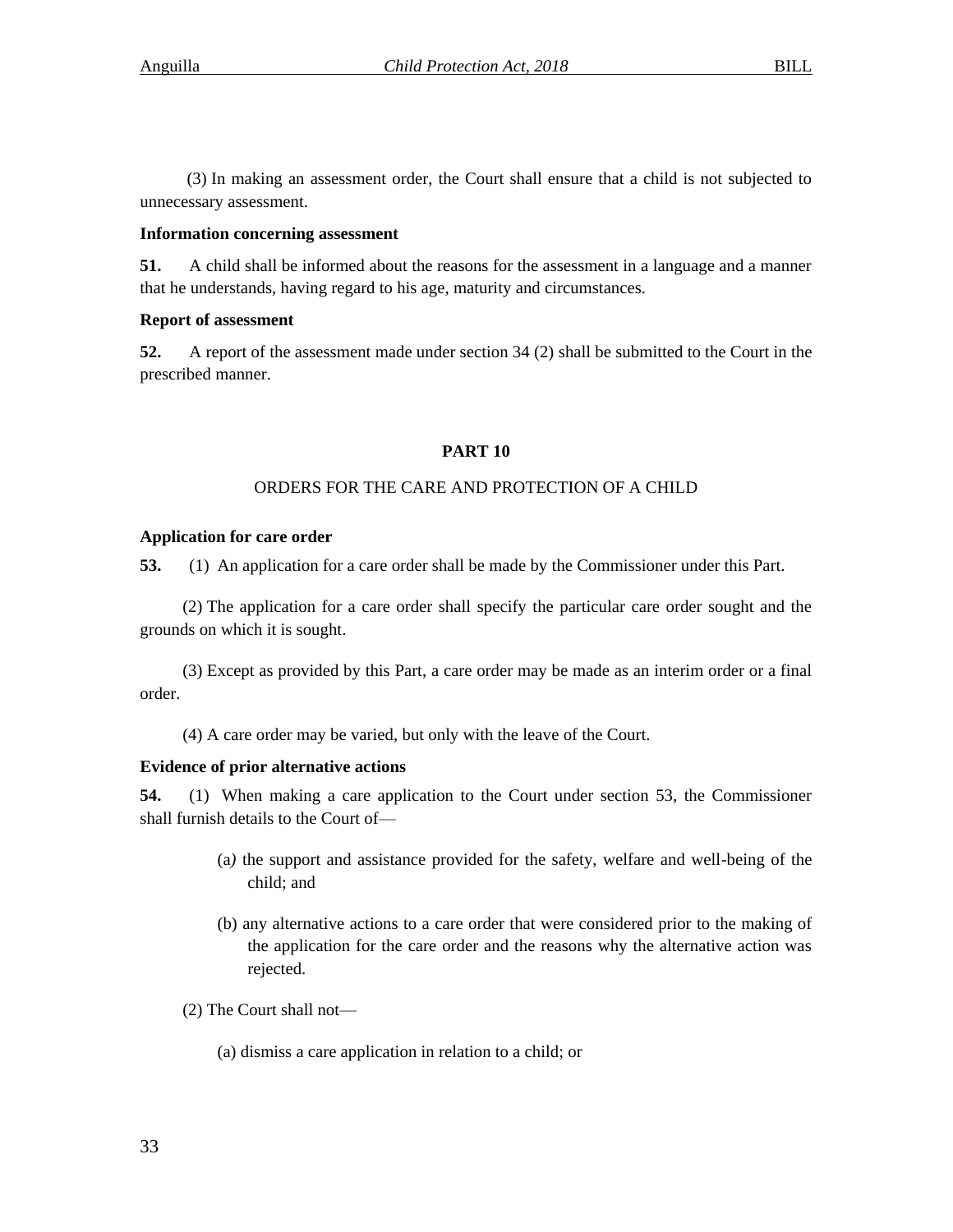(b) discharge a child who is under the care responsibility of the Commissioner from that care responsibility.

by reason only that the Court is of the opinion that there is an appropriate alternative action that could have been taken in relation to the child and such alternative action is not considered or taken.

(3) Subsection (2) does not operate so as to prevent the Court from adjourning the proceedings.

# **Notification of care applications**

**55.** (1) The Commissioner shall make all reasonable efforts to notify the parents of the child of the making of a care application by the Commissioner in relation to the child.

(2) The Commissioner shall notify the child who is the subject of a care application of the making of the application and such notification shall be made in a language and in a manner that the child can understand having regard to his age and maturity and the circumstances.

(3) The Commissioner shall, as soon as possible, after a care application is made in relation to a child, cause a copy of the application, together with copies of all supporting affidavits and other documentary evidence that accompanied the application, to be served on the parents of the child, where they can be reasonably located.

(4) The copy of the care application shall be written and arranged in such a form that there is reasonable likelihood that its contents will be understood by the person on whom it is served.

(5) If the Commissioner fails to comply with the requirements of this section in relation to a care application, that failure does not invalidate the application or any decision of the Court on the application.

# **Leave to withdraw application**

**56.** (1) A care application may be withdrawn, with the leave of the Court, by the person who made the application.

- (2) An application for leave to withdraw a care application shall be accompanied by—
	- *(a)* a statement that indicates how the issues that caused the application to be made have been resolved; or
	- *(b)* a care plan that specifies how those issues are proposed to be addressed.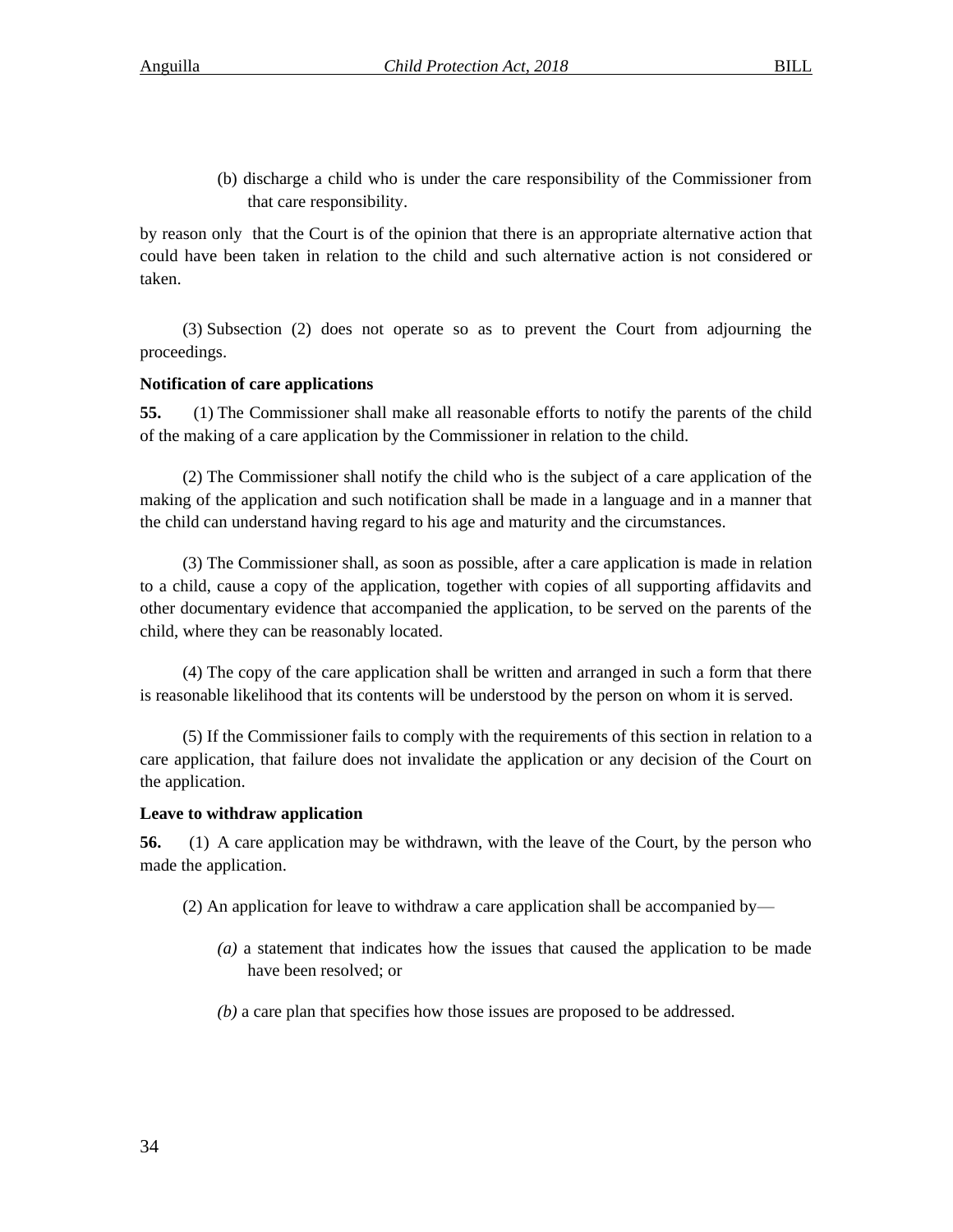### **Court not limited by terms of care application**

**57.** If all the necessary prerequisites to the making of the order are satisfied, the making of a care application for a particular care order of the Court does not prevent the Court from making a care order, in addition to the order for which the application was made.

### **Interim care orders**

**58.** (1) The Court may make an interim care order in relation to a child after a care application is made and before the application is finally determined.

(2) The Court may, make any other interim care order as it considers appropriate for the welfare, safety, and well-being of the child in proceedings before it, pending the conclusion of the proceedings.

# **Consideration of necessity for interim care order**

**59.** An interim care order shall not be made unless the Court is satisfied that the making of the order is necessary in the interests of the child, and is preferable to the making of a final order or an order dismissing the proceedings.

# **Supervision and care orders**

**60.** If the Commissioner makes an application under section 53 for a care order, the Court may make—

- (a) a supervision or an interim supervision order placing the child under the supervision of the Commissioner while leaving the child in the custody of his parent;
- (b) a care order or an interim care order placing a child in the care of the Commissioner; or
- (c) an order placing the child in the custody of the Commissioner where the parents of the child are unable to care and maintain the child, and where no other alternative measures are available to protect the child.

# **Grounds for making a care order**

 **61**. (1) On the application of the Commissioner, the Court may make a care order in relation to a child—

- (a) placing the child in the care of the Commissioner (a "care order"); or
- (b) putting him under the supervision of the Commissioner .
- (2) The Court shall not make a care order or a supervision order unless it is satisfied—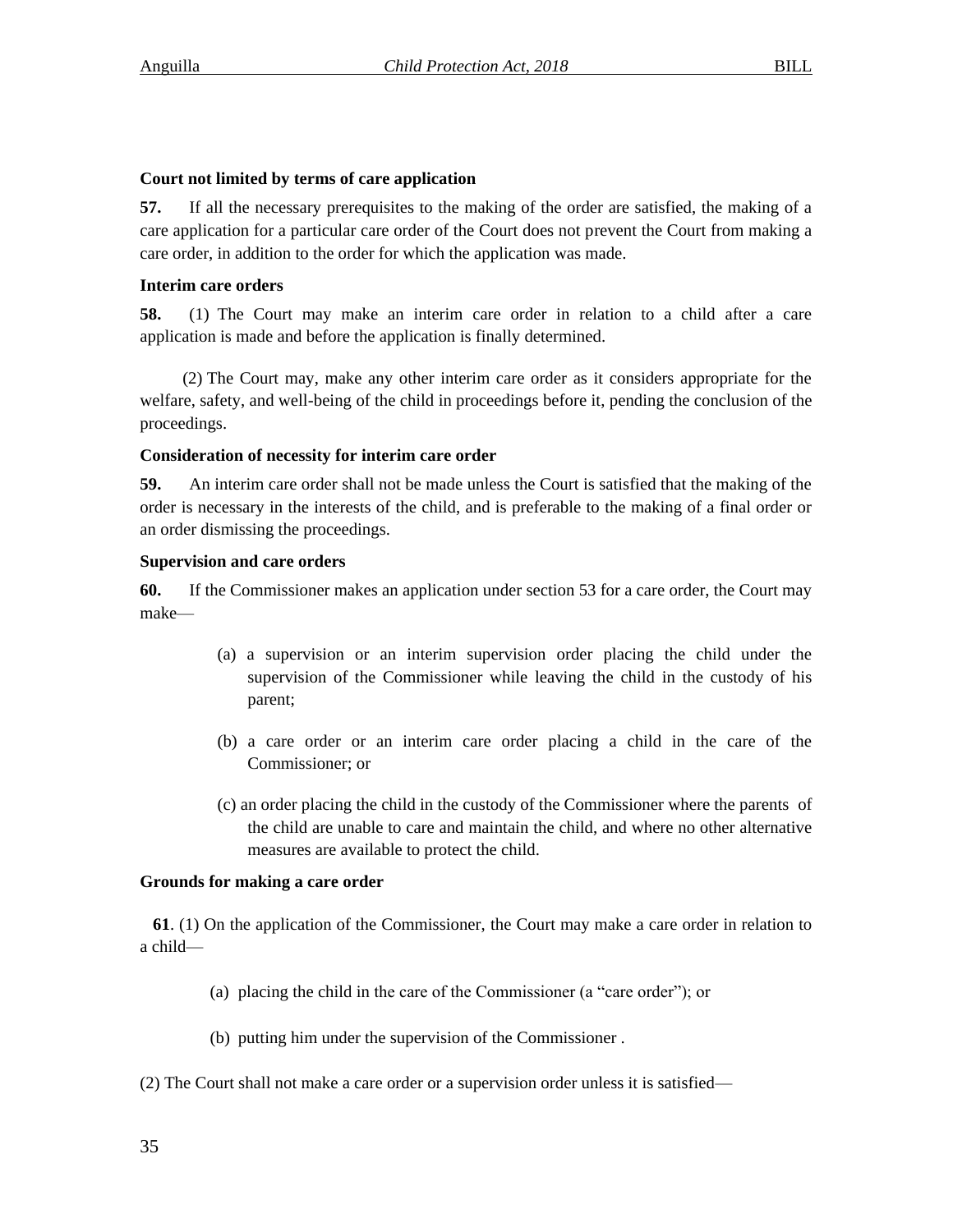- (a) that the child is suffering, or likely to suffer, significant harm; and
- (b) that the harm, or likelihood of harm, is attributable to—
	- (i) the care given to the child, or likely to be given to him if the order was not made, not being what would be reasonable to expect from a parent; or
	- (ii) the child being beyond parental control; or
	- (iii) the child is subject to a care and protection order of another country that is not being enforced, leaving the child exposed to risk of significant harm; or
	- (iv) the child has been harmed or is at risk of significant harm as a result of child sexual exploitation and is at risk of further significant harm.

(3) An application under this section may be made on its own or in any family proceedings.

(4) The court may—

(a) on an application for a care order, make a supervision order; or

(b) on an application for a supervision order, make a care order.

(5) The Court shall not conclude that the basic needs of a child are not likely to be met solely on the grounds of the disability of a parent or on the grounds of poverty.

# **Duration of care order**

**62.** (1) A care order shall, depending on the age of the child, be up to a maximum period of three years or until the child attains the age of eighteen years, whichever is the earlier.

 (2) A care order shall be reviewed at least once every ninety days by the Commissioner or a person designated by the Commissioner who may make recommendations as to any action to be taken having regard to the outcome of the review.

(3) A care order may be renewed for further periods of up to three years each.

# **Purpose of the care order**

**63.** The purpose of the care order shall be—

(a) to remove a child from a situation where he has suffered, is suffering or is likely to suffer harm;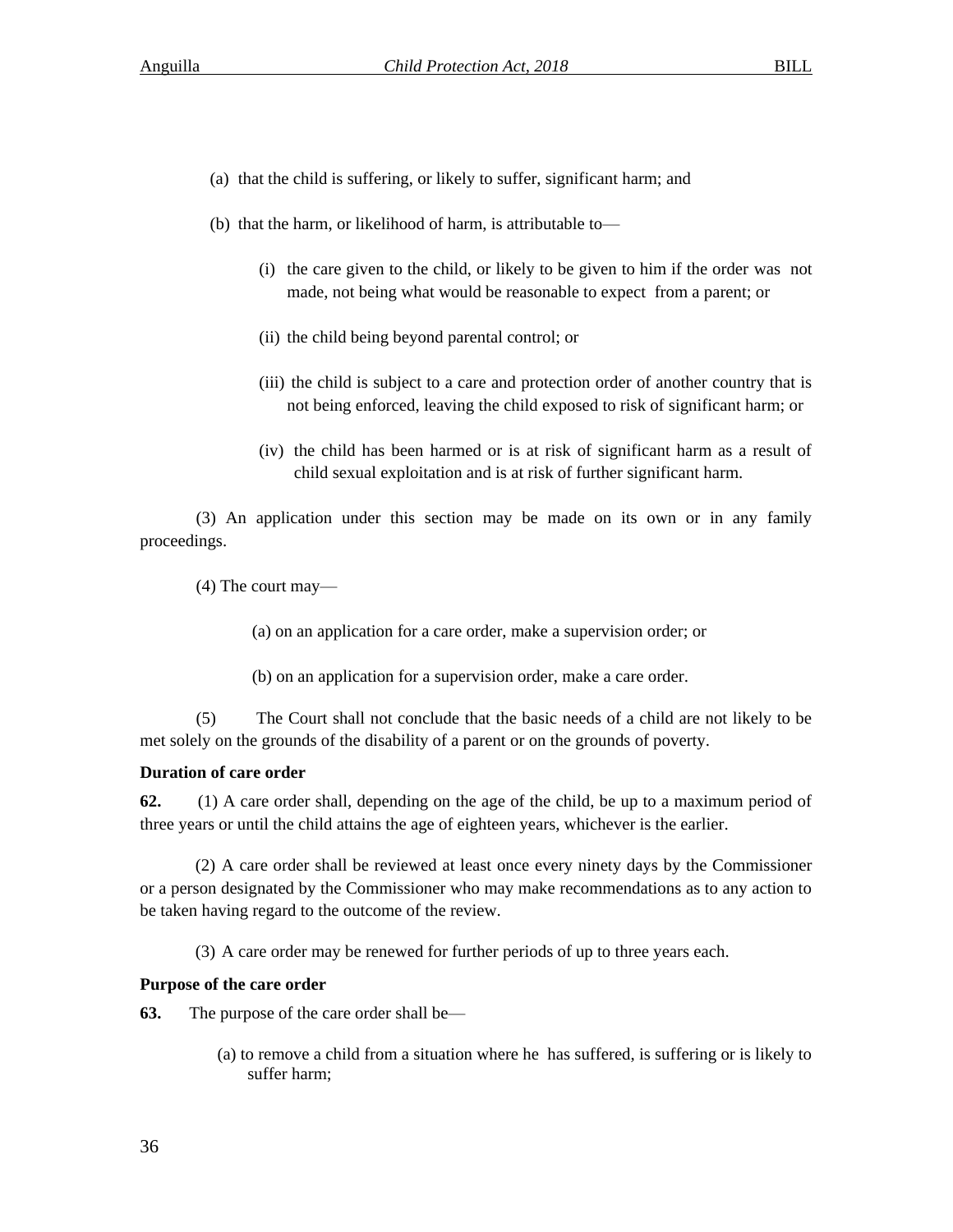- (b) to assist the child and those with whom heis living or wishes to live with, to examine the circumstances that have led to the making of the order; and
- (c) to take steps to resolve or ameliorate the problem so as to ensure the child's return to his family or community.

# **Care orders for child care service**

**64.** (1) The Court may, on the application of the Commissioner, make a care order or an interim care order placing a child in the care of an appropriate childcare service.

- (2) An application for a care order under subsection (1) may only be made—
	- (a)after all possible alternative methods of assisting the child have been tried without success, and the harm from which the child is suffering or is likely to suffer requires his removal from where he is living; or
	- (b) the danger to which the child is exposed requires his immediate removal from where he is living.

# **Duty to enforce care order**

**65.** The Commissioner shall enforce a care order made under this Act.

# **Parental responsibility vested in person in charge of childcare service**

**66.** (1) The person in charge of the child care service or the foster parent with whom the child is placed under a care order has the parental responsibility for the care of the child.

(2) The contact of the child with his parents, relatives and friends while he is in a childcare service shall be encouraged unless it is not in the best interests of the child.

(3) The person in charge of the child care service with whom the child is placed shall ensure that the development of the child while in their care, particularly his health and education, is given paramount attention.

# **Special duties of Commissioner in relation to care orders**

**67.** (1) The Commissioner shall work with the parent of the child before and after the termination of the care order, so that the child can be returned to his family or community after the termination of the care order.

(2) The duties of the Commissioner, under this section shall include family and child counselling before, during and after the return of the child and seeking the assistance of persons in the family or community who can, as far as practicable, help the process of resolving the problems which caused the care order to be made.

(3) Where a child is placed with a foster family, the Commissioner shall communicate with the parent of the child, to inform the parent of the progress of the child and to arrange a trial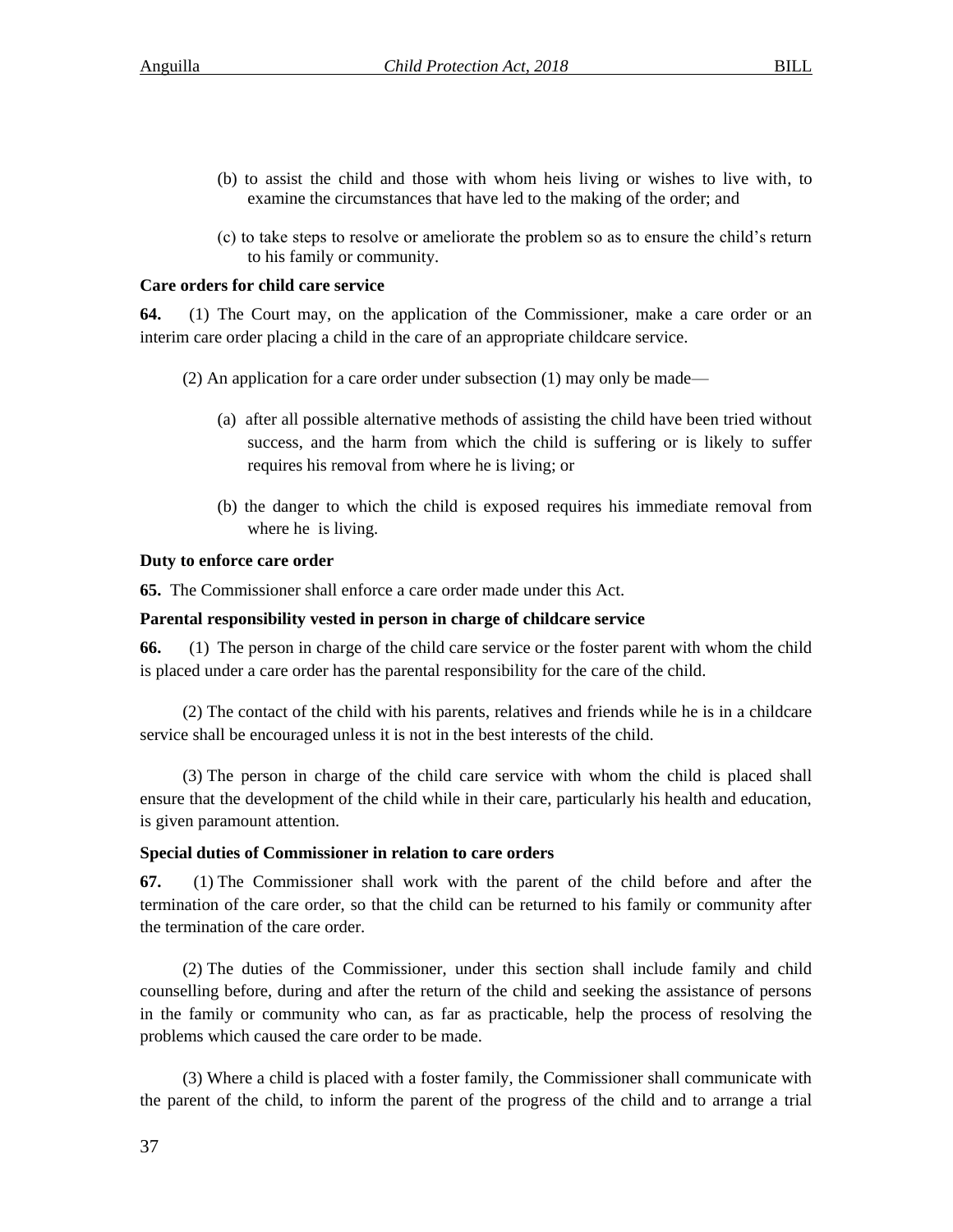period for the child to be reunited with the parent except where in the opinion of the Commissioner or Court, this course of action is not in the best interests of the child.

# **Application for supervision order**

**68.** The Commissioner may apply to the Court for a supervision order, if the Commissioner is satisfied that there is need for continuous supervision enforced by the supervision order and before making that application the Commissioner shall identify a person to perform the duties of supervisor and to offer such services the Commissioner may consider to be appropriate.

## **Supervision order**

**69.** (1) The Court may, after inquiry, make an order placing a child in relation to whom a care application has been made, under the supervision of the Commissioner, if the Court is satisfied that the child is in need of care and protection.

(2) The Court shall not make an order under subsection (1) unless the Court is satisfied that—

- (a) the child concerned is suffering or likely to suffer harm; and
- (b) that the harm, or probability of harm is attributable to—
	- (i) the care given to the child, or likely to be given to the child if the order were not made;
	- (ii) the fact that the child is beyond parental control; or
	- (iii) the neglect of the child.

(3) In making an order under this section, the Court shall specify—

- (a) the reasons for making the order;
- (b) the purpose of the order; and
- (c) the length of the order.

## **Duties of a supervisor while a supervision order is in force**

**70.** The duties of a supervisor while a supervision order is in force with respect to a child shall be—

- (a) to mentor, advise and assist the child;
- (b) to advise the parent of the child;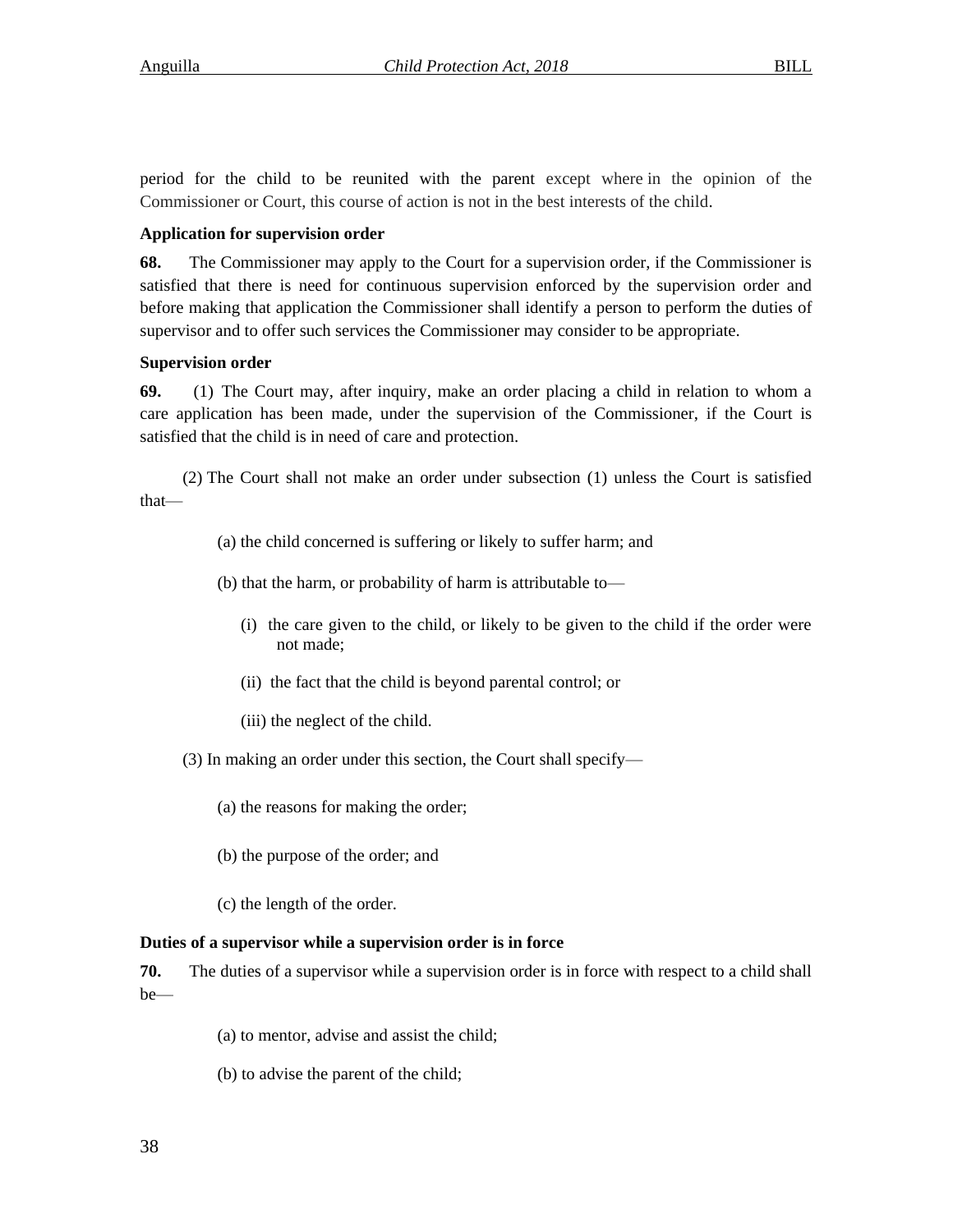- (c) to make plans for the future of the child in consultation with the child and his parent; and
- (d) to take such other reasonable steps as may be necessary to reduce any harm to the child.

## **Requirements of supervision order**

**71.** Without limiting what may be included in a supervision order by the Court, a supervision order may—

(a) require—

(i) the child; or

(ii) the parent of the child; or

(iii) both the child and his parent;

to report to the supervisor at a place and at intervals stated by the supervisor; and

(b) require—

(i) the child;

(ii) the parent of the child; or

(iii) both the child and his parent,

to take part in discussions with the supervisor in relation to the welfare, safety and well-being of the child, in particular, whether the child should be engaged in some form of educational, vocational or recreational activity or undertake medical or therapeutic care or treatment.

#### **Duration of supervision order**

**72.** (1) The Court may, on its motion or on an application of the Commissioner, make a supervision order for one year and that order may be extended for a period not exceeding one year at any time.

(2) An extension of a supervision order shall require a written report from the Commissioner.

(3) Notwithstanding subsection (2), the Court may, on its own motion or on an application made by the Commissioner, and after giving the parties an opportunity to be heard, extend the period of a supervision order for such further period, not exceeding six months as it considers necessary in the circumstances.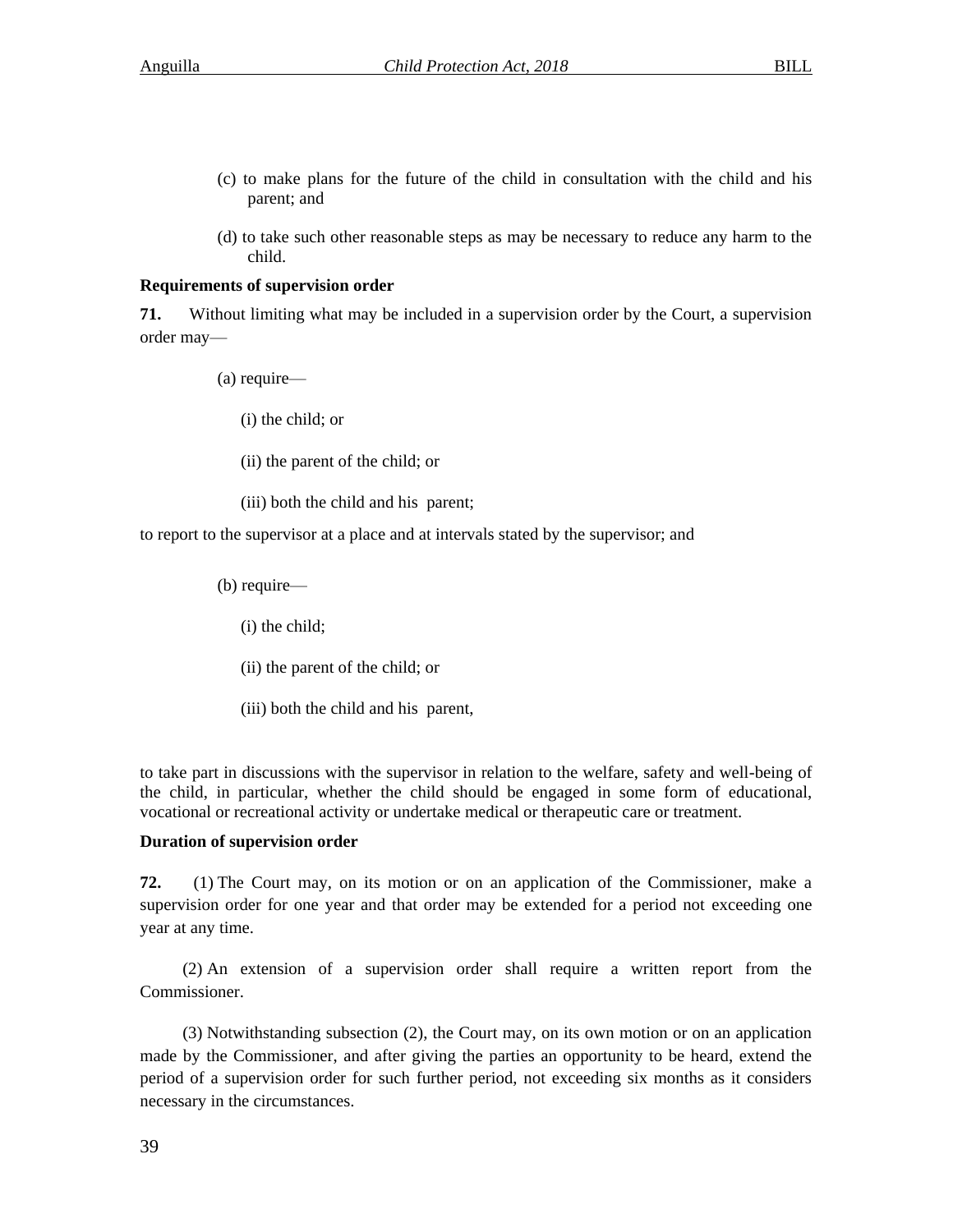- (4) The Court may require the presentation of—
	- (a) a report before the end of the supervision period which states—
		- (i) the outcome of the supervision;
		- (ii) whether the purpose of the supervision has been achieved;
		- (iii) whether there is need for an extension of the supervision period pursuant to subsection (2); and
		- (iv) whether any other order should be made for the care and protection of the child;
	- (b) one or more reports during the period of supervision which describes the progress of the report; or
	- (c) reports under both paragraphs (a) and (b).

## **Commissioner to enforce supervision order**

**73.** (1) The Commissioner shall enforce a supervision order and inspect the place or premises in which the child resides.

(2) The Commissioner shall notify the Court of an alleged breach of a supervision order and the Court, on being notified of such alleged breach shall—

- (a) give the parties an opportunity to be heard concerning the allegation; and
- (b) determine whether the order has been breached; and

if the Court finds that the order has been breached, the Court may make any order as it considers appropriate in all the circumstances.

## **Care plans**

**74.** (1) If the Commissioner makes an application to the Court for a care order, the Commissioner shall present a care plan to the Court in the prescribed form, before a final order is made.

- (2) The care plan shall make provision for the following—
	- (a) the allocation of parental responsibility for the duration of the period for which the child is removed from the care of his parent;
	- (b) the kind of placement proposed to be sought for the child, including—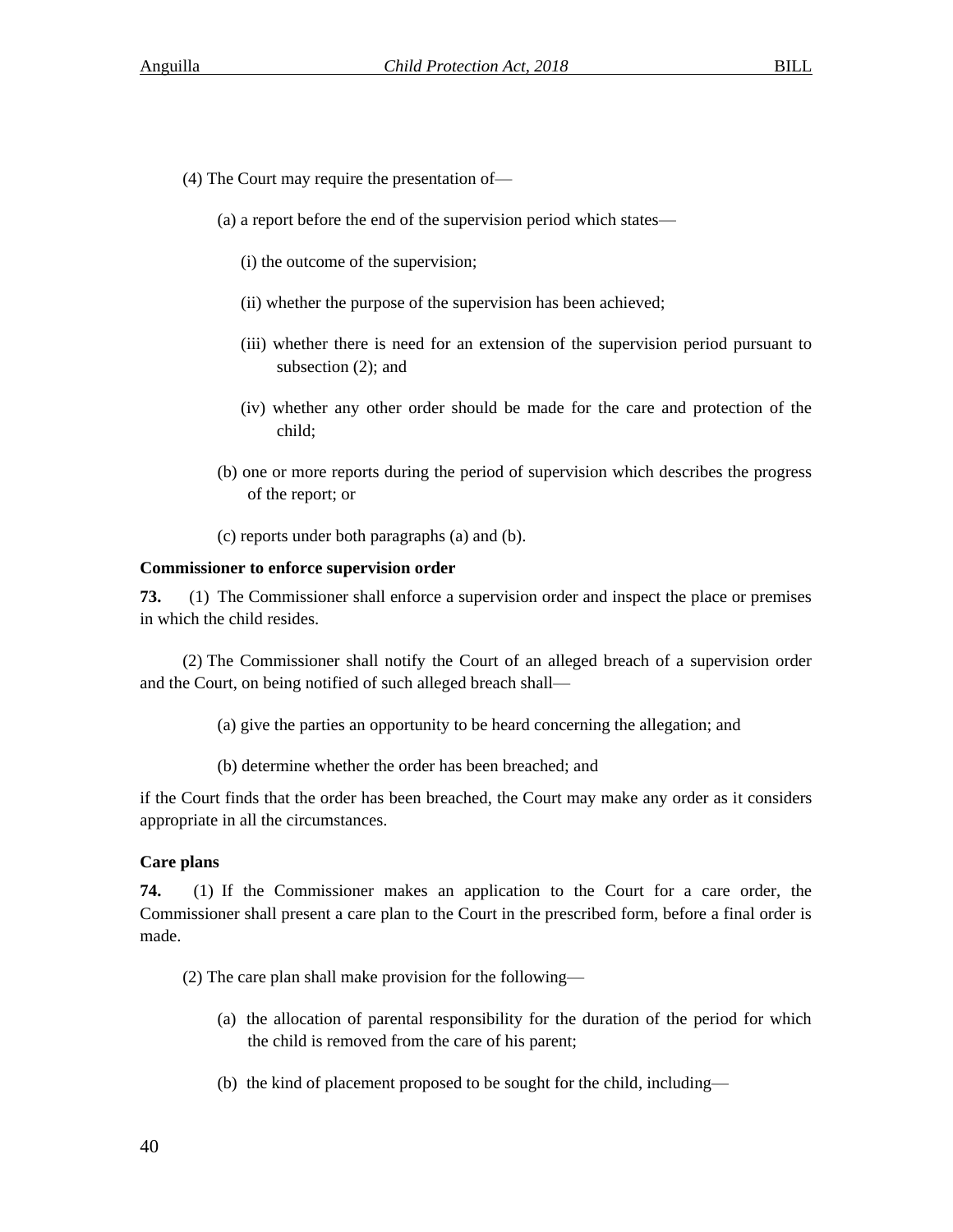- (i) how it relates to permanency planning for the child;
- (ii) any interim arrangement that is proposed for the child pending permanent placement and the timetable proposed for achieving a permanent placement;
- (c) the arrangements for contact between the child and his parent, relatives, friends and other persons connected with the child;
- (d) the child care service designated to supervise the placement of the child; and
- (e) the services that need to be provided to the child.

(3) The care plan shall be made as far as possible with the agreement of the parent of the child concerned.

(4) Where the agreement of the parent of the child concerned is not possible, the care plan shall represent a set of proposals developed by the Commissioner.

## **Requirement to consider care plan**

**75.** The Court shall not make a final order for the removal of a child from the care and protection of his parent or for the allocation of parental responsibility in respect of the child, unless the Court has considered a care plan presented to it by the Commissioner, pursuant to section 74.

## **Social inquiry report**

**76.** (1) The Court shall require a written social inquiry report in respect of a child before it makes an order under this Part.

 (2) The Commissioner shall prepare a social inquiry report and he shall comply with the request of the Court whenever required to produce a social inquiry report.

(3) The Commissioner shall interview the parent of the child concerned and carry out his investigations concerning the child before making a social inquiry report.

(4) Where the child in respect of whom the social inquiry report is made is considered by the Commissioner to be of sufficient age and understanding, he shall be interviewed by the Commissioner.

(5) A social inquiry report shall contain matters relating to the welfare of the child and recommendations as to any action to be taken by the Court.

(6) The Court shall take the information contained in the social inquiry report into account in so far as it is relevant to the order being made.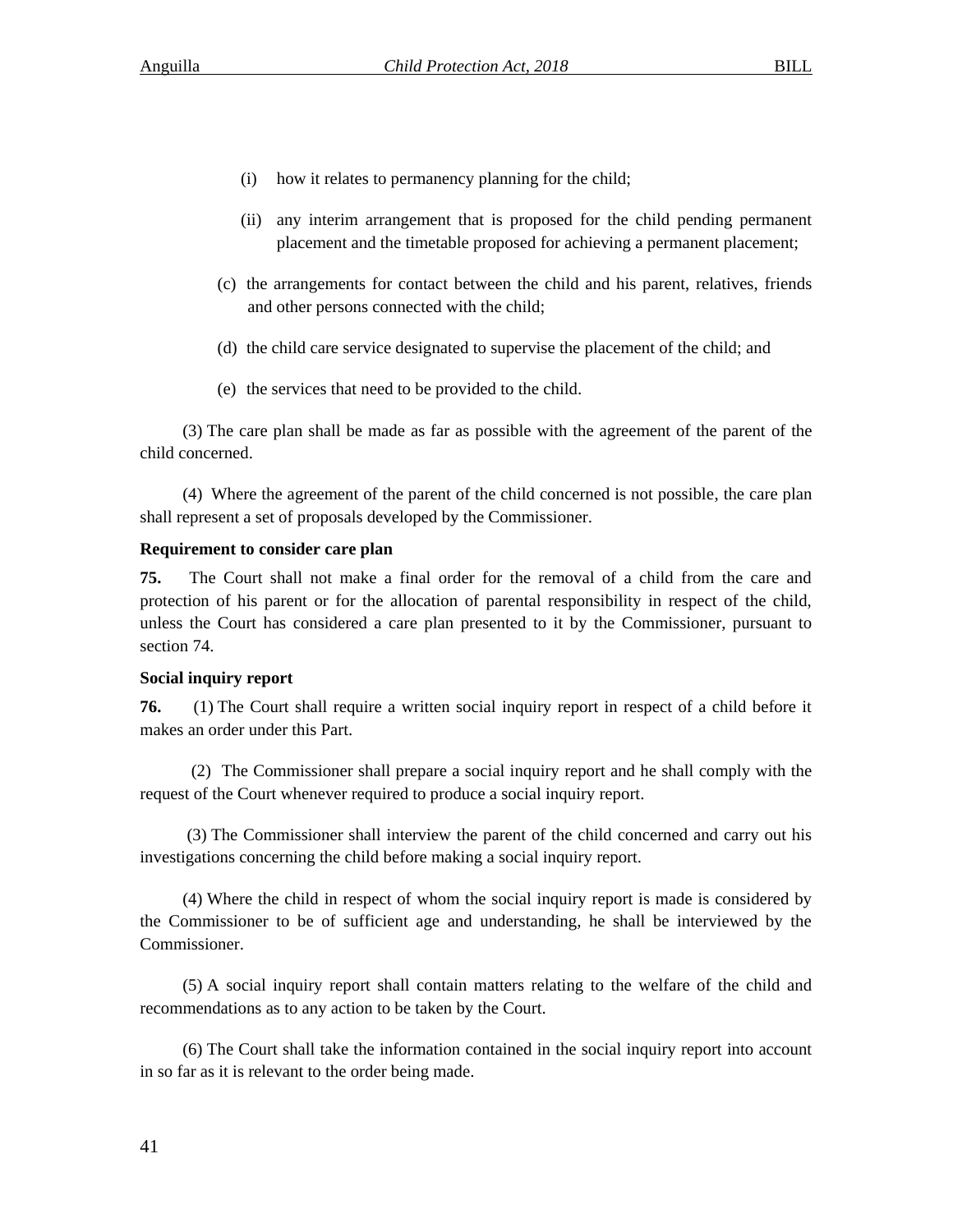(7) If the Court is not satisfied with any recommendation made by the Commissioner in the social inquiry report, the Court shall state and record its reasons for not complying with the recommendation.

## **Other orders which may be made by the Court**

**77.** The Court may, in addition to the making of a supervision order or a care order, make any of the following orders—

#### (a) an order—

- (i) accepting undertakings;
- (ii) for the provision of support services; or
- (iii) to attend therapeutic or a treatment programme;
- (b) a compulsory assistance order; or
- (c) a contact order.

#### **Order accepting undertakings**

**78.** (1) The Court may, in considering a care application, make an order accepting such undertakings given by the parent of a child, as it thinks fit with respect to the care and protection of the child.

- (2) An undertaking referred to in subsection  $(1)$ 
	- (a) shall be in writing, signed by the person giving the undertaking; and
	- (b) remains in force for such period, expiring on or before the day on which the child attains the age of eighteen years, or as may be specified in the undertaking.

(3) The Court shall cause a copy of an undertaking to be served on the person giving the undertaking.

(4) The Commissioner or a party to proceedings in which an order accepting an undertaking was made shall notify the Court of an alleged breach of the undertaking.

(5) The Court, on being notified of an alleged breach of an undertaking, shall give the parties to the undertaking, an opportunity to be heard concerning the allegation, and shall determine whether the undertaking has been breached.

(6) If the Court finds that the undertaking referred to in subsection (1) has been breached, it may make any order as it considers appropriate in all the circumstances.

#### **Order for the provision of support services**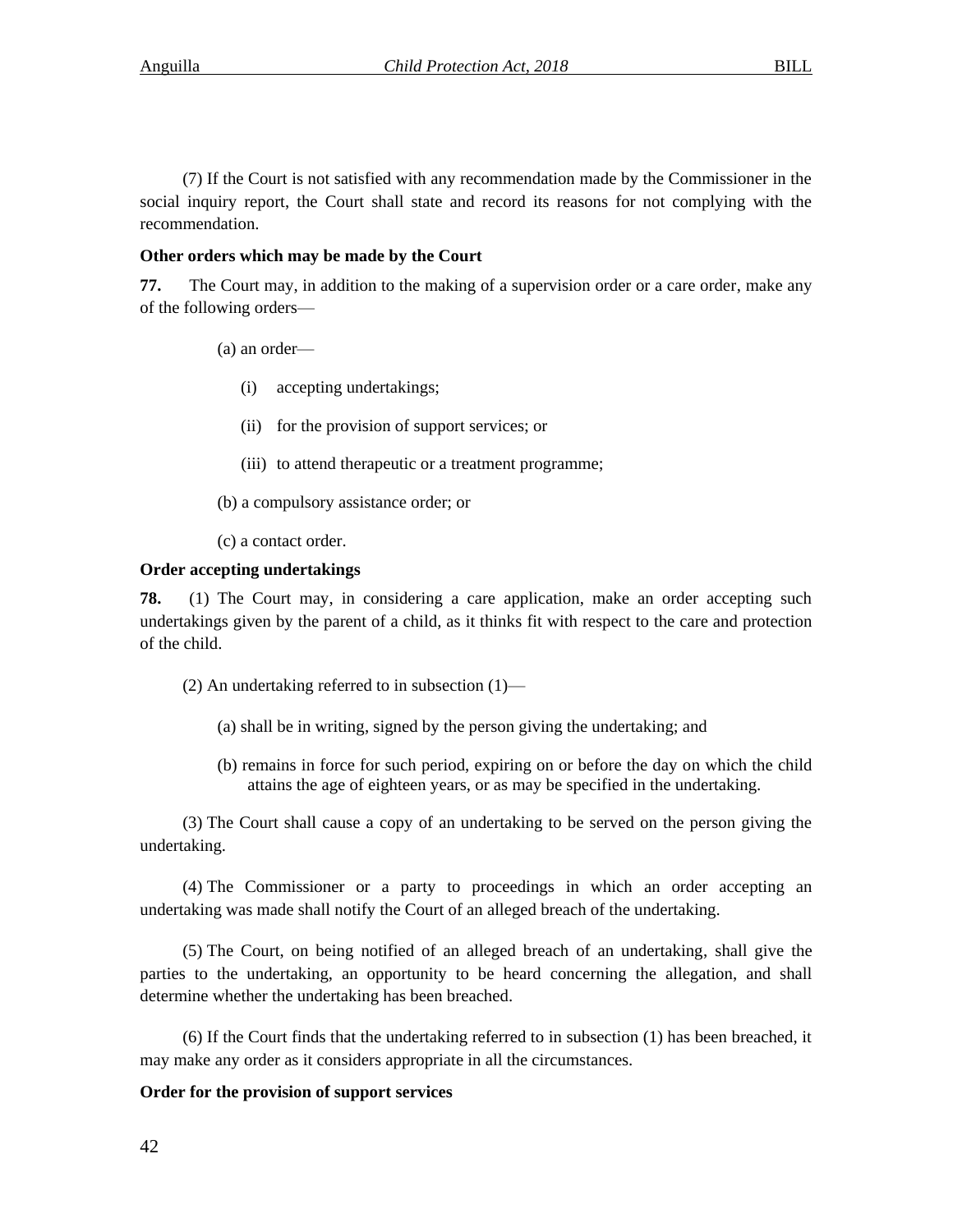**79.** (1) The Court may make an order directing a person or child care service named in the order to provide support for a child for a period not exceeding twelve months as shall be stipulated in the order.

- (2) The Court shall not make an order under subsection (1) unless—
	- (a) it gives notice of its intention to consider making the order to the person or child care service who would be required to provide support pursuant to the order;
	- (b) the person or child care service is given an opportunity to appear and be heard by the Court before the Court makes the said order;
	- (c) the person or child care service consents to the making of the order; and
	- (d) the views of the child in relation to the proposed order have been taken into account.

(3) The Commissioner may be required to provide support pursuant to an order made under this section.

## **Order to attend therapeutic or treatment programme**

**80.** (1) Subject to this section, the Court may make an order—

- (a) requiring a child to attend a therapeutic or treatment programme relating to an abusive behaviour; and
- (b) requiring the parent of the child to take whatever steps are necessary to enable the child to participate in a therapeutic or treatment programme;

in accordance with the terms specified in the order.

(2) The Court shall not make an order under this section unless the Court has been presented with and has considered the provisions of a plan that outlines the therapeutic programme proposed for the child.

#### **Compulsory assistance order**

**81.** (1) The Commissioner may make an application to the Court for an order for compulsory assistance if the Commissioner is of the opinion that—

- (a) a compulsory assistance order is necessary for the safety, welfare and well-being of the child; and
- (b) a less intensive means has been attempted, or if attempted, it would be insufficient for the protection of the child.
- (2) The Court shall not make a compulsory assistance order unless it is satisfied that—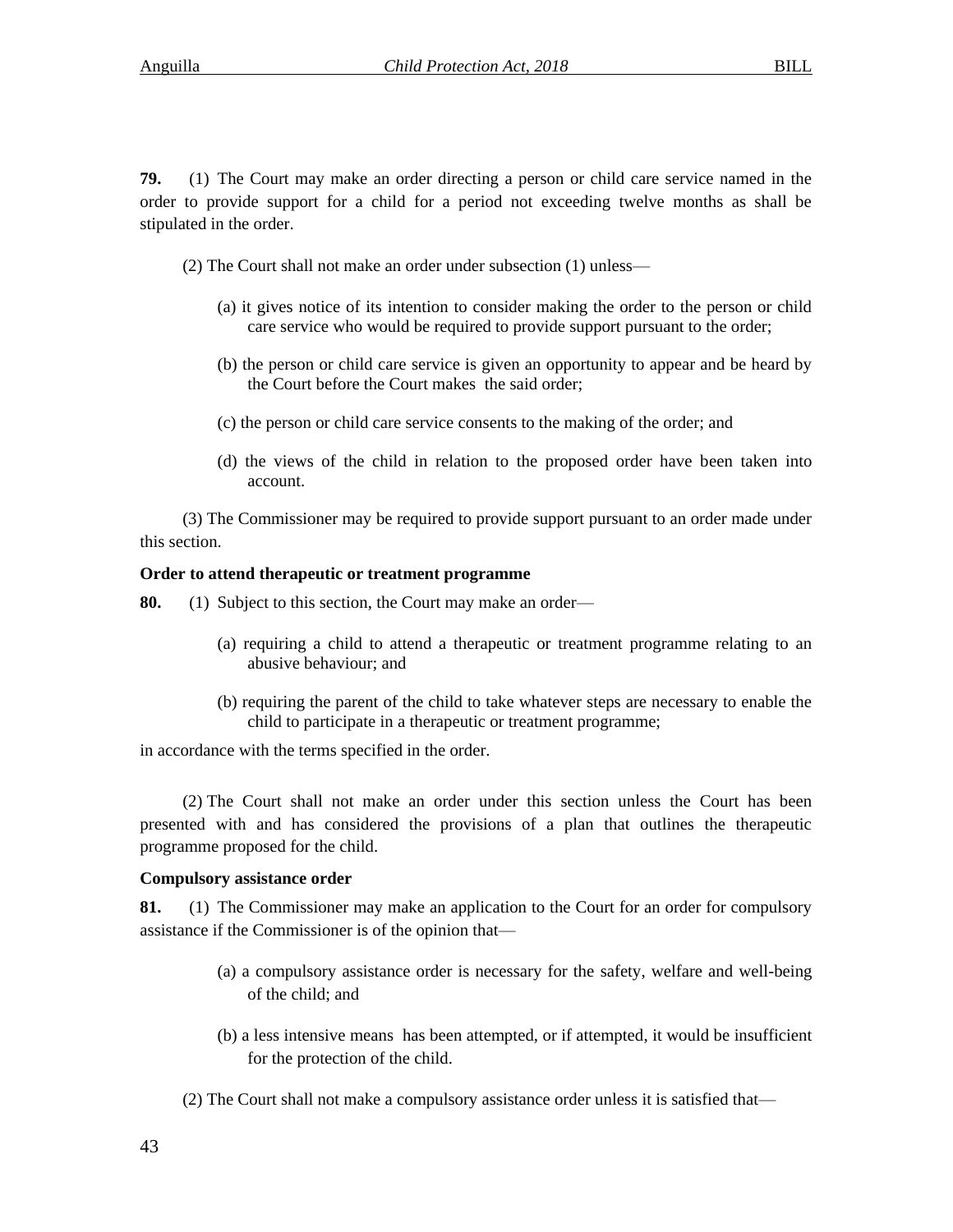- (a) the child will receive treatment, therapy or other services that will assist the child to deal with the problems that have led the child to become a danger to himself or others;
- (b) the programme offered to the child is more likely than not to lead to a significant improvement in his circumstances; and
- (c) the necessary resources have been allocated by the person or persons who will be required to provide intensive supervision of the child.
- (3) A compulsory assistance order shall make provision for all of the following matters—
	- (a) the person who is to be responsible under the order for the child;
	- (b) the place at which the child is to reside;
	- (c) a description of the therapeutic programme and any other support to be provided to the child;
	- (d) the maintenance of twenty-four hour supervision of the child;
	- (e) the duration of the order; and
	- (f) such other matters as the Court may determine.
- (4) A compulsory assistance order shall not be for a period of more than three months.

(5) For the purposes of this section "compulsory assistance order" means assistance in the form of intensive care and support that is necessary to protect the child from suicide or any other life threatening or serious self-destructive behaviour.

## **Contact order**

**82.** (1) If a child is the subject of proceedings before the Court, the Court may, on an application made by any party to the proceedings, make an order in respect of any one or more of the following—

- (a) stipulating minimum requirements concerning the frequency and duration of contact between the child and his parent, relatives or other persons of significance to the child;
- (b) that contact with a specified person be supervised;
- (c) denying contact with a specified person if contact with that person is not in the best interests of the child;
- (d) that contact be supervised by the Commissioner.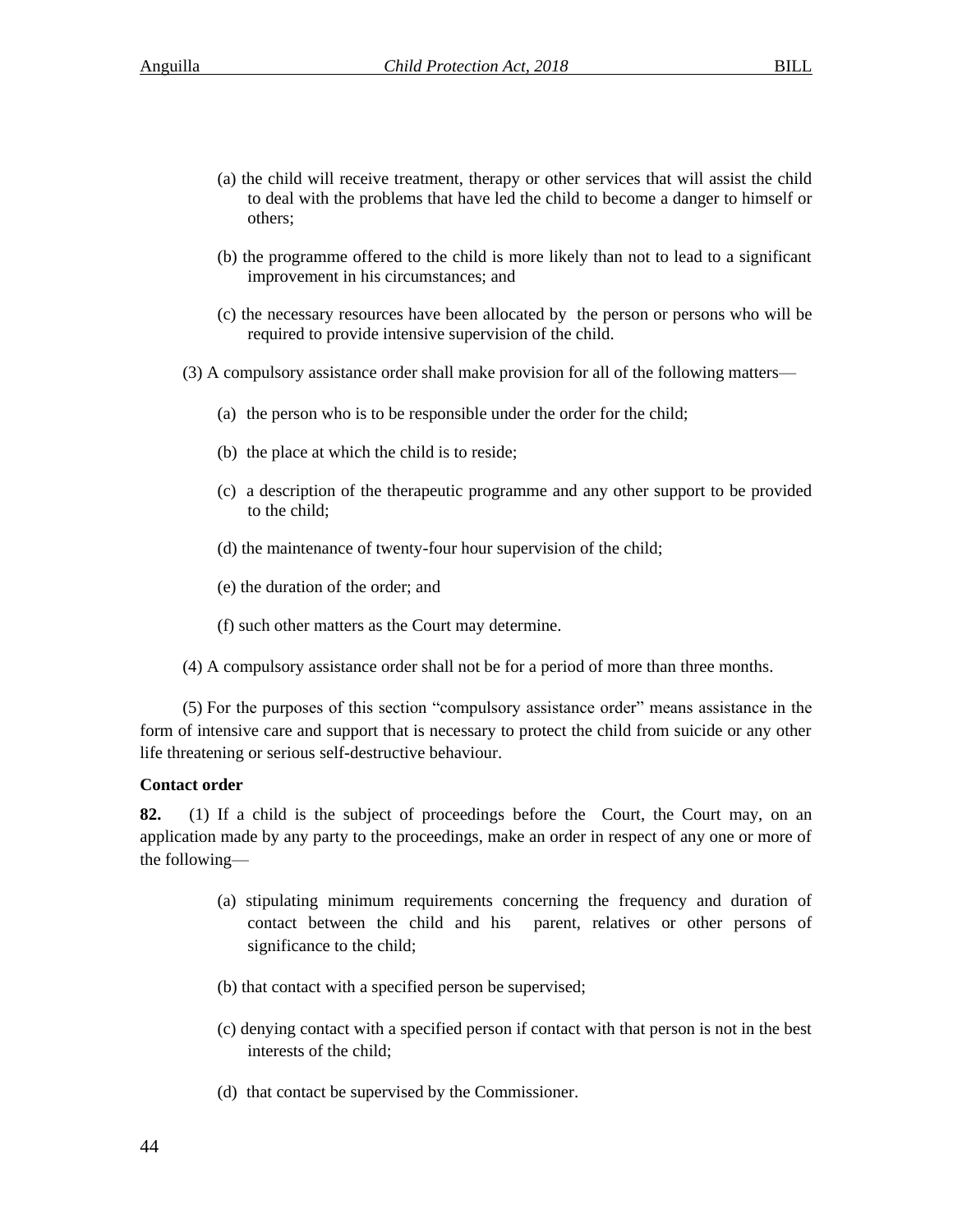- (2) An order referred to in—
	- (a) subsection (1) (a) shall not prevent more frequent contact with a child with the consent of a person having parental responsibility for the child;
	- (b) subsection (1) (b) may be made only with the consent of the person specified in the order and the person who is required to supervise the contact.

(3) For the purposes of the section contact includes contact via electronic or other means.

## **Orders with significant impact on persons**

**83.** (1) The Court shall not make an order which has a significant impact on a person who is not a party to the proceedings unless the person has been given an opportunity to be heard on the matter of significant impact.

(2) A person given an opportunity to be heard pursuant to subsection (1) shall not have the status or rights of a party to the proceedings.

## **Preparation and requirements of permanency plan**

**84.** (1) If the Commissioner makes an application to the Court for a care order, not being an emergency care and protection order, the Commissioner shall assess whether there is a realistic possibility of the child being returned to his parents, having regard to—

- (a) the circumstances of the child; and
- (b) the evidence, if any, that the parent of the child or the child is likely to be able to satisfactorily address the issues which led to the removal of the child from the care of the parent.

(2) If the Commissioner assesses that there is a realistic possibility of restoration, the Commissioner shall prepare a permanency plan involving restoration and submit it to the Court for its consideration.

(3) A permanency plan involving restoration shall include the following—

- (a) a description of the minimum outcomes that the Commissioner believes must be achieved before it would be safe for the child to return to his parent;
- (b) methods to assist the child and his parent to examine the circumstances that have led to the making of the order of the Court and to take steps to resolve or ameliorate the problem so as to ensure the return of the child;
- (c) details of the services that the Commissioner is able to arrange, and the provision of such services to the child in order to facilitate his restoration;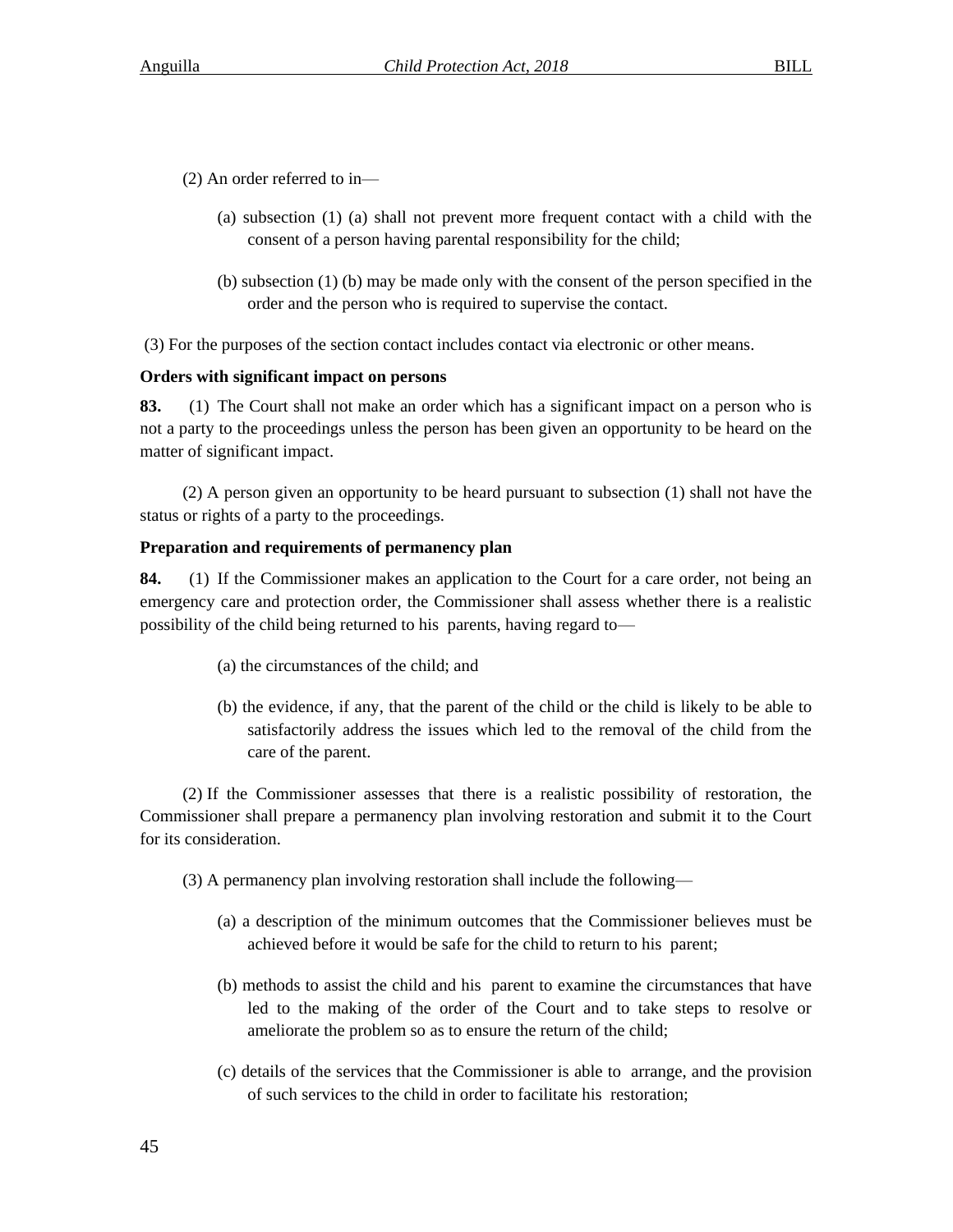(d) details of other services that the Court may request from other Government departments or funded non-government agencies to provide to the child, or the family of the child or both, in order to facilitate restoration; and

(e) a statement of the length of time during which restoration may be actively pursued.

(4) If the Commissioner assesses that there is not a realistic possibility of restoration, the Commissioner shall prepare a permanency plan for suitable adoption for the child and submit it to the Court for its consideration.

(5) In preparing a plan under subsection (4), the Commissioner may consider whether adoption is the preferred option for the child.

(6) The Court shall consider the permanency plan prepared by the Commissioner and if it does not accept it, the Court may direct the Commissioner to prepare a different permanency plan.

(7) The Court shall not make a final care order unless it expressly finds that permanency planning for the child has been appropriately and adequately addressed.

(8) A permanency plan shall only be enforceable to the extent to which its provisions are embodied in, or approved by, an order of the Court.

(9) In this section—

" legal guardian" in relation to the child concerned means any person other than the child's natural or adoptive parent(s), who has the legal parental responsibility for, the physical possession of and the authority to make all decisions concerning the best interests of the child.

**"**permanency planning**"** means the making of a plan that aims to provide a child with a stable placement which offers long term security and that—

- (a) has regard, in particular, to the principles set out in section  $4(1)(e)$ ;
- (b) meets the needs of the child; and
- (c) avoids the instability and uncertainty arising through a succession of different placements or temporary care arrangements.

# **Provision of services to facilitate restoration**

**85.** A Government department or agency or a funded non-government agency that is requested by the Court to provide services to a child or the parent of a child in order to facilitate restoration shall use its best efforts to provide those services.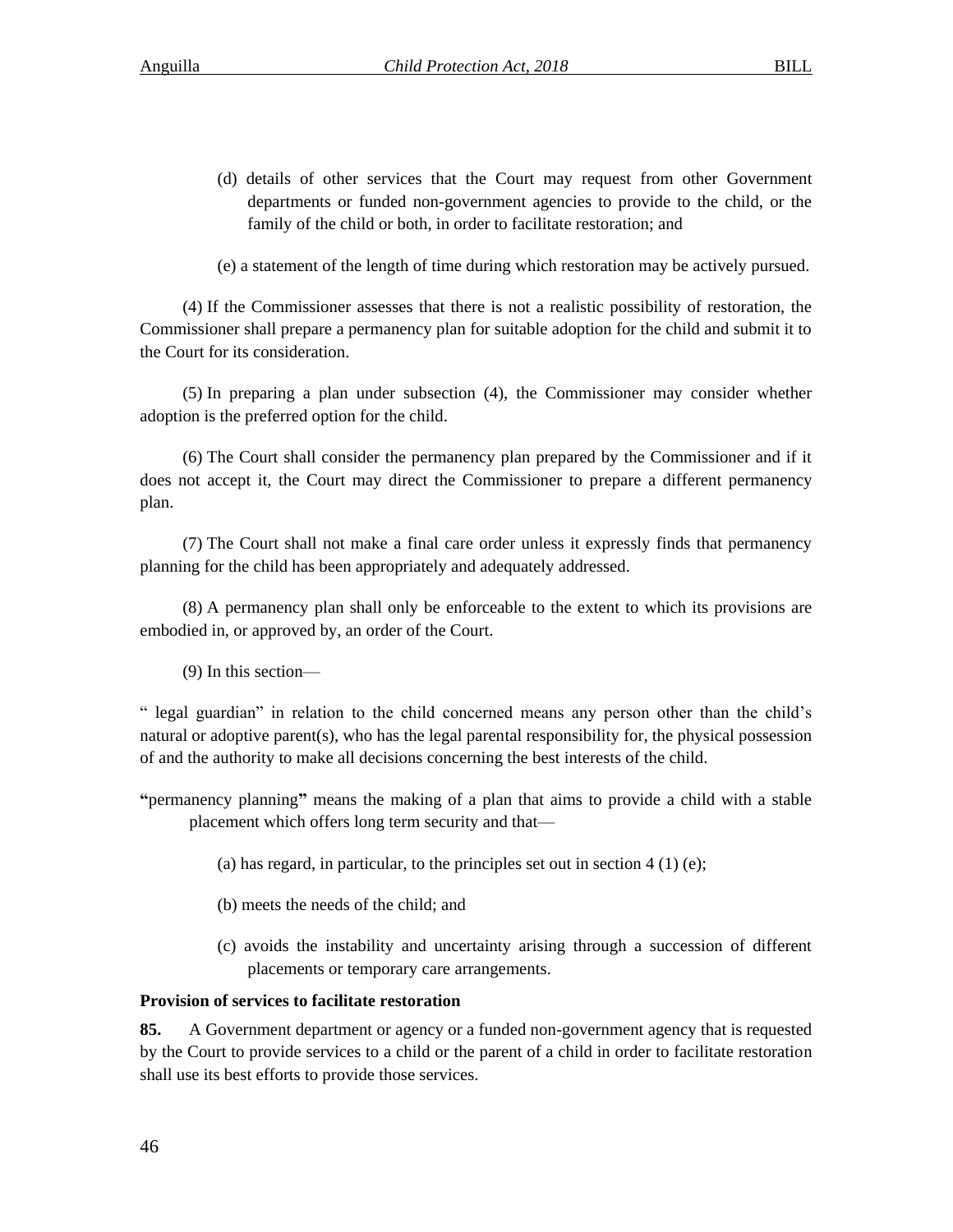# **Review of permanency plan**

**86.** (1) A permanency plan involving restoration shall be reviewed by the Court within twelve months after the last occasion on which it was considered by the Court.

- (2) A review under subsection (1) shall determine—
	- (a) whether the provisions of the permanency plan should be changed, particularly with respect to the length of time during which restoration shall be actively pursued;
	- (b) whether other arrangements should be made for the permanency placement of the child; and
	- (c) whether a care order should be made, varied or revoked.

# **Costs**

**87.** The Court shall not make an order for costs in any care proceedings unless it is in the interest of justice for doing so.

## **Final orders to be given to parties**

**88.** The Court shall take such action as is reasonably practicable to ensure that each party to an application receives a copy of a final order of the Court concerning the application.

## **Variation and revocation of orders**

**89.** (1) An application for the variation or revocation of a care order made under this Act may be made with the leave of the Court.

(2) The Court may grant leave pursuant to subsection (1) if it appears that there has been a significant change in any of the relevant circumstances since the care order was made or last varied by the Court.

(3) Before granting leave to vary or revoke the care order, the Court shall take the following matters into consideration—

- (a) the nature of the application;
- (b) the age and maturity of the child;
- (c) the length of time for which the child has been in the care of the person who has the present parental responsibility for the child; and
- (d) the plans for the child.
- (4) An application referred to in subsection (1) may be made by—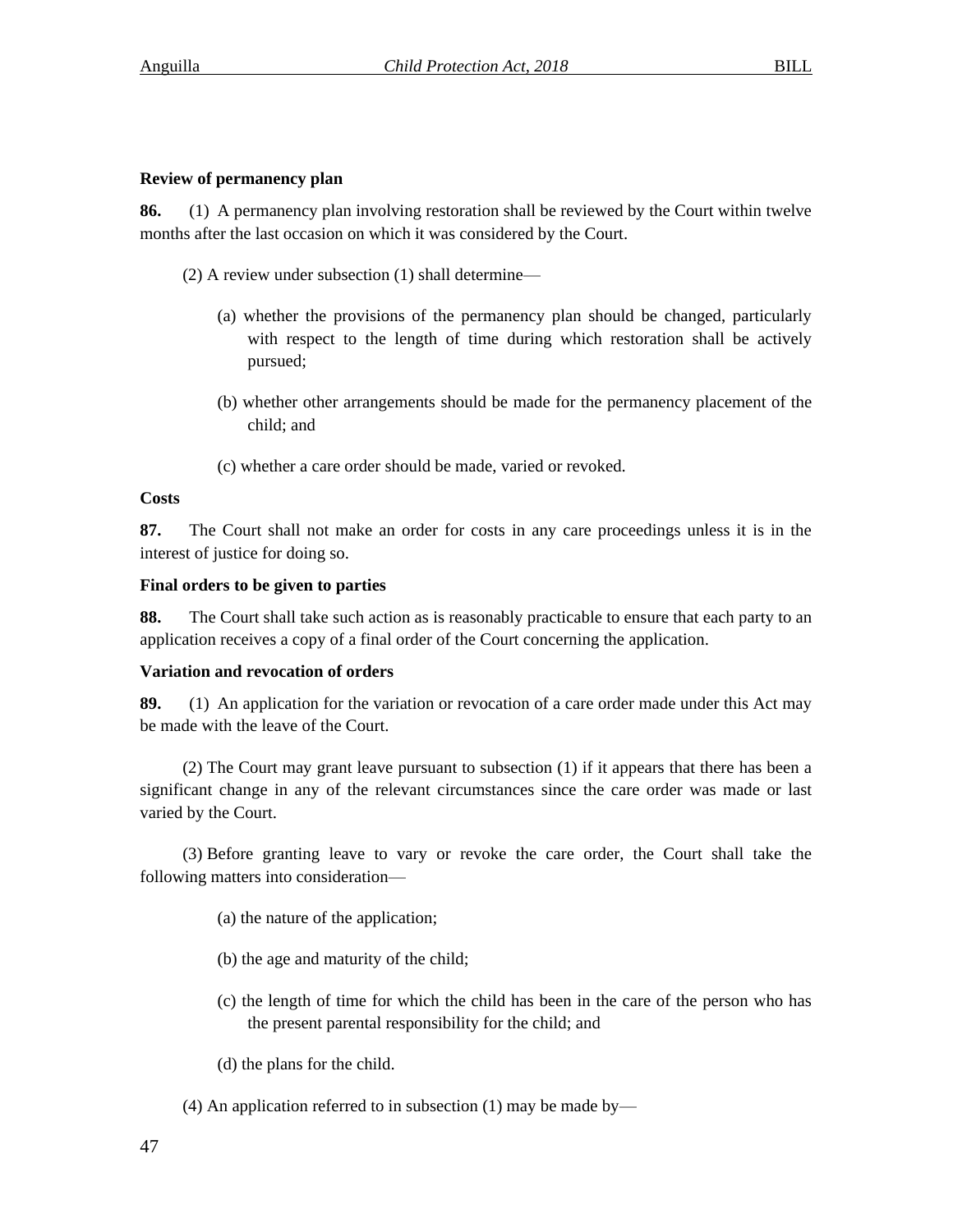- (a) the Commissioner;
- (b) a person having parental responsibility for the child;
- (c) a person from whom parental responsibility has been removed; or
- (d) any person who considers himself to have sufficient interest in the welfare of the child.

 $(5)$  If—

- (a) an application is made to the Court by a person, other than the Commissioner, for the variation or revocation of a care order, other than a contact order, in relation to a child;
- (b) the application seeks to change the parental responsibility for the child, or those aspects of parental responsibility involved in having care and responsibility for the child; and
- (c) the Commissioner is not a party to the proceedings, the applicant shall notify the Commissioner of the application and the Commissioner shall be entitled to be a party to the application.

(6) The Court is not required to hear or determine an application made to it with respect to a child by a person referred to under subsection (4) (c) or (d) unless it considers the person to have a sufficient interest in the welfare of the child.

 $(7)$  If—

- (a) an application for variation of a care order is made or opposed by the Commissioner; and
- (b) a ground on which the application is made is a ground that has not previously been considered by the Court, the ground shall be proved as if it were a ground of a fresh application for a care order.

(8) Before making an order to vary or revoke a care order that places a child under the parental responsibility of the Commissioner, or that allocates specific aspects of parental responsibility from the Commissioner to another person, the Court shall take the following matters into consideration—

(a) the age and maturity of the child;

(b) the wishes of the child and the weight to be given to those wishes;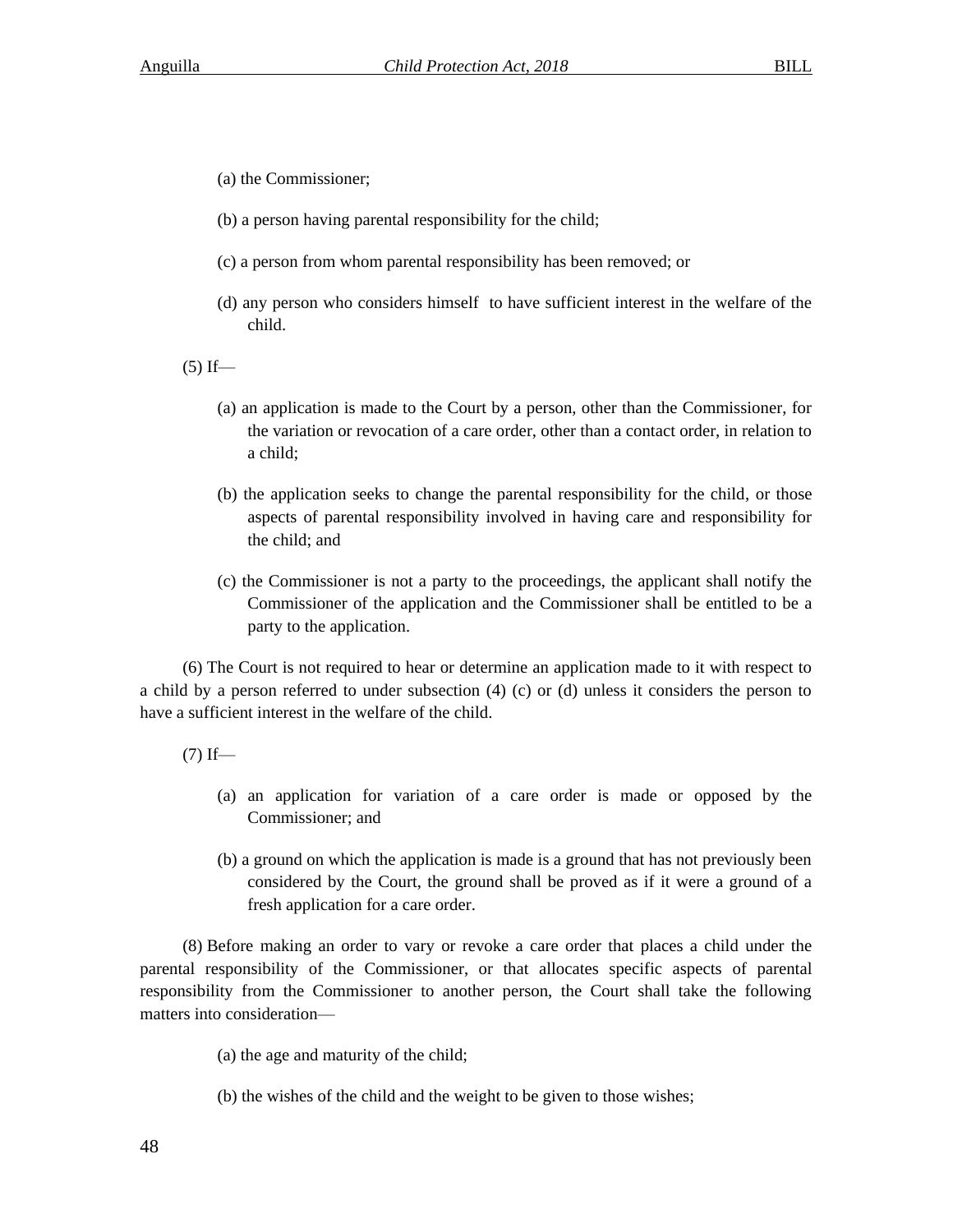- (c) the length of time the child has been in the care of the present person who has parental responsibility for the child;
- (d) the strength of the bond of the child to his parent or the present person who has parental responsibility for the child;
- (e) the capacity of the parent of the child to provide an adequate standard of care for the child; and
- (f) the risk to the child of psychological harm if the present care arrangements are varied or revoked.

(9) If the Court is satisfied, on an application made to it with respect to a child that it is appropriate to do so, the Court may, vary or revoke a care order for the care of the child.

(10) If the Court revokes an order under this Act, it may make any one of the orders that it could have made in relation to the child as if an application had been made to it with respect to the child.

(11) On the making of an order under subsection (10), the Court shall cause notice of the order to be served on the Commissioner.

# **PART 11**

## CHILD CARE SERVICES

# **Principles**

**90.** A decision made under this Part shall be made in accordance with the following principles—

- (a) the best interests of the child shall be of paramount consideration;
- (b) a place of safety shall provide care that is safe, positive and nurturing;
- (c) a place of safety shall promote the educational, social and developmental well being of a child; and
- (d) a child shall receive services that meet his individual needs, including the needs of a child with a disability, and enhance his physical, emotional, cognitive, social and cultural development.

## **Conditions for official foster care placements**

**91.** (1) If an order has been made pursuant to Part 10, the Commissioner may place the child with a person who is willing to undertake the care and protection of the child.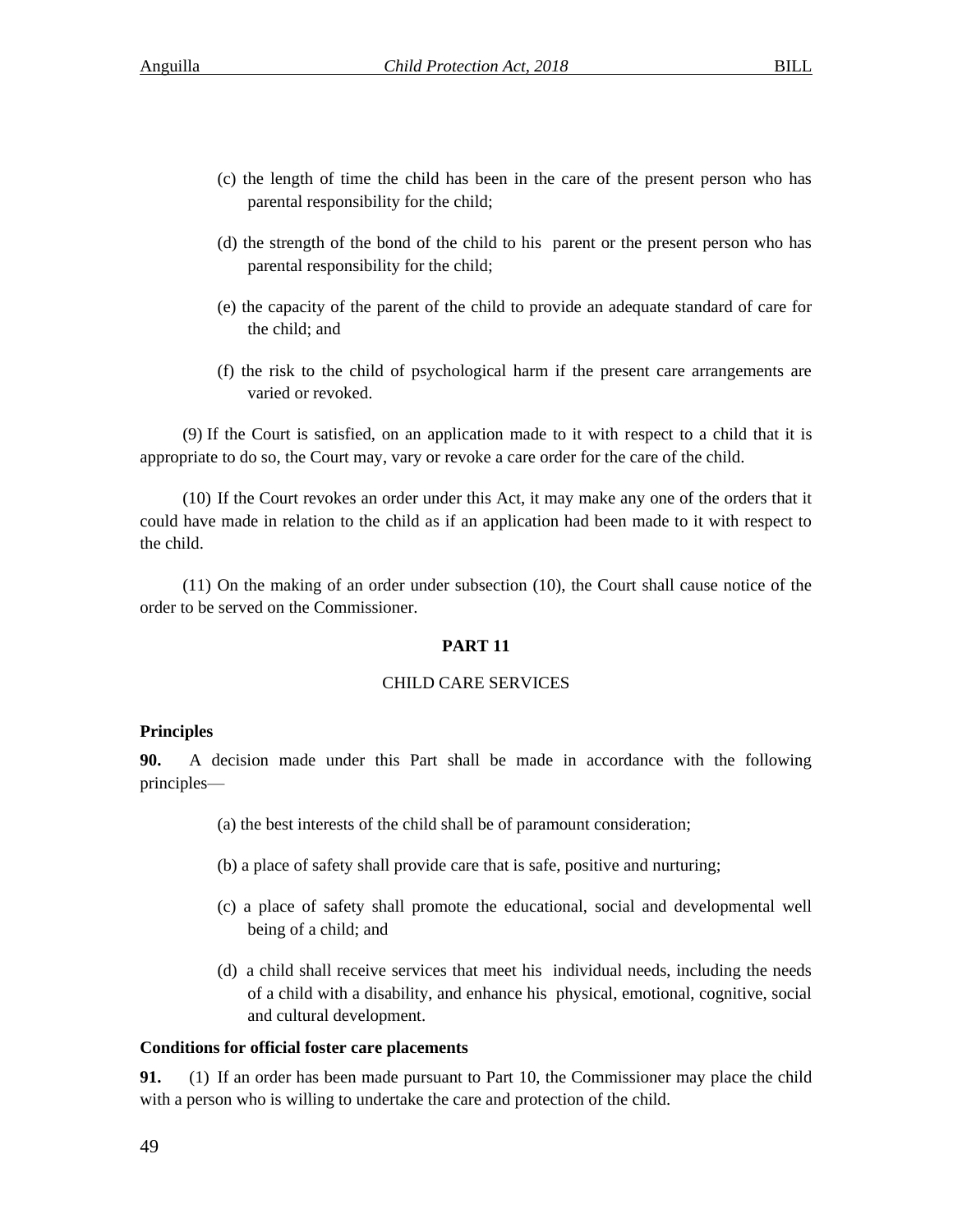(2) An application to become an official foster carer shall be made to the Commissioner, but a relative of a child without a parent may foster the child without first applying to the Commissioner and, in such a case, this Part shall not apply to the relative.

(3) Foster care placements shall be made in accordance with such regulations as may be prescribed.

# **Approved child care services**

**92.** The Minister may approve or license child care services and places of safety for the purpose of this Act and in accordance with any regulations as may be prescribed.

# **Purpose of approved child care service**

**93.** (1) An approved child care service shall provide substitute family care for a child until such time as the parent is able to provide adequate care to meet the basic needs of the child or the child can be reunited with his family or arrangements are made for the custody or other permanent placement of the child.

(2) The staff of the approved child care service and the Commissioner shall assist the child to become reunited with his parents.

(3) After a child has been returned from an approved child care service, the Commissioner shall keep in regular contact with the child and his family until the completion of any order made pursuant to Part VIII or until the discharge of the order.

(4) If a child is unable to return to his parent or to go to a foster parent, or has no parent or a foster parent, he shall, where possible, be cared for and assisted by an approved child care service and the Commissioner.

# **Parental responsibility at approved child care service**

**94.** Where a child has been placed in an approved child care service under a care order, the manager and staff of the child care service shall have the responsibility for the day to day care and protection of the child.

# **Approved child care services (secure accommodation)**

**95.** (1) Subject to the provisions of this section, a child who is placed in a child care service or foster care by the Commissioner through a care order under Part 10, shall not be kept, in accommodation provided for the purpose of restricting liberty ("secure accommodation")—

- (a) unless it appears that—
	- (i) he has a history of absconding and is likely to abscond from any other description of accommodation;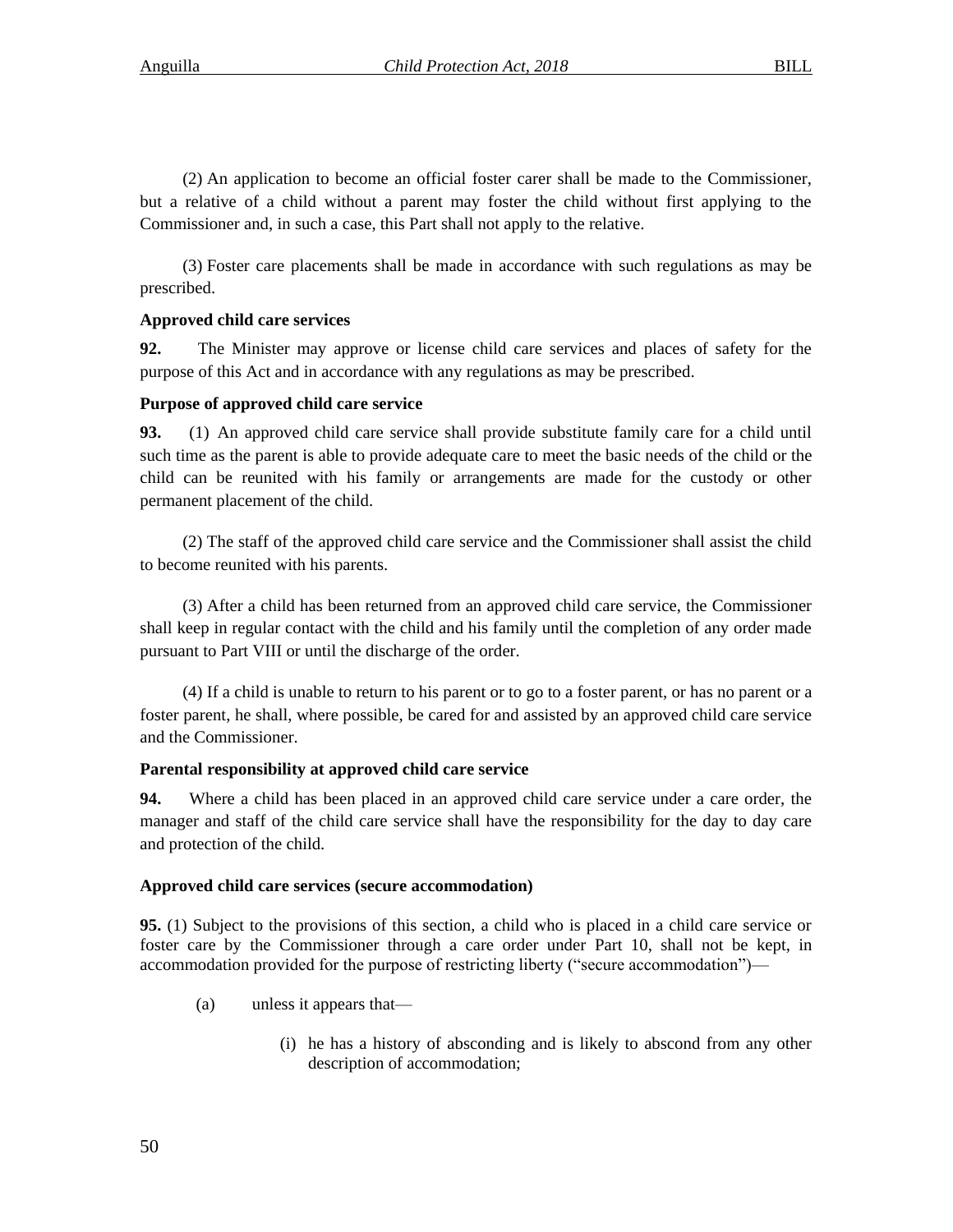- (ii) if he absconds, he will suffer, or be likely to suffer, serious or significant harm; or
- (b) that if he is kept in any other kind of accommodation he is likely to injure himself or other persons; and
- (c) for a period of more than 72 hours.

(2) Any child shall not be kept in secure accommodation after the end of such period as may be prescribed, unless a court has by an order made on the application of the Commissioner authorised for him to be kept there.

(3) Subject to subsection (5), on an application under subsection (2) the Court—

(a) shall make the order applied for if (and only if) it is satisfied that—

(i) the condition specified in subsection  $(1)$   $(a)$  or  $(b)$ ; and

(ii) such further conditions as may be prescribed, are fulfilled; and

(b) shall in the order specify the maximum period (which shall not exceed such period as may be prescribed) for which he may be kept in secure accommodation without a further order under subsection (2).

(4) If the court adjourns the hearing of an application under subsection (2), it may make an interim order permitting the child to be kept during the period of the adjournment in secure accommodation.

(5) The court shall not make an order under subsection (2) unless—

- (a) it is satisfied that the Department has taken all such steps as are deemed reasonable and practicable to notify any person who has parental responsibility for the child of the Department's intention to make the application; and
- (b) where the child is not legally represented in that Court, he has been informed of his rights and given an opportunity to express his wishes and feelings (subject to his age and maturity).

(6) The making of an order under this section does not prejudice any power of any Court to make any other order or to give directions relating to the child to whom the order relates.

## **Contact with parents and relatives**

**96.** (1) The approved child care service and the Commissioner shall maintain—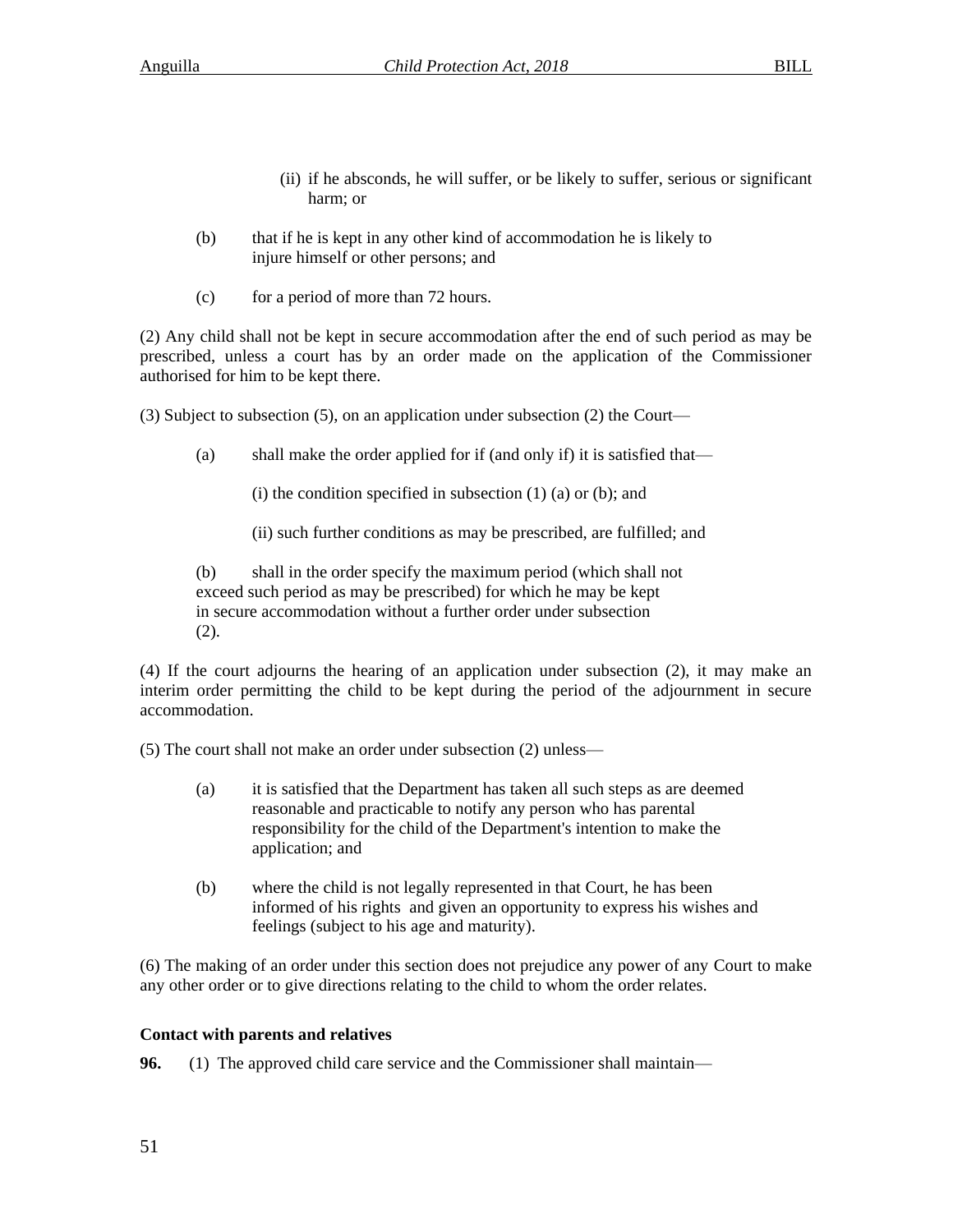- (a) contact with the parent or relatives of the child in the approved child care service; and
- (b) contact between the child and the parent or relatives of the child.

except by virtue of an order under section 82 (c) or where subsection (4) applies,

(2) A person shall not remove a child from an approved child care service without the consent of the manager.

(3) A person who contravenes subsection (2) commits an offence and is liable on conviction to a fine not exceeding \$5,000 or to a term of imprisonment for six months, or to both.

(4) The approved child care service and the Commissioner may refuse to allow the contact that would otherwise be required by virtue of subsection (1) or an order under section 82 if—

- (a) they are satisfied that it is necessary to do so in order to safeguard or promote the child's welfare; and
- (b) the refusal—
	- (i) is decided upon as a matter of urgency; and
	- (ii) does not last for more than seven days.

#### **Abduction of children in care etc.**

**97**. (1) A person shall be guilty of an offence if, knowingly and without lawful authority or reasonable excuse, he—

- (a) takes a child to whom this section applies away from the responsible person;
- (b) keeps such a child away from the responsible person; or
- (c) induces, assists or incites such a child to run away or stay away from the responsible person.
- (2) This section applies in relation to a child who is—
	- (a) in care;
	- (b) the subject of an emergency protection order; or
	- (c) in police protection,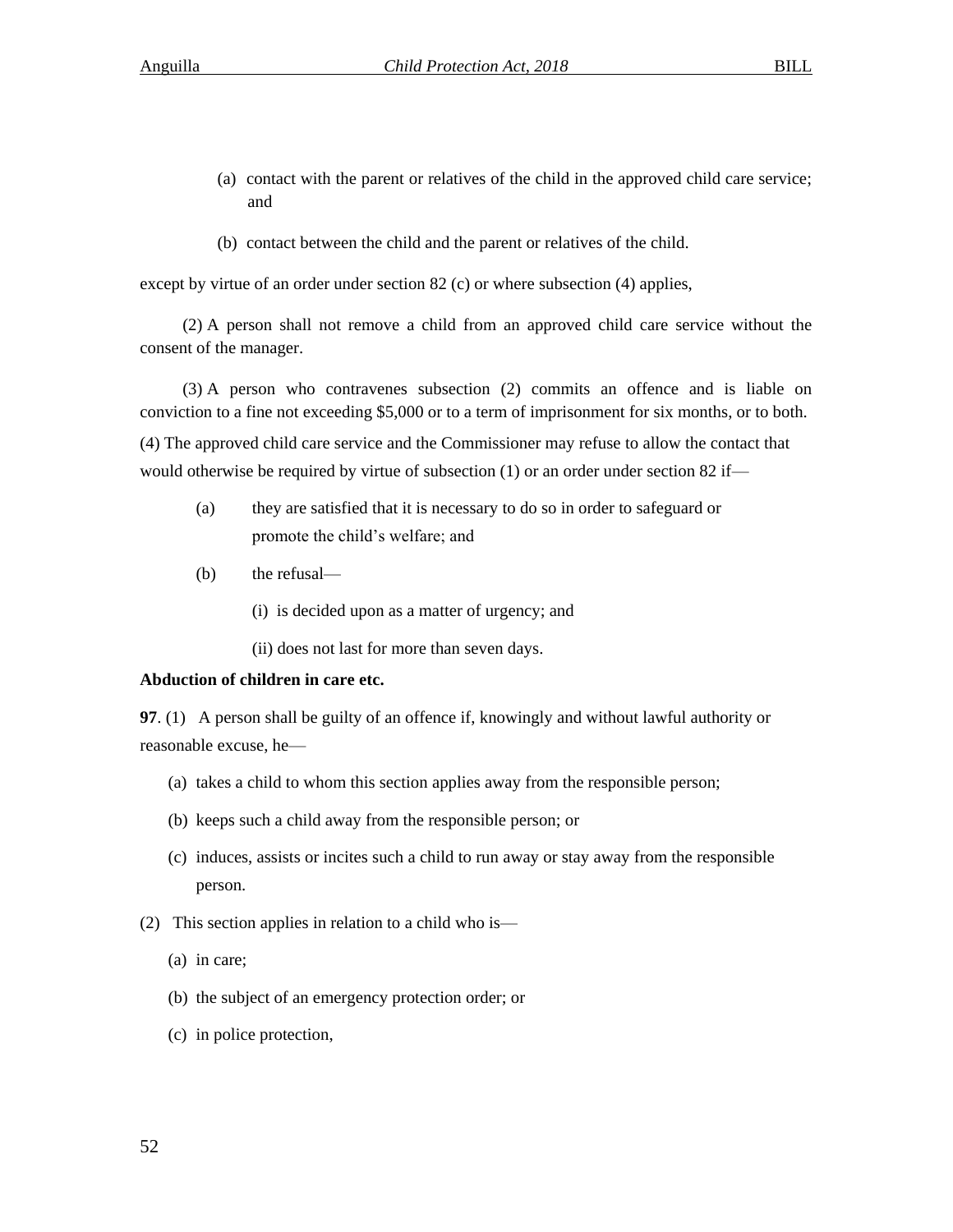and in this section "the responsible person" means any person who for the time being has care of him by virtue of the care order, the emergency protection order, or designated officer, as the case may be.

(3) A person guilty of an offence under this section shall be liable on summary conviction to imprisonment for a term not exceeding six months, or to a fine not exceeding \$10,000, or to both.

#### **Recovery of abducted children etc**.

**98**. (1) Where it appears to the Court that there is reason to believe that a child to whom this section applies—

- (a) has been unlawfully taken away or is being unlawfully kept away from the responsible person;
- (b) has run away or is staying away from the responsible person; or
- (c) is missing,

the Court may make an order under this section ("a recovery order").

(2) This section applies to the same children to whom section 97 applies and in this section "the responsible person" has the same meaning as in section 97.

(3) A recovery order—

- (a) operates as a direction to any person who is in a position to do so ,to produce the child on request to any authorised person;
- (b) authorises the removal of the child by any authorised person;
- (c) requires any person who has information as to the child's whereabouts to disclose that information, if asked to do so, to a constable or an officer of the Court;
- (d) authorises a police officer to enter any premises specified in the order and search for the child using reasonable force if necessary.
- (4) The Court may make a recovery order only on the application of—
	- (a) any person who has parental responsibility for the child including by virtue of a care order or emergency protection order;
	- (b) where the child is in police protection, the designated officer.
- (5) A recovery order shall name the child and—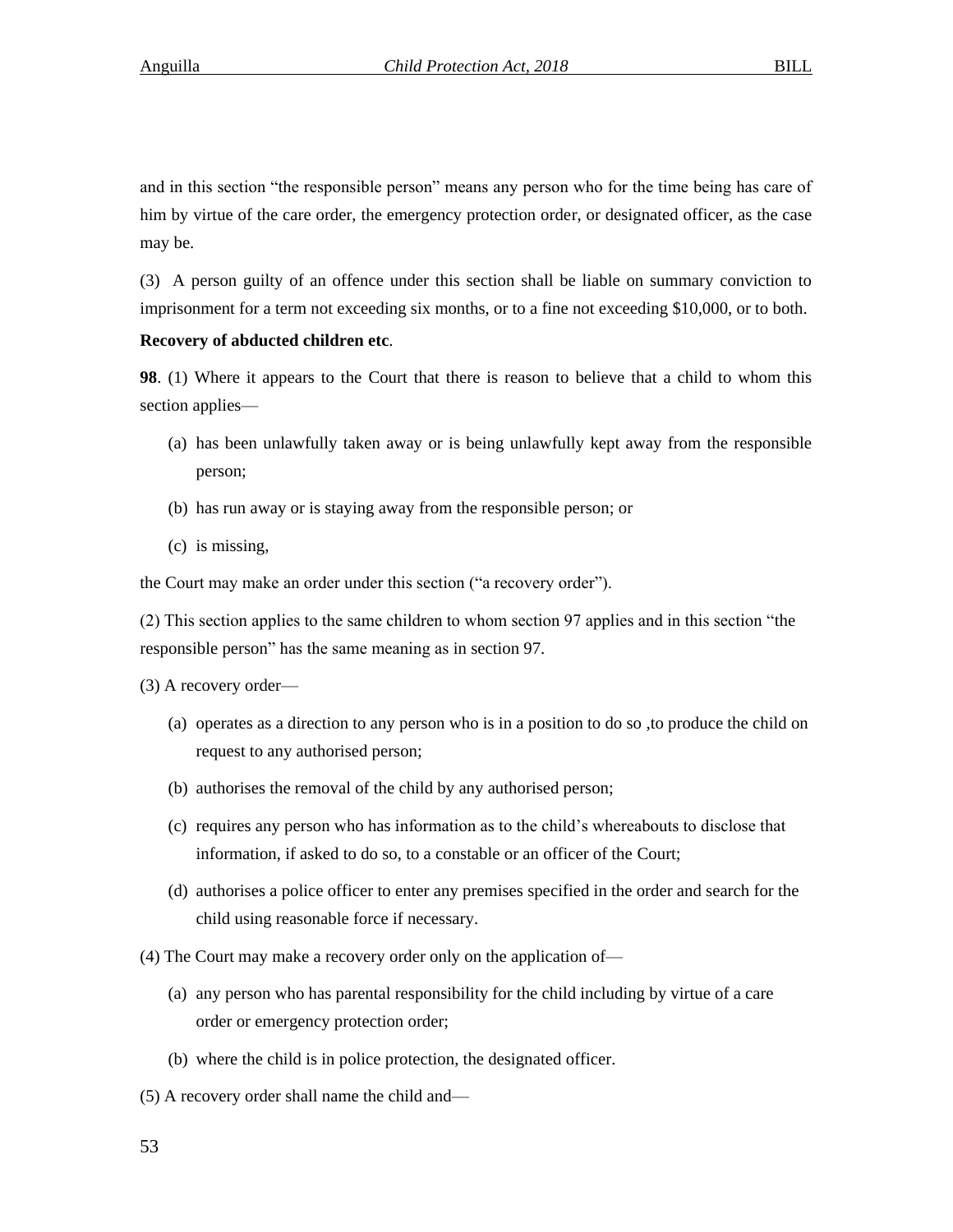- (a) any person who has parental responsibility for the child by virtue of a care order or emergency protection order; or
- (b) where the child is in police protection, the designated officer.

(6) Premises may only be specified under subsection  $(3)(d)$  if it appears to the court that there are reasonable grounds for believing the child to be on them.

(7) In this section "an authorised person" means—

- (a) any person specified by the court;
- (b) any police officer;
- (c) any person who is authorised—
	- (i) after the recovery order is made; and
	- (ii) by a person who has parental responsibility for the child by virtue of a care order or an emergency protection order,

to exercise any power under a recovery order; and

"the designated officer" means a police officer designated for the purposes of this section.

(8) Where a person is authorised as mentioned in subsection  $(7)$  (c)—

- (a) the authorisation shall identify the recovery order; and
- (b) any person claiming to be so authorised shall, if asked to do so, produce some duly authenticated document showing that he is so authorised.

(9) A person shall be guilty of an offence if he intentionally obstructs an authorised person exercising the power under subsection (3) (b) to remove a child.

(10) A person guilty of an offence under this section shall be liable on summary conviction to a fine not exceeding level 3 on the standard scale.

(11) No person shall be excused from complying with any request made under subsection (3) (c) on the ground that complying with it might incriminate him or his spouse of an offence; but a statement or admission made in complying shall not be admissible in evidence against either of them in proceedings for an offence other than perjury.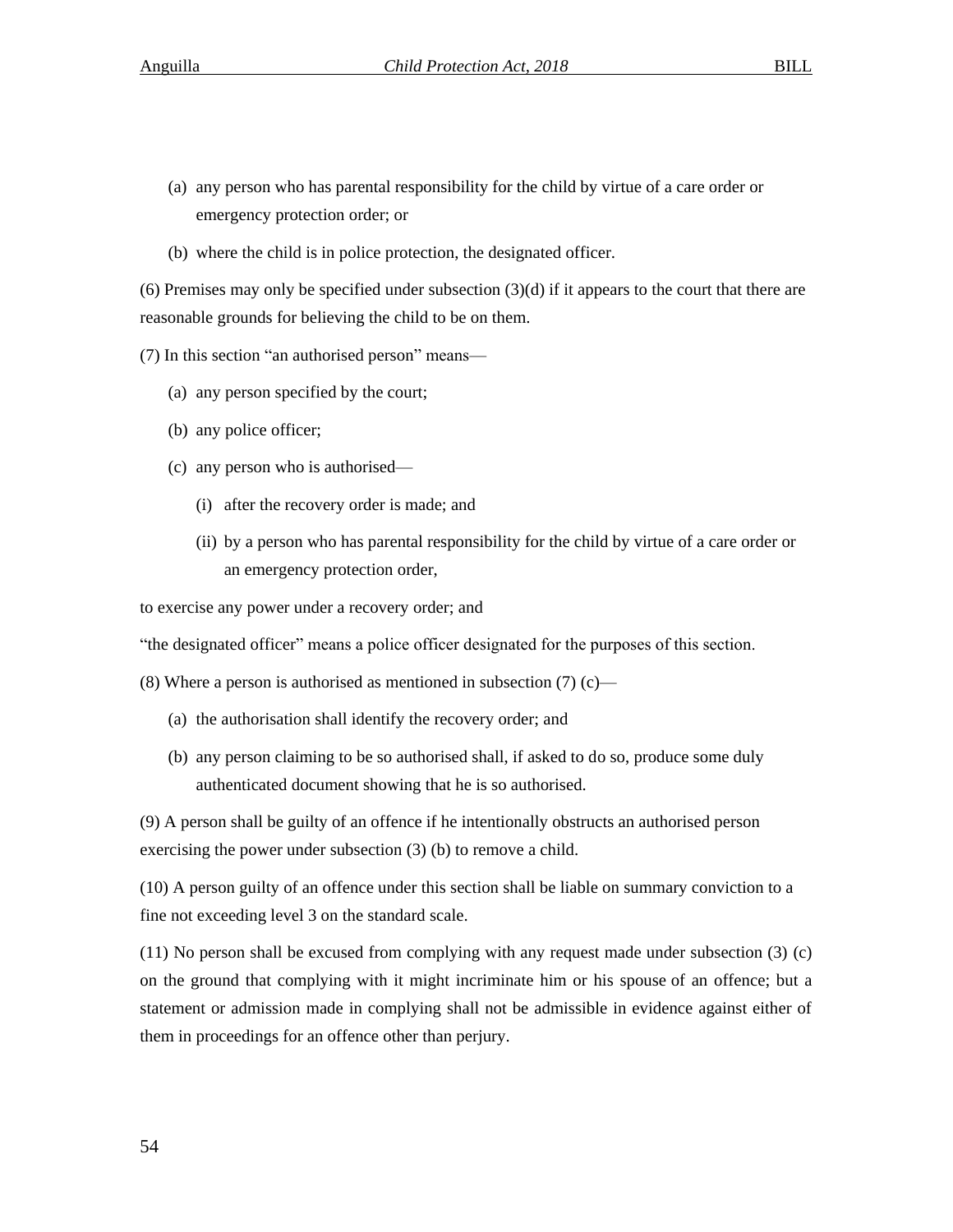(12) Where a child is made the subject of a recovery order whilst being looked after by a local authority, any reasonable expenses incurred by an authorised person in giving effect to the order shall be recoverable from the authority.

## **Absconding from approved child care service**

**99.** (1) A child who runs away from an approved child care service to which he has been placed or from a person in whose care he has been placed under an emergency protection order, or committed by the Court on an order under this Act, may, pending investigation—

- (a) be brought back to the approved child care service or to the person from which or from whom he has run away; or
- (b) be put in another approved child care service or a place of safety to be determined by the Commissioner.

(2) As soon as possible, after the circumstance referred to in subsection (1) has occurred, the Commissioner shall interview the person in charge of the child care service or the person in whose care the child has been placed.

(3) The child referred to in subsection (1) may be returned to where he had been placed, or if that is not in the best interests of the child, he may be moved by the Commissioner under a care order or otherwise returned to the Court for an application by the Commissioner for a variation order.

#### **Court's power to order parent to contribute**

**100**. (1) Where a child who has a parent, has been placed in an approved child care service, the Court may order the parent to contribute towards the maintenance of the child.

(2) The amount contributed pursuant to subsection (1) shall be reasonable and within the means of the parent and may be varied by the Court if there is a change in the circumstances of the parent of the child.

(3) An order for contribution made under subsection (1) shall remain in force as long as the child is in the child care service, but a person contributing may, at any time, apply to the Court for the order to be varied or discharged on the ground that the circumstances have changed since the order was made.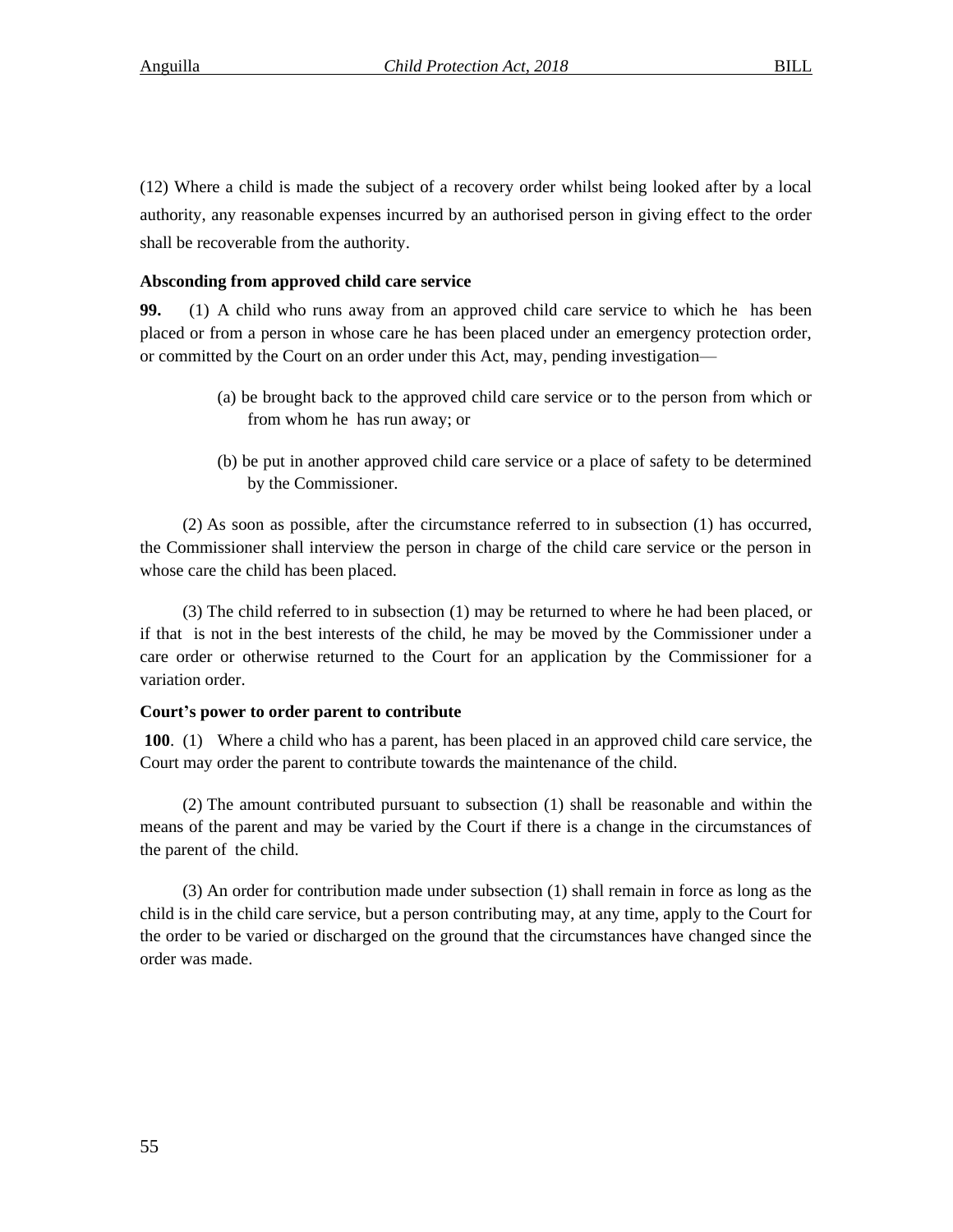# **PART 12**

### COURT APPLICATIONS

#### **Right to be heard and to counsel**

**101.** (1) A parent of a child has the right to be heard and the right to counsel on applications under this Act, except applications that are made without notice by the Commissioner.

(2) In any proceedings under this Act, any other person who, in the opinion of the Court, has a genuine concern for the safety, welfare and well-being of the child or young person may, by leave of the Court, appear in person in the proceedings, or be legally represented, and may examine and cross-examine witnesses on matters relevant to the proceedings, except applications that are made without notice by the Commissioner.

## **Application for court date**

**102**. Where an application is made pursuant to section 43, the Registrar of the Court of Appeal and the Supreme Court shall fix a date for an interim hearing not later than 4 clear days from the date of filing of the application.

## **Evidence**

**103.** The Commissioner shall, at the interim hearing, present evidence respecting —

- (a) where the child was not apprehended, the grounds for believing the child is in need of protection and an interim plan of care for the child; or
- (b) where the child was apprehended,
	- (i) the grounds for believing the child is in need of protection,
	- (ii) the circumstances respecting the apprehension; and
	- (iii) an interim plan of care for the child.

#### **Child need not be present**

**104.** It is not necessary that the child who is the subject of a hearing, be present at the hearing, unless the Court otherwise orders, and the Court may exclude the child from the hearing or any part of it.

## **Hearing private**

**105**. No person shall be present at a hearing pursuant to this Act except —

(a) the parents of the child and persons having custody or guardianship rights respecting the child;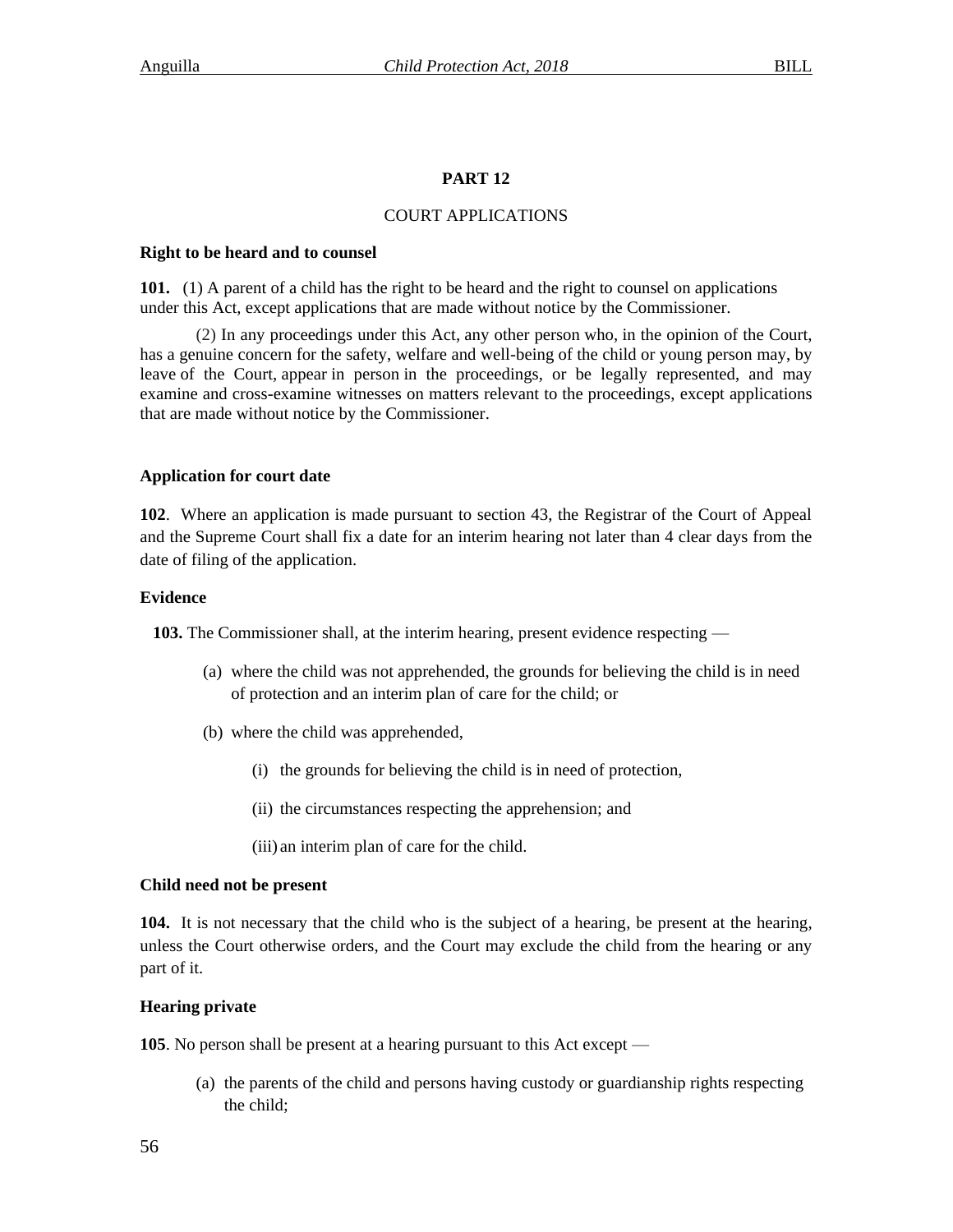- (b) the Commissioner or delegates of the Commissioner ;
- (c) the child who is the subject of the hearing, if the child is at least 12 years old and apparently capable of understanding the circumstances;
- (d) counsel; and
- (e) such other persons as the Court may consider appropriate.

# **Child evidence**

**106.** The Court may accept the evidence of a child without an oath, in accordance with section 27 of the Evidence Act, where it is satisfied that the child has sufficient appreciation of the facts of his or her evidence and sufficient understanding of the duty to speak the truth.

# **Evidence that may be admissible**

**107**. At a hearing pursuant to this Act the Court may admit as evidence one or more of the following—

- (a) hearsay evidence that the Court considers reliable;
- (b) an oral statement that has been video recorded and that the Court considers relevant;
- (c) a written statement or report that the Court considers reliable and relevant;
- (d) a transcript, report, exhibit or finding from an earlier civil or criminal Court proceeding that the Court considers relevant;
- (e) evidence taken at a previous hearing pursuant to this Act.

## **Live Link in criminal proceedings**

**108.** (1) Where a child witness is required to give evidence in criminal proceedings, the Court may direct in accordance with section 27 of the Evidence Act that the child give evidence through a live link.

# **Video Recorded Evidence**

**109.** (1) Where a child witness is required to give evidence in criminal proceedings and –

(a) the child has previously given an account of the events giving rise to or closely connected to offence; and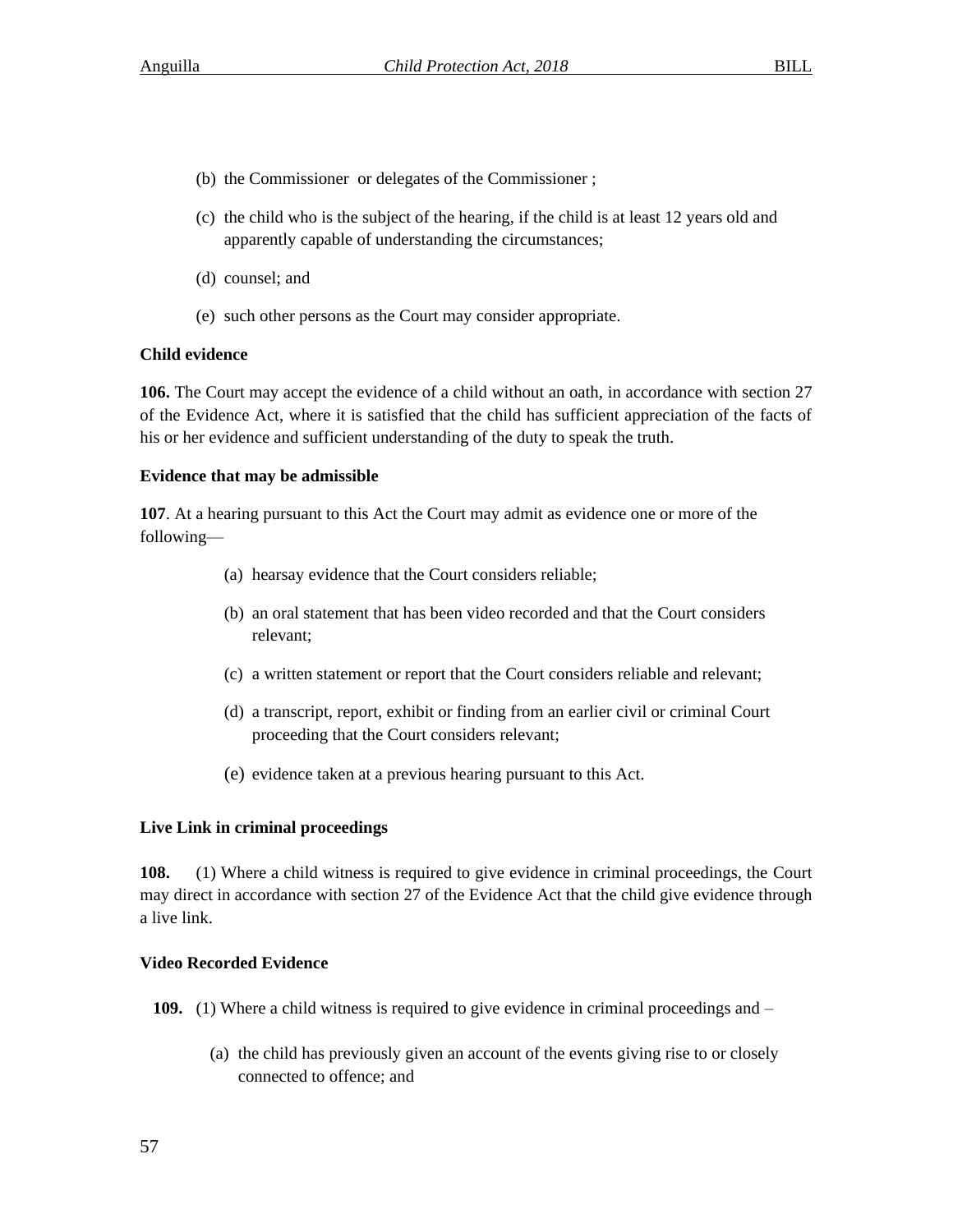(b) a video recording was made of the account referred to in subparagraph (a);

the Court may direct in accordance with section 13A of the Evidence Act that the recording is played in the proceedings in lieu of the child giving evidence in person.

# **PART 13**

# **MISCELLANEOUS**

# **Child from outside Anguilla**

**110.** Where a child protection agency, recognized pursuant to the law of another jurisdiction, wishes to place a child for adoption or other form of care to be provided in Anguilla, the Commissioner may make an agreement with the child protection agency to provide or supervise the care or placement of the child on behalf of the child protection agency.

# **Order or agreement from another jurisdiction**

**111**. An agreement or court order made pursuant to the child protection legislation of another jurisdiction that —

- (a) corresponds to an agreement or order available under this Act; and
- (b) is confirmed to be valid by a Court or child protection authority of the other jurisdiction has, to the extent that it is consistent with this Act, the same effect in the province as if it had been made pursuant to this Act.

# **Child harm registry**

**112.** The Minister may create a child harm registry in accordance with the regulations.

# **Appeals**

**113.** (1) An appeal shall lie to the Court of Appeal from a judgement or order or decision of the Court.

(2) An appeal lies to the Court from any judgement, order or decision of the Magistrate's Court under this Act.

(3) Where an appeal is brought under subsection (2) a notice of appeal must be issued within 14 days after the judgement, order or decision appealed against was given or made.

# **Offences**

**114.** A person who—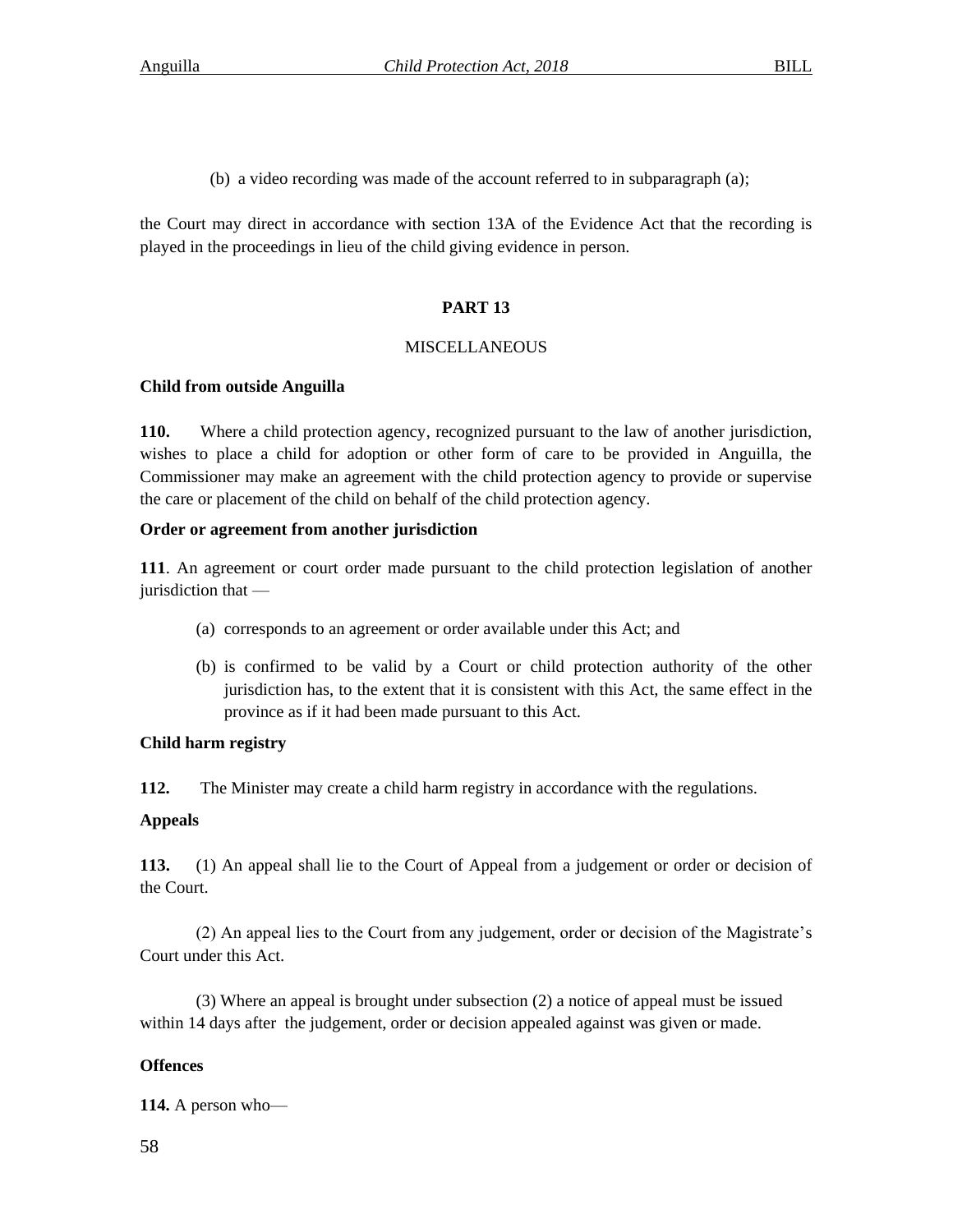- (a) having responsibility for the care of a child, causes the child to be in need of protection;
- (b) fails to report or to provide information in accordance with section 31;
- (c) with respect to section 31, knowingly makes a report or provides information which is false or misleading;
- (d) fails to comply with a court order related to the care, custody or guardianship of a child;
- (e) obstructs the Commissioner or other persons in the performance of their powers or duties under this Act;
- (f) without authority, induces or attempts to induce a child who is in the custody or under the supervision of the Commissioner to change the place of residence of the child;
- (g) unlawfully takes, detains or harbours a child who is in the custody of or under the supervision of the Commissioner or who is the subject of an apprehension;
- (h) has unlawful access to or contact or communication with a child who is in the custody of or under the supervision of the Commissioner;
- (i) interferes with the care of a child who is in the custody of or under the supervision of the Commissioner;
- (j) publishes information that identifies parties to an agreement or proceedings pursuant to this Act, other than information respecting the child of that person; or
- (k) violates any other provision of this Act or the regulations,

is guilty of an offence and is liable upon summary conviction to a fine not exceeding \$5,000.

### **Regulations**

**115.** (1) The Minister may make regulations for giving effect to this Act.

(2) Without prejudice to the generality of subsection (1) the Minister may make regulations—

- (a) respecting procedures for, access to, the disclosure of and information obtained in the administration of this Act;
- (b) respecting reports of investigations;
- (c) respecting the establishment and maintenance of a child harm register;
- (d) providing for or respecting the temporary care arrangements pursuant to this Act;
- (e) prescribing forms for the purposes of this Act;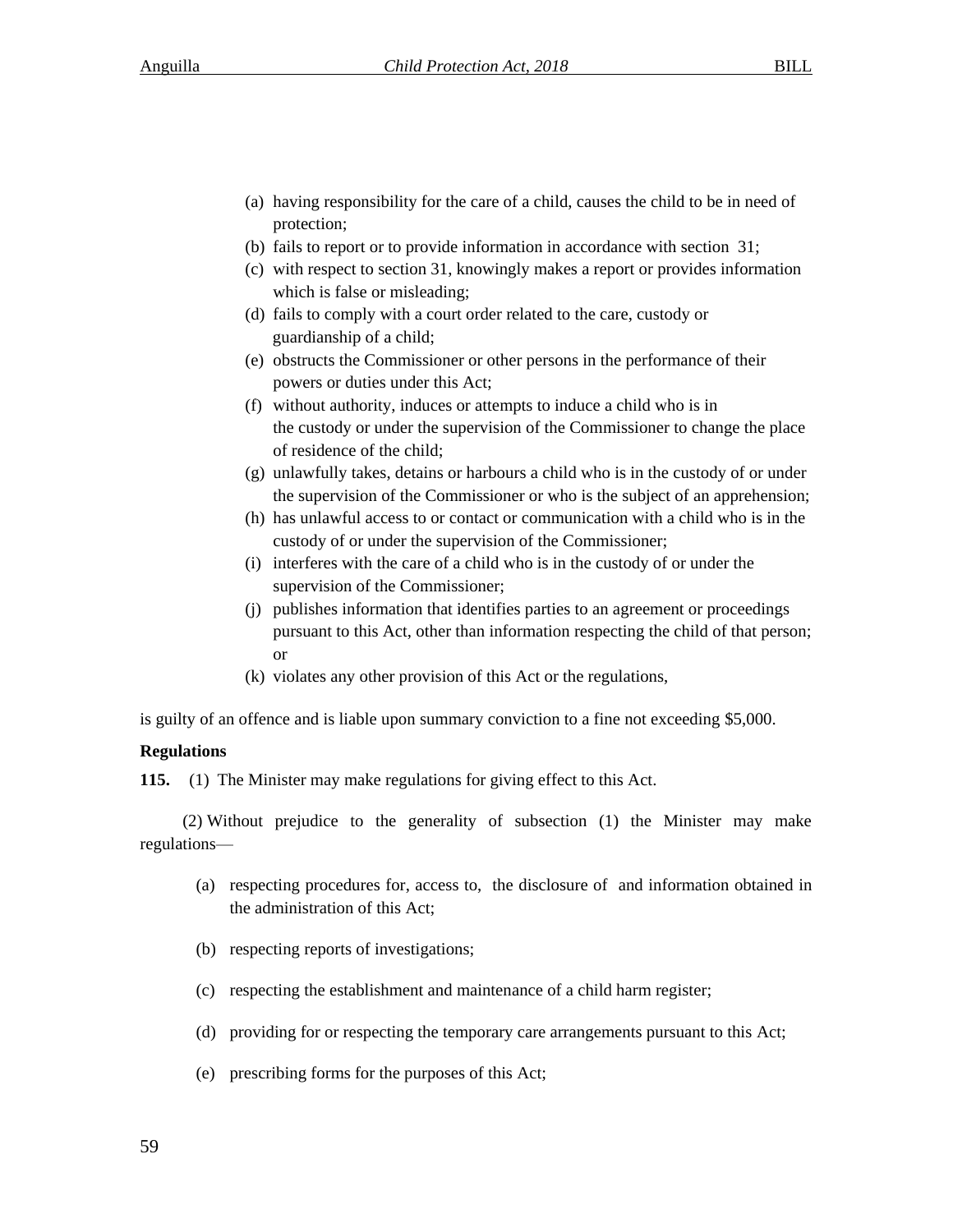- (f) making guidelines for the carrying out of this Act;
- (g) approving protocols for the carrying out of this Act;
- (h) governing the payment of fees for applications made or other things done pursuant to this Act;
- (i) prescribing the procedures and the terms and conditions for placement arrangements made pursuant to this Act;
- (j) respecting the maintenance of records;
- (k) providing for the establishment and the operation of child care services;
- (l) prescribing requirements as to the accommodations and equipment to be provided in an approved child care service;
- (m) prescribing the medical arrangements to be made for protecting the health and well being of the children in an approved child care service;
- (n) regulating the registration, management and discipline of an approved child care service;
- (o) respecting the regular inspection of an approved child care service;
- (p) to ensure the safety, welfare and well-being of children in child care services;
- (q) to promote certain standards for the delivery of child care services;
- (r) to ensure, as far as possible, that all persons working in child care services are suitable for such work;
- (s) respecting mandated parenting support programmes; and
- (t) respecting any other matter the Minister considers necessary or advisable to effectively carry out the purposes of this Act.

# **Amendments**

**116**. The laws specified in the first column of the Schedule are hereby amended in the manner specified in the second column of that Schedule.

# **Transitional**

**117**. The following transitional provisions shall have effect—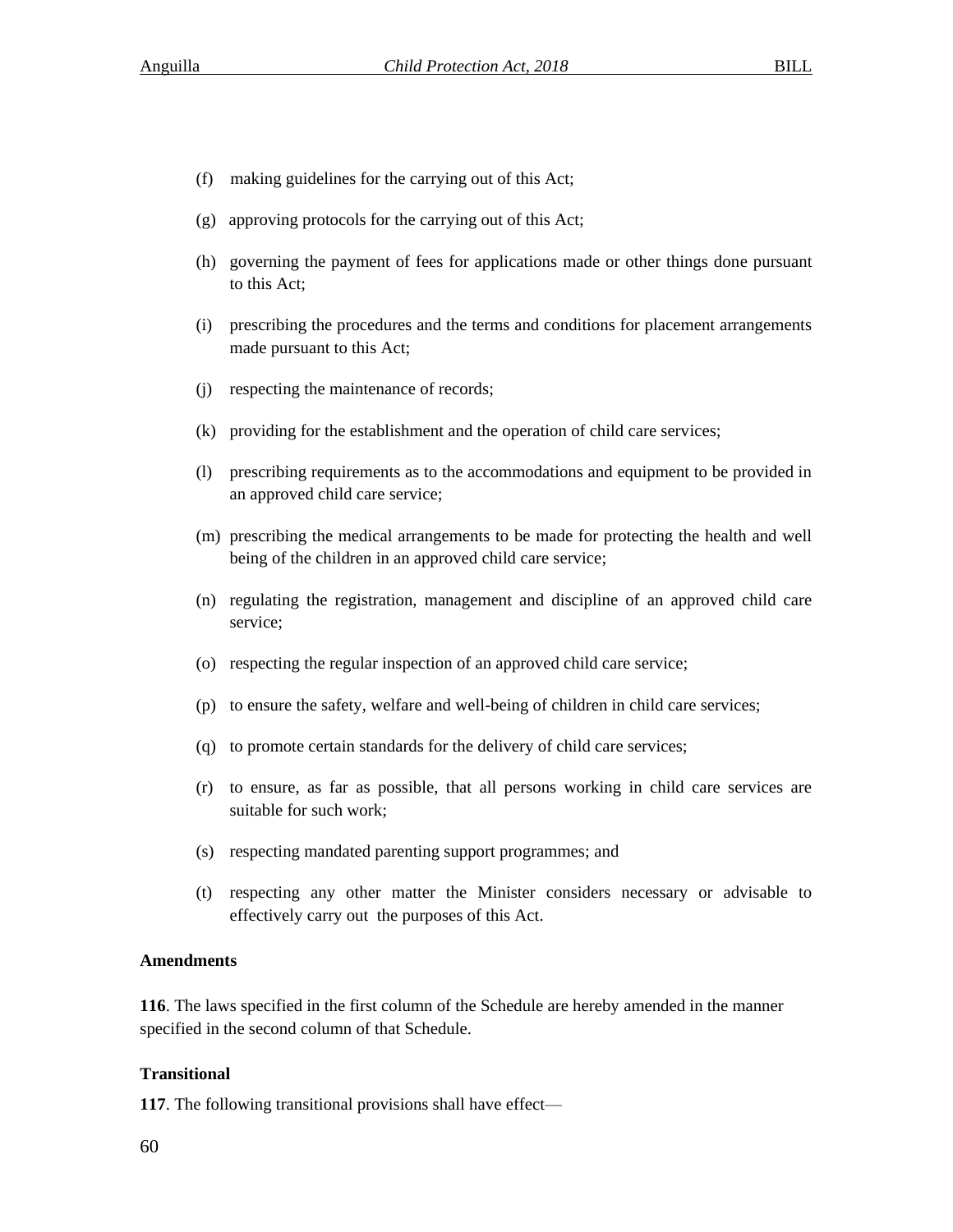- (a) where an order has been made in respect of a child pursuant to a prior provision of an Act amended in the Schedule, before this Act comes into force, this Act applies where the order is brought before the Court for review; and
- (b) an application for an order made pursuant to the prior provision of an Act is continued pursuant to and in conformity with this Act; unless the Court otherwise orders, a hearing adjourned under the prior provision of an Act is continued pursuant to and in conformity with this Act.

# **Citation**

 **118.** This Act may be cited as the Child Protection Act, 2018.

# **SCHEDULE**

# Law to be amended **Amendments to be made**

| Magistrate's Code of Procedure Act R.S.A.   |                                                            |
|---------------------------------------------|------------------------------------------------------------|
| c. M5                                       |                                                            |
|                                             |                                                            |
|                                             |                                                            |
| Section                                     |                                                            |
| 134(1)                                      | Insert after the words "for an order under this            |
|                                             | part" the words "and in the case of a                      |
|                                             | maintenance order for children of the applicant,           |
|                                             | for an order under Part 5A".                               |
| 137                                         | Insert after the words "for a maintenance"                 |
|                                             | order" the words "for the applicant under<br>section 134". |
| 138, 139, 140, 141, 142, 143, 144, 145, 146 | Delete these sections and insert the following             |
|                                             | new Parts                                                  |
|                                             |                                                            |
|                                             | Part 5A                                                    |
|                                             | <b>Maintenance of Children</b>                             |
|                                             | Interpretation                                             |
|                                             | <b>138.</b> For the purposes of this part and Part 5B:     |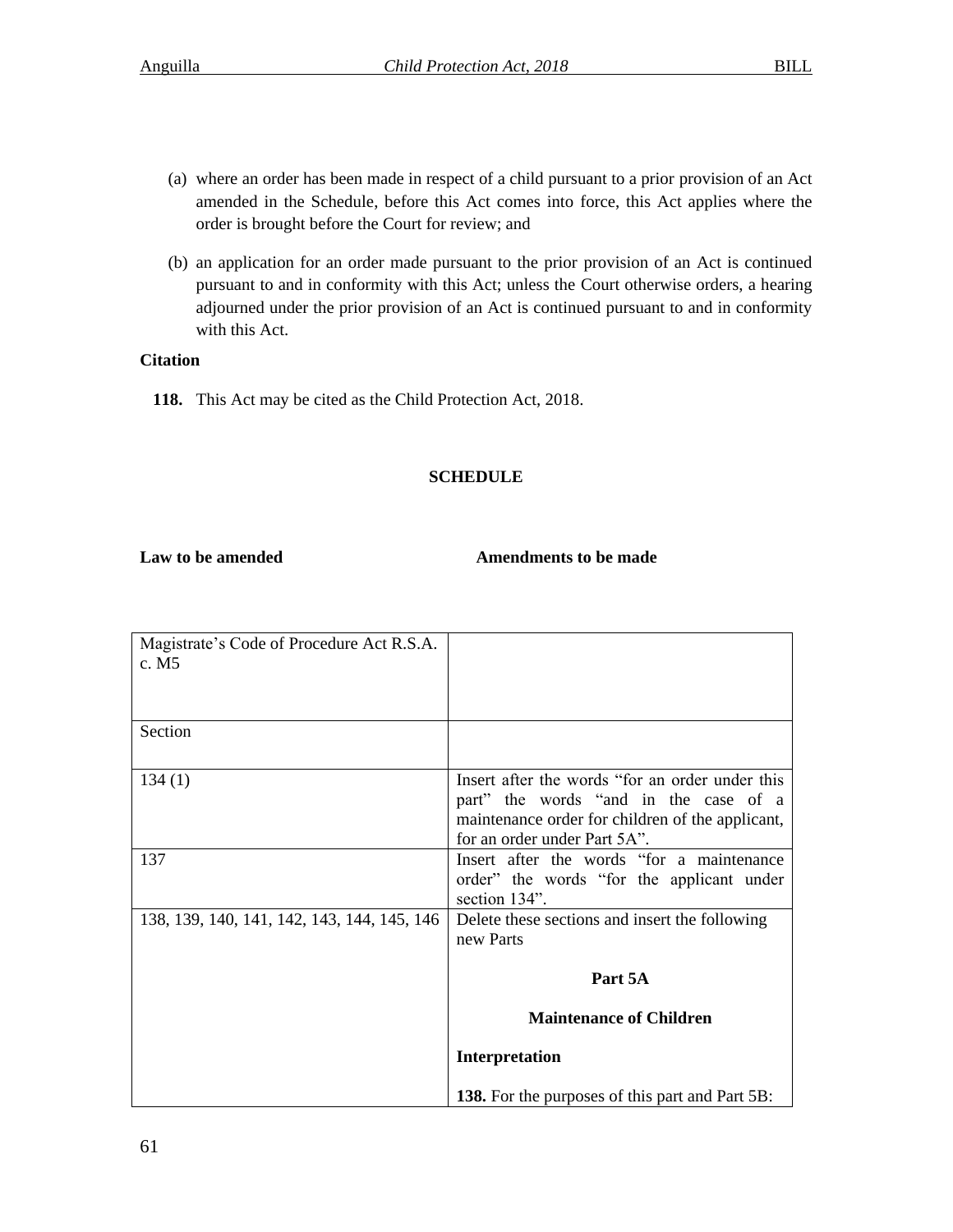| "child" means-                                                                                                                                                                                                                                                                   |  |
|----------------------------------------------------------------------------------------------------------------------------------------------------------------------------------------------------------------------------------------------------------------------------------|--|
| a person 18 years or younger;<br>(a)                                                                                                                                                                                                                                             |  |
| a person 18 years or older<br>(b)<br>whose special circumstances<br>are such that he is unable to<br>reasonably provide for his<br>daily requirements.<br>Special<br>circumstances<br>the<br>means<br>person has—                                                                |  |
| serious<br>(i)<br>a<br>illness; or                                                                                                                                                                                                                                               |  |
| (ii)<br>a physical or<br>mental disability;                                                                                                                                                                                                                                      |  |
| "Maintenance Order" means an order made<br>under this Act for the maintenance of a child;                                                                                                                                                                                        |  |
| "parent" means a birth or adoptive parent;                                                                                                                                                                                                                                       |  |
| "paternity order" means an order of the Court<br>declaring a man to be the father of a minor<br>whether born or unborn;                                                                                                                                                          |  |
| Obligation to maintain a child                                                                                                                                                                                                                                                   |  |
| 139. Each parent of a child has the obligation<br>provide<br>reasonably<br>for<br>the<br>child's<br>to<br>maintenance, whether or not the child is in that<br>parent's custody.                                                                                                  |  |
| <b>Maintenance Order</b>                                                                                                                                                                                                                                                         |  |
| 140.<br>(1)<br>The<br>Magistrate<br>may,<br>on<br>application by a parent, a child over the age of<br>fourteen years on his own behalf or by a person<br>on behalf of a child, make a Maintenance Order<br>requiring a parent to maintain any and all<br>children of the parent. |  |
| (2) The Magistrate in considering an<br>application under subsection (1) shall have<br>regard to the matters referred to in section 142.                                                                                                                                         |  |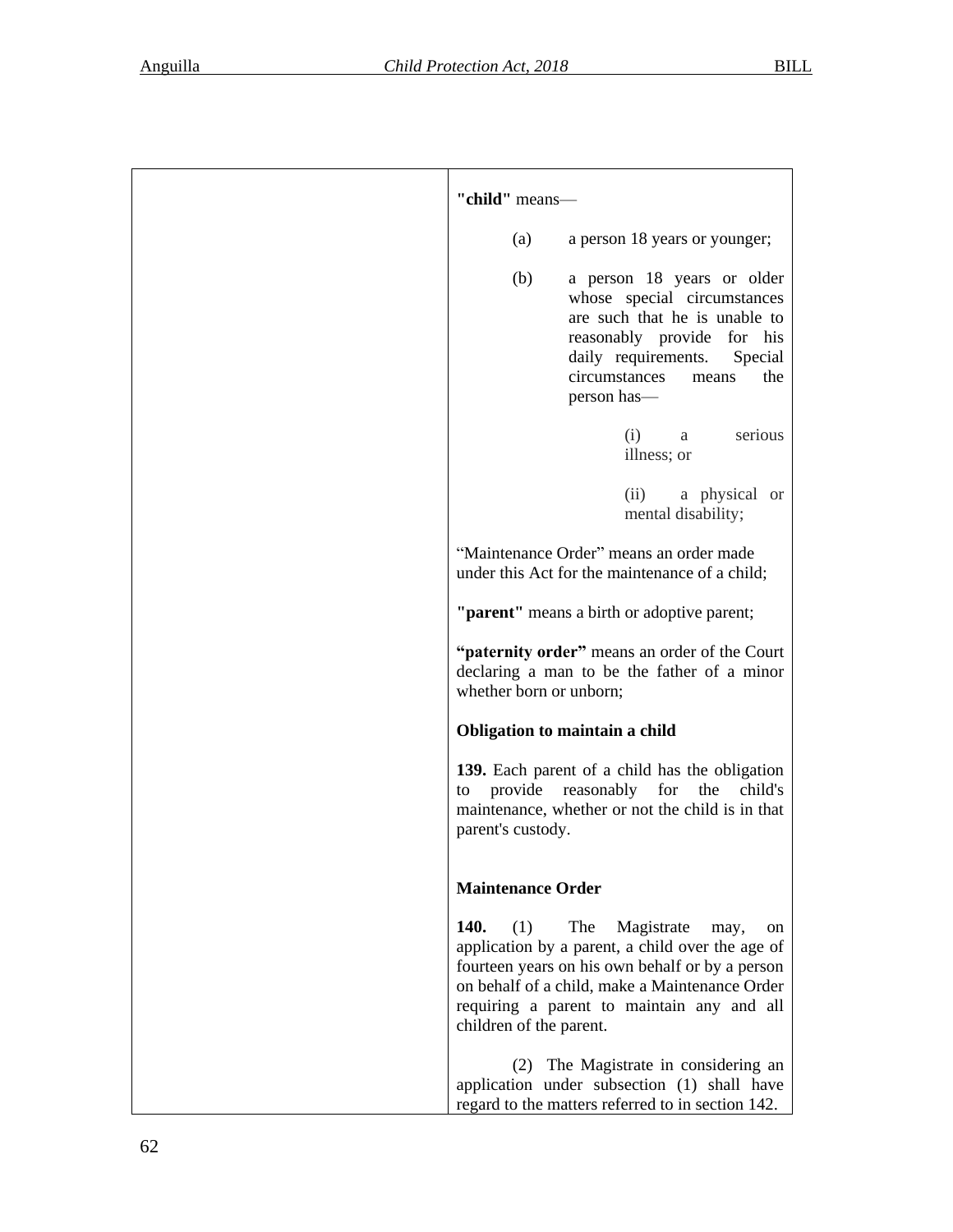| <b>Payments of Maintenance Orders</b>                                                                                                                                                                                                                                                                           |
|-----------------------------------------------------------------------------------------------------------------------------------------------------------------------------------------------------------------------------------------------------------------------------------------------------------------|
| 141.<br>The Magistrate may make a<br>(1)<br>Maintenance Order-                                                                                                                                                                                                                                                  |
| the<br>(a)<br>that<br>respondent<br>shall, for the benefit of<br>child, pay<br>to a<br>a -<br>specified<br>person<br>periodic payments for a<br>specified term;                                                                                                                                                 |
| (b)<br>giving the force of law<br>an<br>agreement<br>to<br>whereby<br>the<br>respondent<br>shall,<br>for<br>benefit<br>the<br>of<br>a<br>specified child, make to<br>specified person<br>a<br>periodic payments for a<br>specified term;                                                                        |
| (c)<br>the<br>for<br>payment<br>of<br>expenses in respect of a<br>child's birth and the<br>prenatal care of the<br>child's mother to be<br>made by the father;                                                                                                                                                  |
| (d)<br>that the respondent or<br>applicant provide non-<br>monetary maintenance<br>and care of the child.                                                                                                                                                                                                       |
| (2)<br>In addition, a Maintenance<br>Order may require the respondent to pay a<br>specified lump sum to a specified person for<br>the benefit of a specified child including a<br>lump sum in respect of the expenses reasonably<br>incurred in respect of that child before the<br>Maintenance Order was made. |
| The Magistrate may make a<br>(3)<br>Maintenance Order that-                                                                                                                                                                                                                                                     |
| payment be made to a<br>(a)<br>specified person; or                                                                                                                                                                                                                                                             |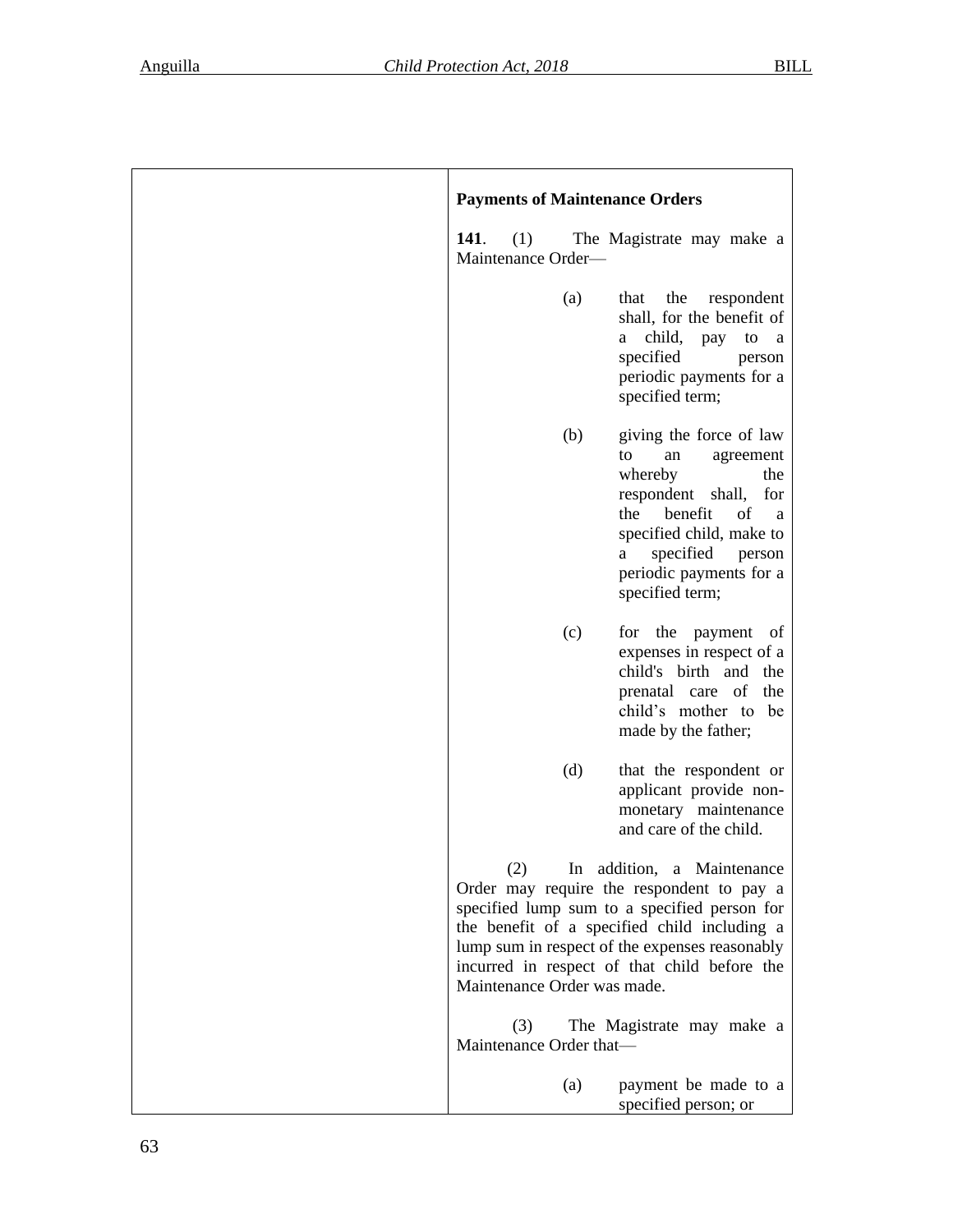| (b)                                                               | payment<br>be<br>made<br>through the Court.                                                                                                                                                                                                                                 |
|-------------------------------------------------------------------|-----------------------------------------------------------------------------------------------------------------------------------------------------------------------------------------------------------------------------------------------------------------------------|
| regard in making orders for maintenance                           | Matters to which the Magistrate is to have                                                                                                                                                                                                                                  |
| 142.<br>circumstances of the case including<br>following matters- | The Magistrate, in deciding whether to<br>exercise his powers under this Part and, if so, in<br>what manner, shall have regard to all the<br>the                                                                                                                            |
| (a)                                                               | the<br>income,<br>earning<br>capacity, property and<br>other<br>financial<br>resources which each<br>parent [or any other<br>having<br>person<br>an<br>obligation<br>under<br>subsection $4(2)$ ] of the<br>child has or is likely to<br>have in the foreseeable<br>future; |
| (b)                                                               | financial<br>the<br>needs,<br>obligations and respon-<br>sibilities which each<br>parent [or any<br>other<br>having<br>person<br>an<br>obligation<br>under<br>subsection $4(2)$ ] of the<br>child has or is likely to<br>have in the foreseeable<br>future;                 |
| (c)                                                               | the financial needs of<br>child<br>and<br>the<br>the<br>standard of living of the<br>child;                                                                                                                                                                                 |
| (d)                                                               | the<br>income,<br>earning<br>capacity<br>(i f)<br>any),<br>other<br>and<br>property<br>financial resources of<br>the child;                                                                                                                                                 |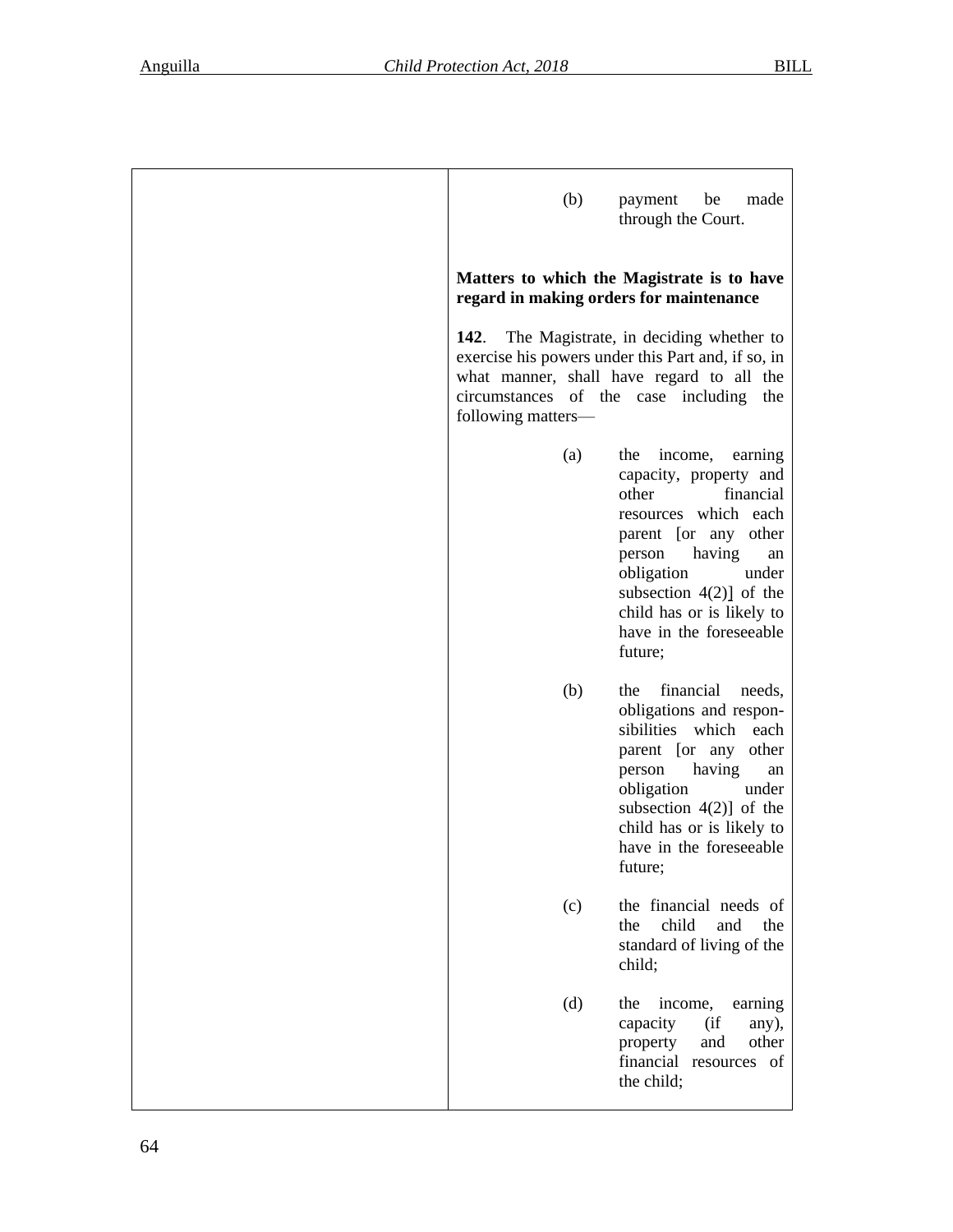| (e)                                                  | any physical or mental<br>disability of the child;                                                                                                                                                                                                                                                                            |
|------------------------------------------------------|-------------------------------------------------------------------------------------------------------------------------------------------------------------------------------------------------------------------------------------------------------------------------------------------------------------------------------|
| (f)                                                  | the manner in which<br>the child was educated<br>trained<br>and<br>the<br><sub>O</sub> r<br>manner in which the<br>parents expected him to<br>educated<br>be<br>SO <sub>1</sub><br><b>or</b><br>trained;                                                                                                                      |
| (g)                                                  | the standard of living<br>enjoyed by the family<br>while the parents and<br>child<br>resided<br>the<br>together, if applicable;<br>and                                                                                                                                                                                        |
| (h)                                                  | non-monetary<br>any<br>contributions made to<br>the child's care.                                                                                                                                                                                                                                                             |
| <b>Duration of a Maintenance Order</b>               |                                                                                                                                                                                                                                                                                                                               |
| <b>143.</b><br>married or has died.                  | A Maintenance Order in respect of a<br>child shall not, except for the purpose of<br>recovering money previously due under the<br>Maintenance Order, be of any force or validity<br>after the child has ceased being a child, has                                                                                             |
| <b>Interim Maintenance Order</b>                     |                                                                                                                                                                                                                                                                                                                               |
| 144.<br>(1)<br>Maintenance Order under this section. | Where the hearing<br>of<br>an<br>application for a Maintenance Order or for the<br>discharge, variation, extension or suspension of<br>a Maintenance Order is adjourned for any<br>period exceeding one week, the Magistrate<br>may, if he thinks fit, having regard to all the<br>circumstances of the case, make an Interim |
| (2)                                                  | An Interim Maintenance Order<br>under this section shall direct the respondent,<br>or, as the case may be, the applicant, to pay<br>such periodical sum as the Magistrate thinks<br>reasonable for the maintenance of the child<br>until the final determination of the case, but the                                         |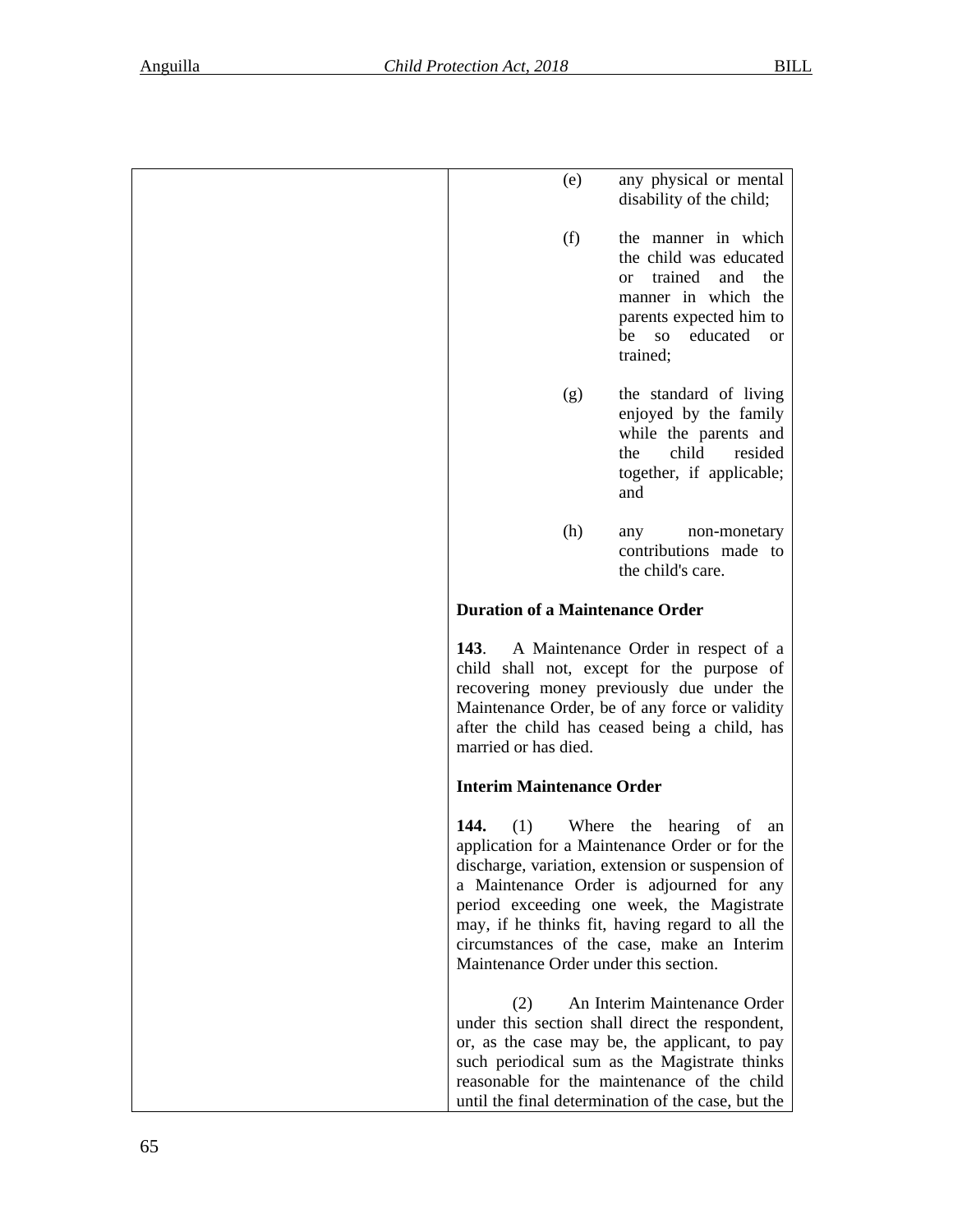| Interim Maintenance Order directing<br>the<br>payment shall not remain in operation for more<br>than six months from the date on which it was<br>made.                                                                                                                                                                                                                                   |
|------------------------------------------------------------------------------------------------------------------------------------------------------------------------------------------------------------------------------------------------------------------------------------------------------------------------------------------------------------------------------------------|
| An Interim Maintenance Order<br>(3)<br>under this section may be enforced, varied,<br>extended or discharged in the same manner as<br>if it were a final Maintenance Order of the<br>and<br>proceedings<br>for<br>the<br>Magistrate<br>enforcement of any such Interim Maintenance<br>Order may be taken immediately after default<br>has been made in payment of any periodical<br>sum. |
| (4)<br>An Interim Maintenance Order<br>made under this section shall be treated as if it<br>were a Maintenance Order made under section<br>5.                                                                                                                                                                                                                                            |
| <b>Method of payment</b>                                                                                                                                                                                                                                                                                                                                                                 |
| 145.<br>(1)<br>Payments<br>for<br>maintenance<br>shall be made by the respondent by the method<br>specified by the Magistrate, including payment<br>to the specified person—                                                                                                                                                                                                             |
| (a)<br>by an arrangement whereby<br>one person gives his authority<br>for payments to be made from<br>an account of his, or on his<br>behalf, to another person or to<br>of that other<br>account<br>an<br>person;                                                                                                                                                                       |
| (b)<br>by cheque; or                                                                                                                                                                                                                                                                                                                                                                     |
| in cash.<br>(c)                                                                                                                                                                                                                                                                                                                                                                          |
| Part 5B                                                                                                                                                                                                                                                                                                                                                                                  |
| <b>Paternity Orders</b>                                                                                                                                                                                                                                                                                                                                                                  |
| Application for Paternity Order in Court                                                                                                                                                                                                                                                                                                                                                 |
| <b>146.</b> (1) This section applies to a father of a<br>minor in respect of whom paternity is not                                                                                                                                                                                                                                                                                       |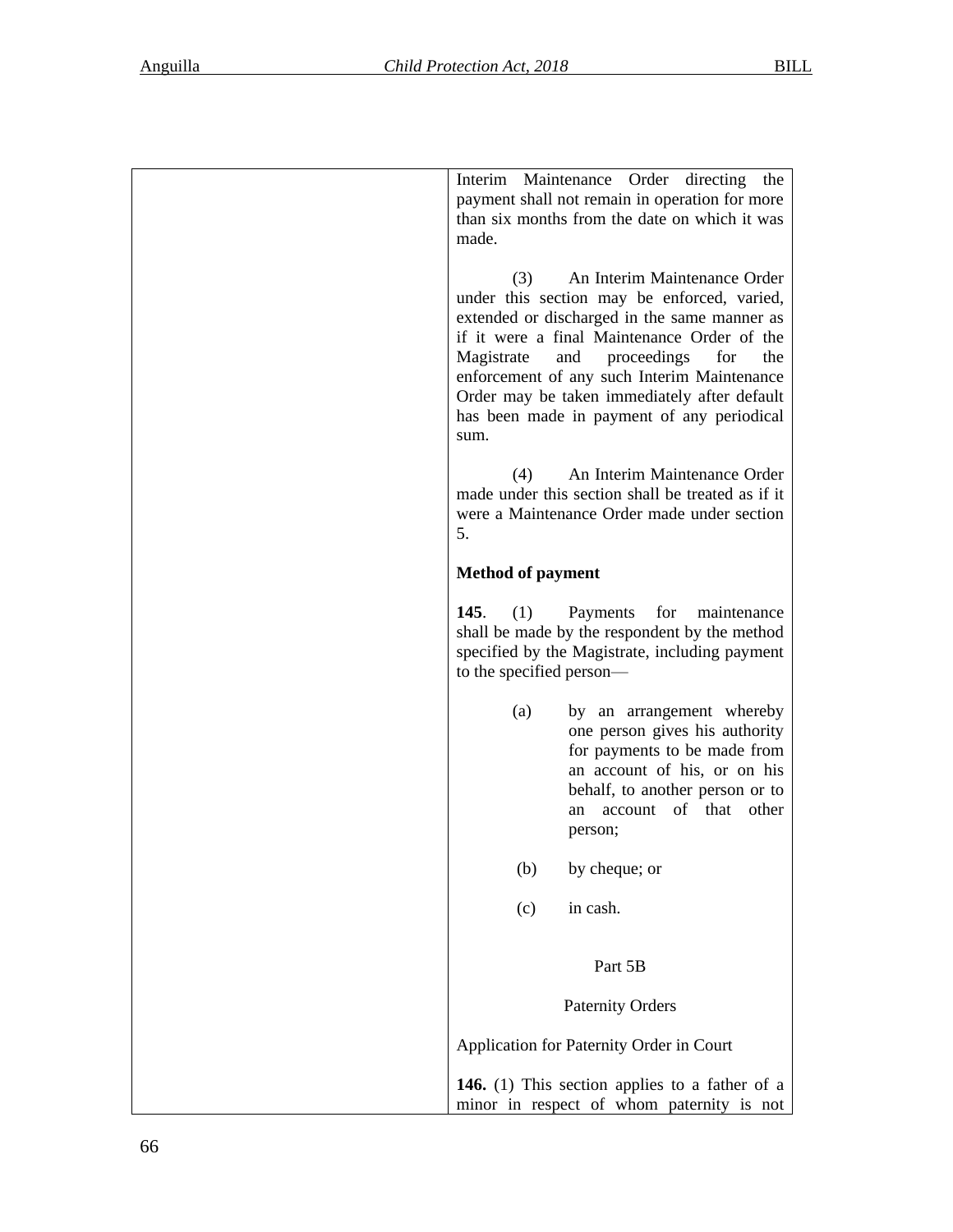| presumed under any enactment.                                                                                                                                                                                                                                                                                                                                                                                                                           |
|---------------------------------------------------------------------------------------------------------------------------------------------------------------------------------------------------------------------------------------------------------------------------------------------------------------------------------------------------------------------------------------------------------------------------------------------------------|
| (2) An application for a paternity order<br>may be made to a Court under<br>this section-<br>by the mother of the<br>(a)                                                                                                                                                                                                                                                                                                                                |
| minor;                                                                                                                                                                                                                                                                                                                                                                                                                                                  |
| (b)<br>if the mother of the<br>minor is under the age of<br>sixteen years by any person<br>having custody of her;<br>by a guardian of the<br>(c)<br>minor; or,<br>with the leave of the<br>(d)<br>Court, by any other person.                                                                                                                                                                                                                           |
| (3) Such application may be made before the<br>birth of the minor or at any time after the birth<br>of the minor and shall be by complaint to the<br>Magistrate for a summons to be served on the<br>man alleged to be the father of the minor, and<br>the Magistrate shall thereupon issue his<br>summons to the person alleged to be the father<br>of the minor, to appear before a Magistrate on<br>some day to be named in the summons.             |
| (4) After the birth of the minor and on the<br>appearance of the person summoned under<br>subsection $(2)$ , or on proof that the summons<br>was duly served on the person or left at his last<br>place of abode seven days or more before the<br>Magistrate<br>hearing,<br>the<br>shall<br>hear<br>the<br>application and the Court shall, if it is satisfied<br>that the defendant is the father of the minor,<br>make a paternity order accordingly. |
| (5) A paternity order made under this section<br>shall for the purposes of any application for a<br>maintenance order under this Act or of any<br>proceedings in respect thereof, be evidence that<br>the person against whom it is made is the father<br>of the minor.                                                                                                                                                                                 |
| (6) Where a paternity order is made pursuant<br>to this section, the Court may, if it sees fit and<br>having regard to all the circumstances of the<br>case make a maintenance order in accordance                                                                                                                                                                                                                                                      |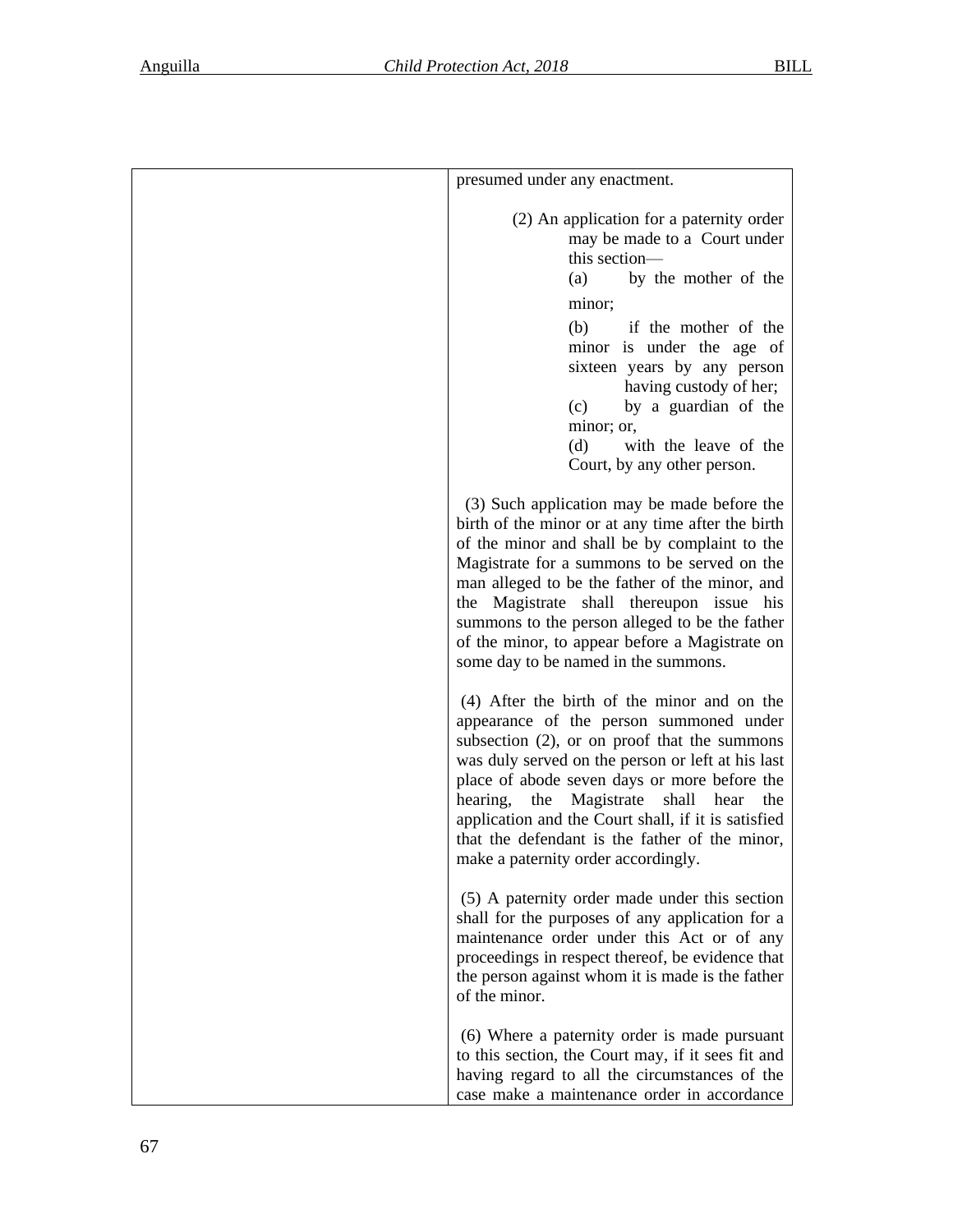| with Part 5A.                                                                                                                                                                                                                                                              |
|----------------------------------------------------------------------------------------------------------------------------------------------------------------------------------------------------------------------------------------------------------------------------|
| 146A. The Court shall not make a finding of<br>paternity under section 146 based upon<br>evidence of one witness only unless that<br>evidence is corroborated by some other                                                                                                |
| material evidence.                                                                                                                                                                                                                                                         |
| <b>Genetic testing</b>                                                                                                                                                                                                                                                     |
| 146B. (1) The Court may order genetic tests to<br>establish paternity, to be performed on the<br>child, the mother and a man who may be the<br>father of the child, if the man requests the tests<br>or if the Court otherwise deems it necessary.                         |
| (2) If the tests, by virtue of the mentioned act,<br>may be ordered to be performed on a person<br>other than those referred to above, the Court<br>may, if it deems this necessary, order the tests<br>to be performed.                                                   |
|                                                                                                                                                                                                                                                                            |
| Forms and procedure under this Part to<br>apply                                                                                                                                                                                                                            |
|                                                                                                                                                                                                                                                                            |
| 146C. The forms to be used and the<br>proceedings to be had under this Part shall, as<br>nearly as may be, be those used and had in the<br>case of a person charged with having<br>committed an offence punishable summarily by<br>the Magistrate by fine or imprisonment. |
| Service of summonses, notices and orders                                                                                                                                                                                                                                   |
| 146D. Every summons, notice or order to be<br>served on any person under this Part may be                                                                                                                                                                                  |
| served personally or may be served by leaving                                                                                                                                                                                                                              |
| it at the last known place of abode of the<br>person to be served, and the service shall be                                                                                                                                                                                |
| effected not less than 6 clear days before the<br>day on which the person is required to appear                                                                                                                                                                            |
| before the Magistrate.                                                                                                                                                                                                                                                     |
| <b>Family Court</b>                                                                                                                                                                                                                                                        |
| 146E. Where under the provisions of this Act                                                                                                                                                                                                                               |
| a family matter or matter relating to children is<br>being heard before the court, then the court                                                                                                                                                                          |
| shall have in relation to that family matter or                                                                                                                                                                                                                            |
| matter relating to children all the powers of a                                                                                                                                                                                                                            |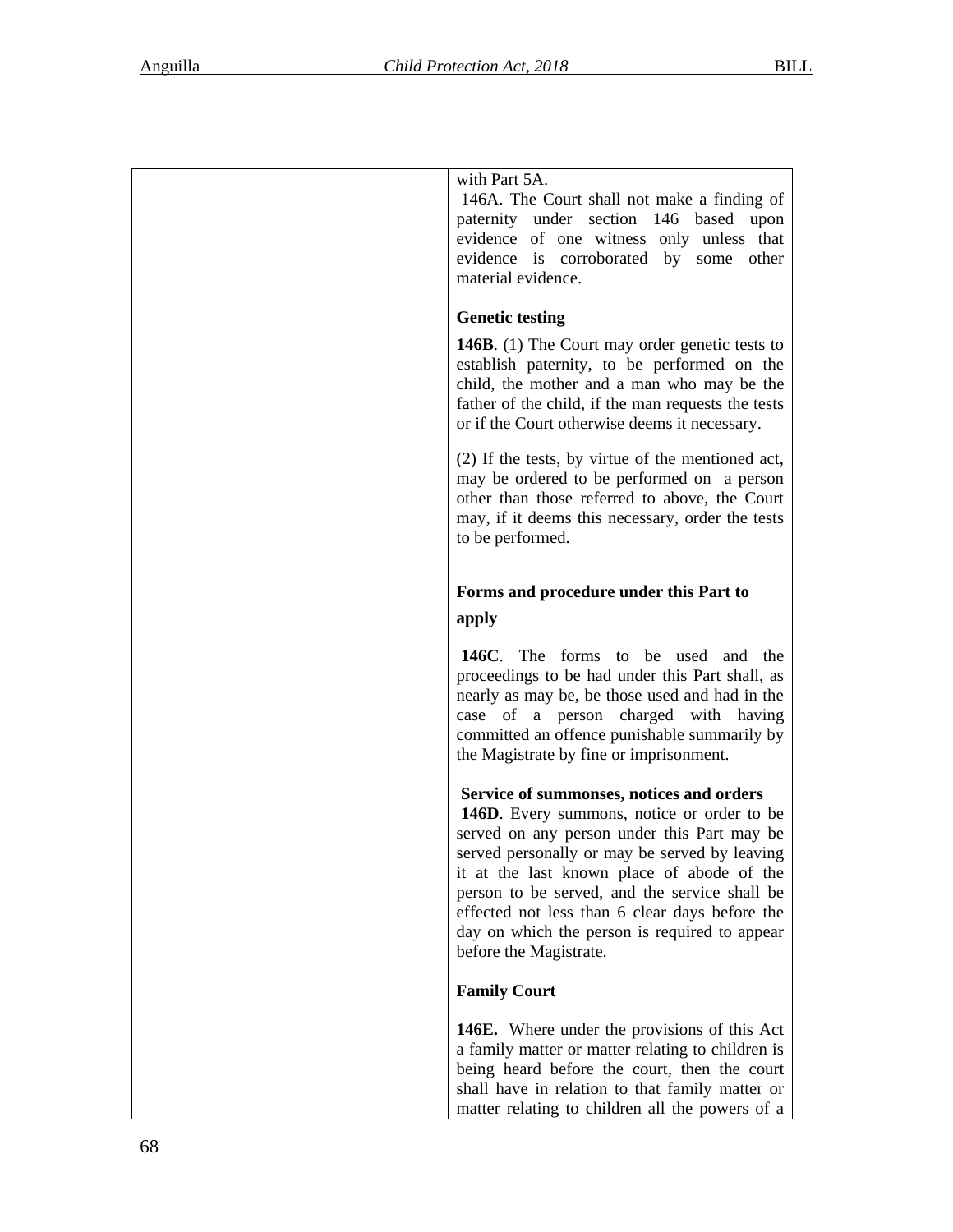|                                              | family court.                                                                                                                                                                                                     |
|----------------------------------------------|-------------------------------------------------------------------------------------------------------------------------------------------------------------------------------------------------------------------|
| Juvenile Act                                 |                                                                                                                                                                                                                   |
| Section                                      |                                                                                                                                                                                                                   |
| $\overline{4}$                               | Delete this section                                                                                                                                                                                               |
| 5                                            | Delete the word "4" in subsection $(1)$                                                                                                                                                                           |
| Maintenance of Children Act R.S.A. c.<br>M10 |                                                                                                                                                                                                                   |
| Section                                      | $\overline{2}$                                                                                                                                                                                                    |
|                                              | Delete the definitions of "child" and "parent"<br>in this section and substitute the following:                                                                                                                   |
|                                              | "child" means-                                                                                                                                                                                                    |
|                                              | a person 18 years or younger;<br>(a)                                                                                                                                                                              |
|                                              | a person 18 years or older<br>(b)<br>whose special circumstances<br>are such that he is unable to<br>reasonably provide for his<br>daily requirements.<br>Special<br>circumstances<br>the<br>means<br>person has— |
|                                              | serious<br>(i)<br>a<br>illness; or                                                                                                                                                                                |
|                                              | (ii)<br>a physical or<br>mental disability;                                                                                                                                                                       |
|                                              | "parent" means a birth or adoptive parent and<br>includes a person adjudged to be the putative<br>father of a child born out of wedlock;                                                                          |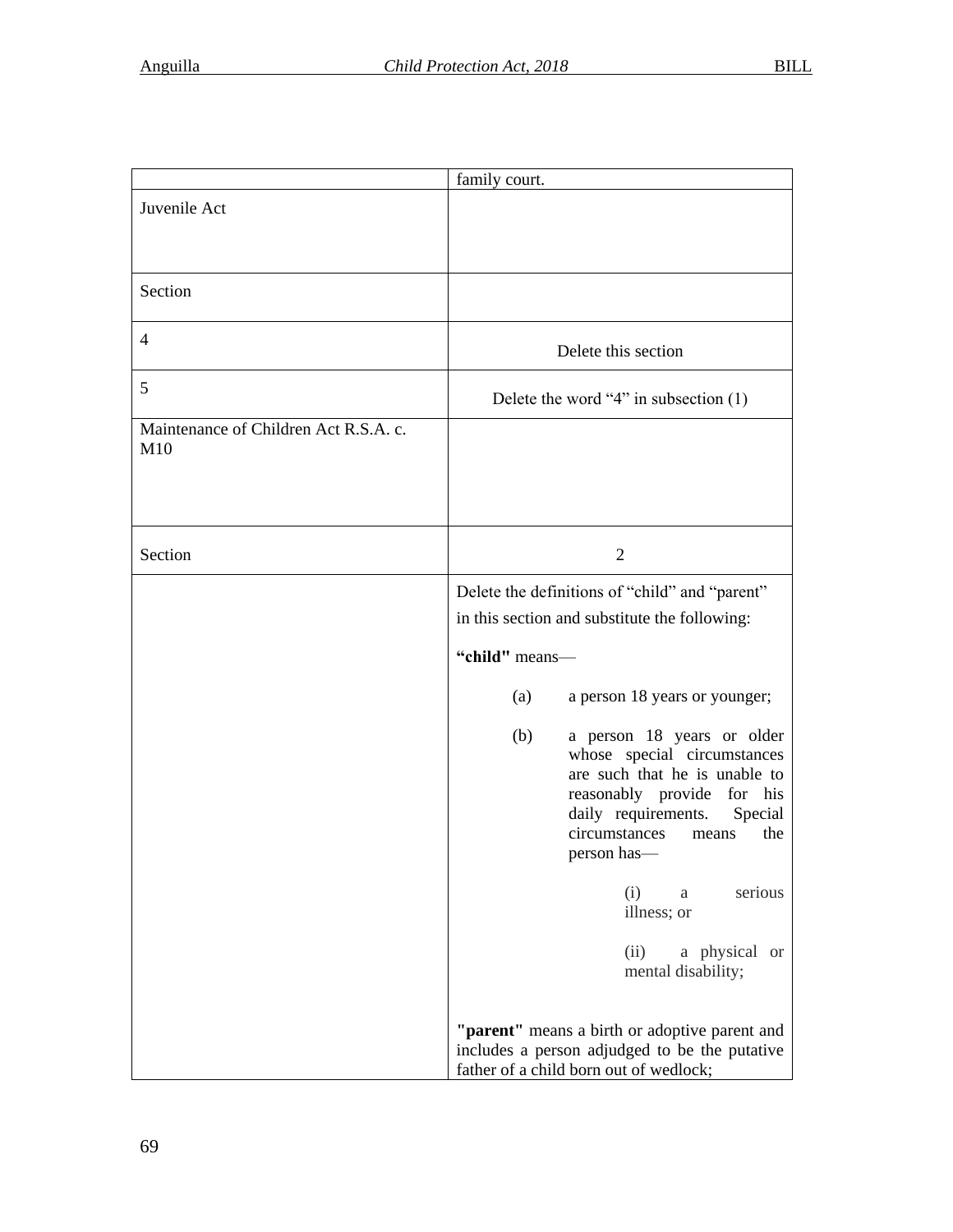| Eastern Caribbean Supreme Court<br>(Anguilla) Act R.S.A. c. M5 |                                                                                                                                                                                 |
|----------------------------------------------------------------|---------------------------------------------------------------------------------------------------------------------------------------------------------------------------------|
| <b>Section</b>                                                 | Insert new section 6A                                                                                                                                                           |
|                                                                | The High Court shall be the known as the<br>Family Court Division when it exercises<br>jurisdiction for family matters and matters<br>relating to children under any enactment. |
|                                                                |                                                                                                                                                                                 |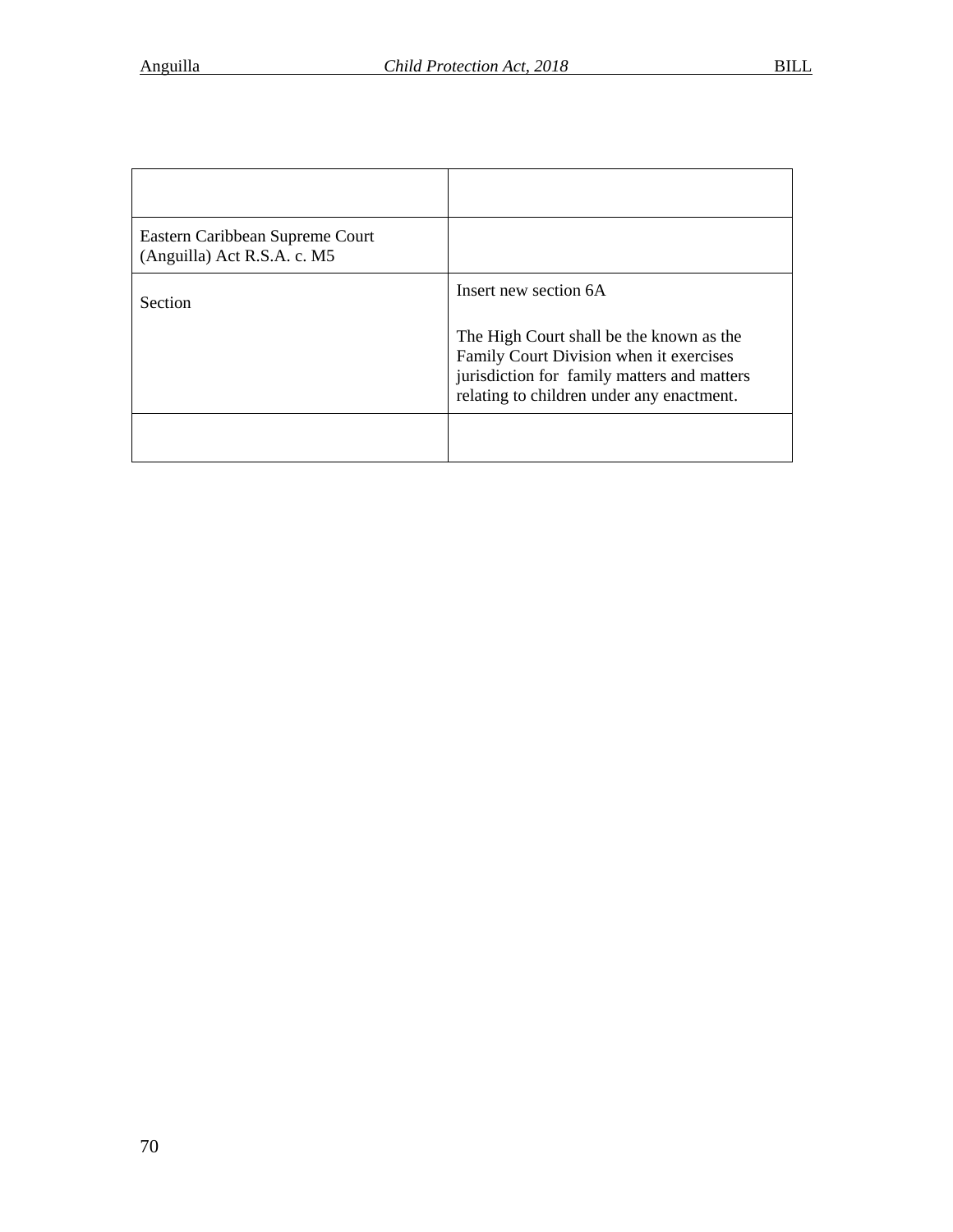# **EXPLANATORY MEMORANDUM**

The purpose of this Bill is to protect and promote the well-being of all children and to give effect to Anguilla's obligations concerning the well-being, development and protection of children in terms of the United Nations Convention on the Rights of the Child.

The Bill is based on the recognition of the need to take legislative action to safeguard and promote the welfare of children. The Bill will seek to provide that in all actions and decisions made pursuant to the provisions of the Bill concerning a child, the safety, welfare and well-being of the child shall be of paramount consideration, and the same principle shall apply where a child has been removed from his parents. As the first major piece of modern legislation to be enacted in Anguilla relating to the rights and protection of children, the Bill, via its provisions, will set the standard for the manner in which matters relating to children will be dealt with in future in the Courts.

Part 1, Preliminary, provides for the preliminary provisions and contains *Clauses 1-6.*

Part 2, Administration of the Act, *Clauses 7-20,* provides for the administrative procedures for the effective implementation of the Bill.

Part 3, Child Safeguarding Board, *Clauses 21-25*, provides for the establishment, proceedings, objectives, functions and meetings of the Child Safeguarding Board.

Part 4 Parental Responsibility, *Clauses 26-28,* provides for parental responsibility for children, the meaning of "parental responsibility" and acquisition of parental responsibility by father.

Part 5, Care and Protection of Children, *Clauses 29-30,* identifies circumstances in which a child may be considered to be in need of care and protection.

Part 6, Reporting, *Clauses 31 -33,* provides for mandatory reporting of child harm, records of reports and subsequent action and protection of persons who make reports.

Part 7, Investigation and Assessment, *Clauses 34-41,* provides for assessment and investigation of reports concerning a child.

Part 8, Emergency Protection, *Clauses 42-48,* provides for the emergency protection of a child in the stated circumstances.

Part 9, Assessment Orders, *Clauses 49-52,* provide for the making of assessment orders.